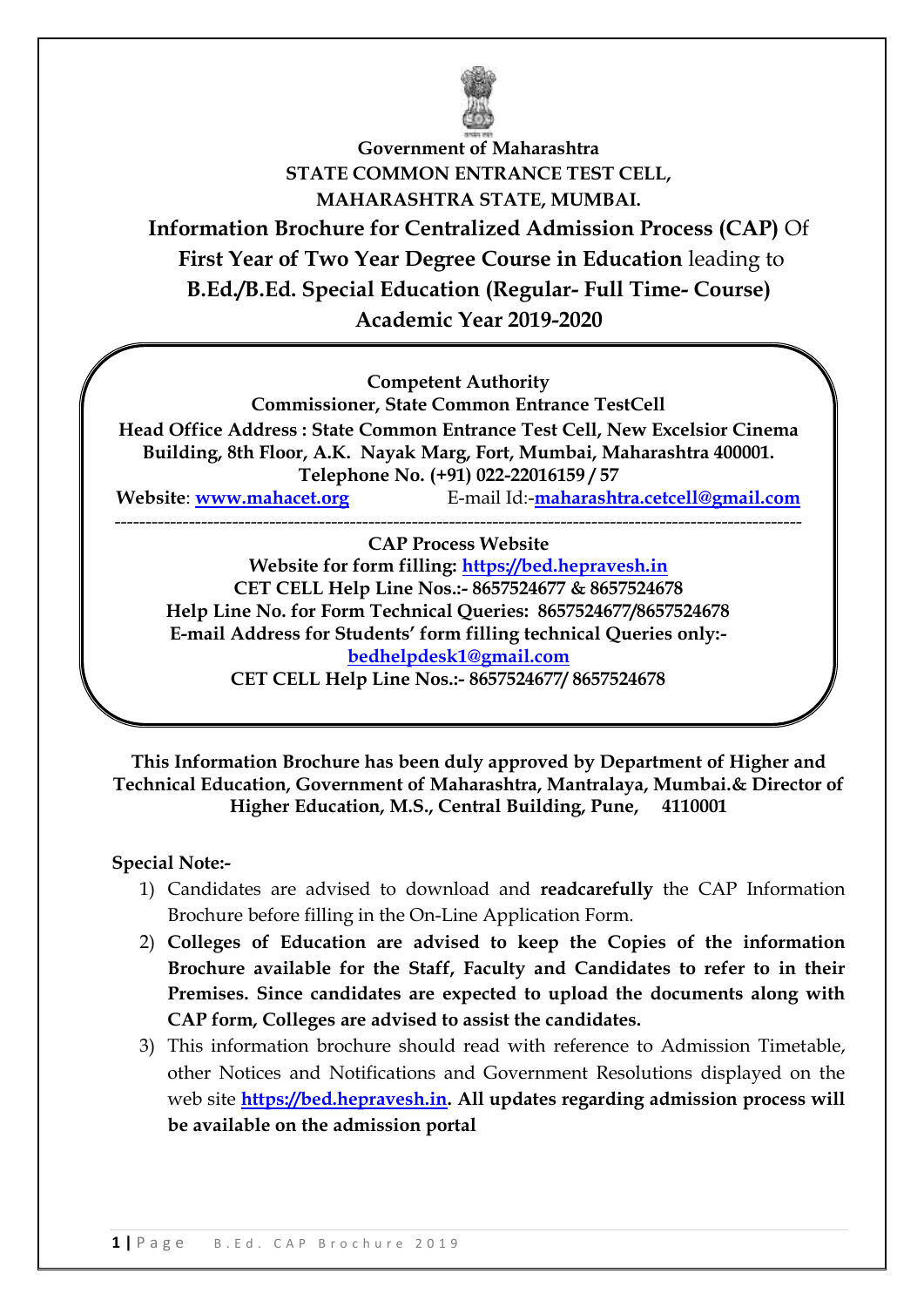# **Index**

| Sr. No         | Particulars                                                    | Page No.  |
|----------------|----------------------------------------------------------------|-----------|
| I              | <b>INDEX</b>                                                   | $2 - 3$   |
| $\mathbf{I}$   | References & Important instructions to Candidates & Institutes | $4 - 5$   |
| $\mathbf{1}$   | Introduction                                                   | 6         |
| $\overline{2}$ | Definitions                                                    | $7 - 8$   |
| 3              | Invitation of Application                                      | 8         |
| $\overline{4}$ | Role of Competent Authority and its representatives in the     | 9         |
|                | process of Admission.                                          |           |
| 4.1            | Jurisdiction of the Universities + Special Note                | $9-12$    |
| 5              | Candidature Type                                               | 12-14     |
| 6              | Sanction Intake and Supernumerary Seats                        | 14        |
| $\overline{7}$ | <b>Allocation of Seats</b>                                     | 14        |
| (1)            | Maharashtra State candidature Seats                            | 14        |
| (2)            | All India Candidature Seats                                    | 14        |
| (3)            | <b>Minority Quota Seats</b>                                    | 14-15     |
| (4)            | <b>Institutional Quota Seats</b>                               | 15        |
| 7.1            | Reservations                                                   | $15 - 20$ |
| 7.2            | <b>Eligibility Criterions</b>                                  | $20 - 25$ |
| 8              | Preparation of Merit List                                      | 25        |
| 8.2            | Change of Marks due to verification                            | 26        |
| 8.3            | Assignment of Merit Number                                     | 26        |
| 9              | Centralized Admission Process (CAP)                            | 26        |
| 9.1            | Centralized Admission Process (CAP) stages.                    | $26 - 27$ |
| 9.2            | Conduct of CAP Round I                                         | 27-28     |
| 9.3            | During CAP                                                     | 28-29     |
| 9.4            | Conduct of CAP Round II                                        | 29        |
| 9.5            | Conduct of CAP Round III                                       | 29-31     |
| 9.6            | Reporting and Confirmation of Admission                        | 31        |
| 10             | CAP allotment stages and Process of Allotment                  | 31        |
| 10.1           | Maharashtra State Candidature Candidate                        | 31-33     |
| 10.2           | All India Candidature Candidates                               | 33        |
| 10.3           | Minority quota Seats                                           | 33        |
| 10.4           | Jammu and Kashmir Migrant Candidature Candidates               | 33-35     |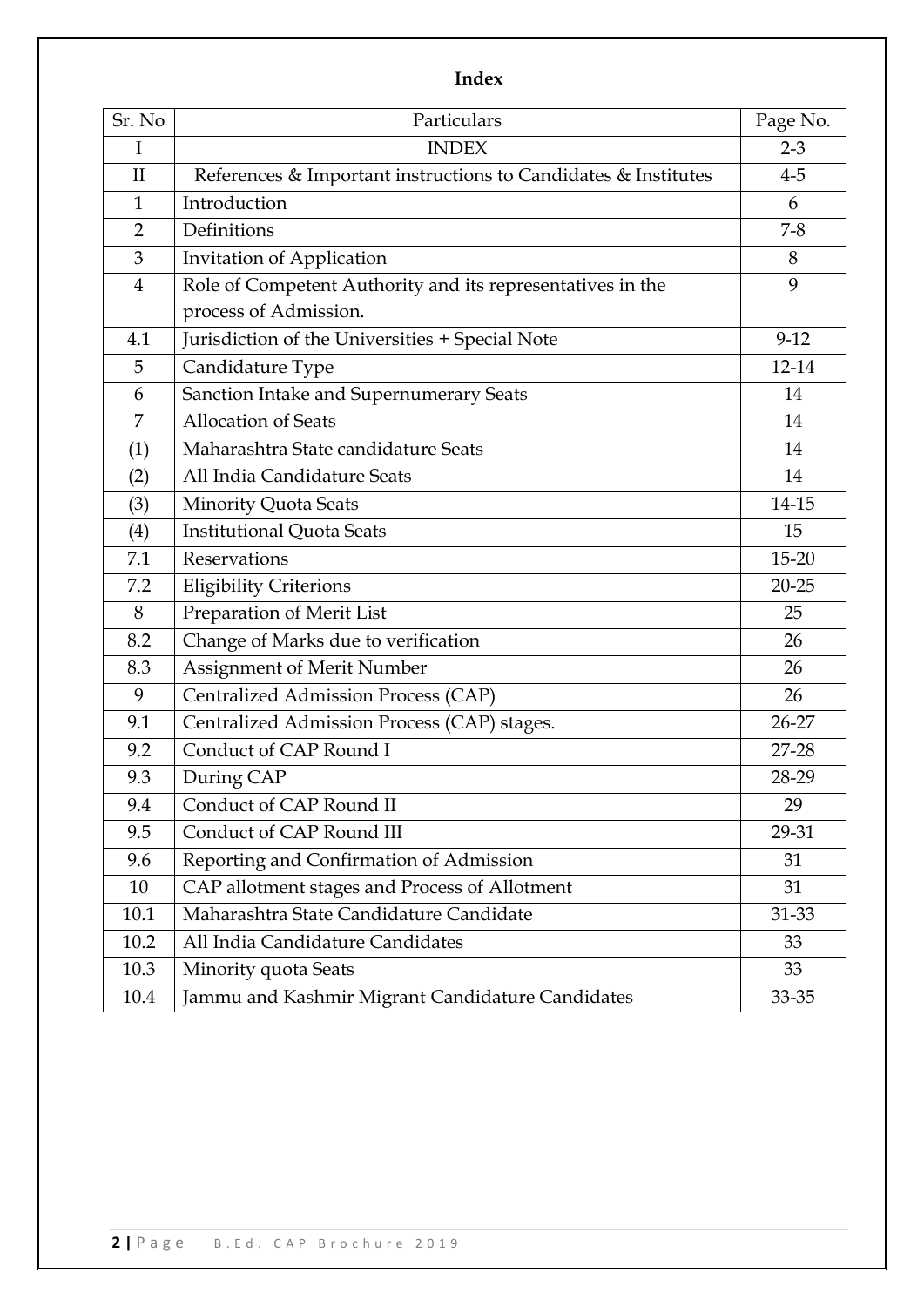| 11 | Allotment of seats by CAP Round I, II and III                   | 36-37     |
|----|-----------------------------------------------------------------|-----------|
| 12 | <b>General Provisions</b>                                       | 37-38     |
| 13 | Institutional Level Round:-                                     | 38-39     |
|    | Admissions in Institutional Quota and vacant seats after CAP    |           |
| 14 | Approval of Merit List and Admitted Candidates List             | 39-40     |
| 15 | Cancellation of Admission and Refund of Fees, Return of         | $40 - 41$ |
|    | Documents by Institutions, Fees to be charged by the College of |           |
|    | Education                                                       |           |
| 16 | Change of Course or Institution after First or Second year      | 41-43     |
| 17 | Documents to be uploaded along with " On Line Application       | 43-49     |
|    | form for Centralized Admission Process":                        |           |
|    | Proforma-A: MS candidate C Type                                 | 50        |
|    | Proforma-B-1: MS candidates D type                              | 50        |
|    | Proforma-B-2: MS candidates D type                              | 51        |
|    | Proforma-C:DEF-1,2,3                                            | 51        |
|    | Proforma-D: DEF-3                                               | 52        |
|    | Proforma-E:DEF-3                                                | 52        |
|    | PWD/ PH Disability/LD Candidate Certificate given by Govt.      | NA        |
|    | Medical Board, Civil Surgeon, All India Institute of            |           |
|    | Rehabilitation will be valid to be uploaded by the Candidate    |           |
|    | Proforma-G1: MKS candidate                                      | 53        |
|    | Proforma-G2:MKS candidates                                      | 53        |
|    | Proforma-J: JK Migrants                                         | 54        |
|    | Proforma-K: JK Migrants                                         | 54        |
|    | Proforma-L:- JK migrants                                        | 55        |
|    | Proforma-O:- Minority Community                                 | 56        |
| 18 | SCHEDULE-I&II Allocation of Seats within Sanctioned Intake in   | 57-58     |
|    | <b>Colleges of Education</b>                                    |           |
| 19 | Part B- Distribution of seats based on Methodology (Discipline  | 58-59     |
|    | wise/subject wise) in the Colleges of Education (B.Ed.-General) |           |
| 20 | Schedule: III- Selection of Subject for Teaching Method         | 59-60     |
| 21 | Schedule IV:- Colleges of Special Education                     | $60 - 62$ |
| 22 | Schedule V: Kavi KulGuru Sanskrit University, Ramtek, Nagpur    | 63        |
| 23 | Very Important General Instructions to the Candidates           | 64-65     |
| 24 | Subject - Method Specialization Table.                          | 66-67     |
| 25 | Score-wise counts B.Ed. CET                                     | 68        |
| 26 | Score-wise counts B.Ed.- ELCT                                   | 69        |
|    |                                                                 |           |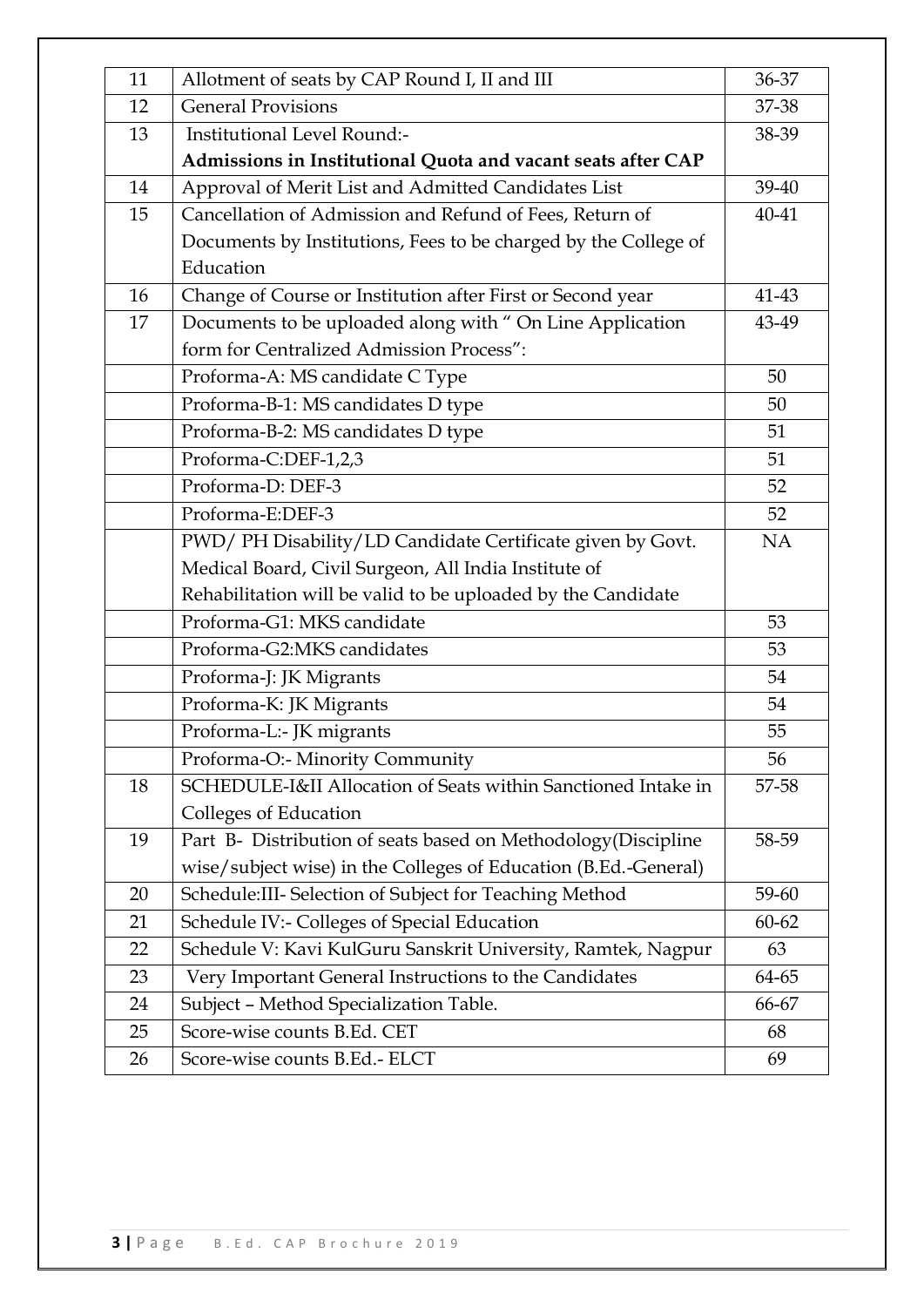# **References**

**Read**:-

- **1. Government of Maharashtra ACT XXVIII of 2015, Dated 15th August, 2015.**
- **2. Government of Maharashtra Gazette No. B.Ed-4616/C.R.No.1 (Part-2)/Mashi-2, Dated 5th May, 2017 (Admission Rules).**
- **3. Government Resolution No. CET-2015/C.R.No.440/Mashi-2, Dated 28th January, 2016 (Competent Authority for CET & Method of Admission).**
- **4. Government of Maharashtra Gazette No. CET-2016/C.R.No.128/Mashi-2, Dated 2nd May, 2018 (Eligibility Conditions & requirements for Admission).**
- **5. Government of Maharashtra Gazette No. B.Ed-4619/C.R.No. 78/Mashi-2, Dated 14th June, 2019. (Admission Rules - Amendment).**
- **6. Government Resolution No. CET-2018/C.R.No.217/Mashi-2, Dated 07th June, 2018 (Percentage of Seats in Aided & Unaided College for Admission).**
- **7. Government Resolution No. CET-2019/C.R.No.168/Mashi-2, Dated 24th June, 2019 (CAP Rule & Eligibility Criteria applicable to Govt. & Aided Colleges).**
- **8. Government of Maharashtra ACT XXX of 2016, Dated 1st August, 2006. (Provisions for Reservation of seats for Admission).**
- **9. Government Resolution, No. GEC-1000/(123/2000)/Tanshi-1, Dated 17th April, 2000. (Female Reservation).**
- **10. Government Circular No. Majisai-2006/(241/06)/Mashi-6, Dated 10th September, 2007 (Ex-Servicemen Reservation).**
- **11. Government Resolution, No. Amuja-2011/C.R.No.212/Ka-3, Dated 02nd April, 2018 (Provisions for Reservation of seats to Orphan Candidates).**
- **12. Government of Maharashtra ACT No. LXII of 2018, Dated 30th November, 2018. (SEBC Reservation).**
- **13. Government of Maharashtra ACT No. VII of 2019, Dated 3rd July, 2019. (SEBC Reservation - Amendment )**
- **14. Government Resolution, No. Sankirn-1018/C.R.No.204/Mashi-2, Dated 13th August, 2018. (Provisions for Reservation of seats to PWD Candidates).**
- **15. Government Resolution, No. राआधो-४०१९/प्र.क्र.३१/१६-अ, Dated 12th February, 2019 (Provisions of EWS Reservation )**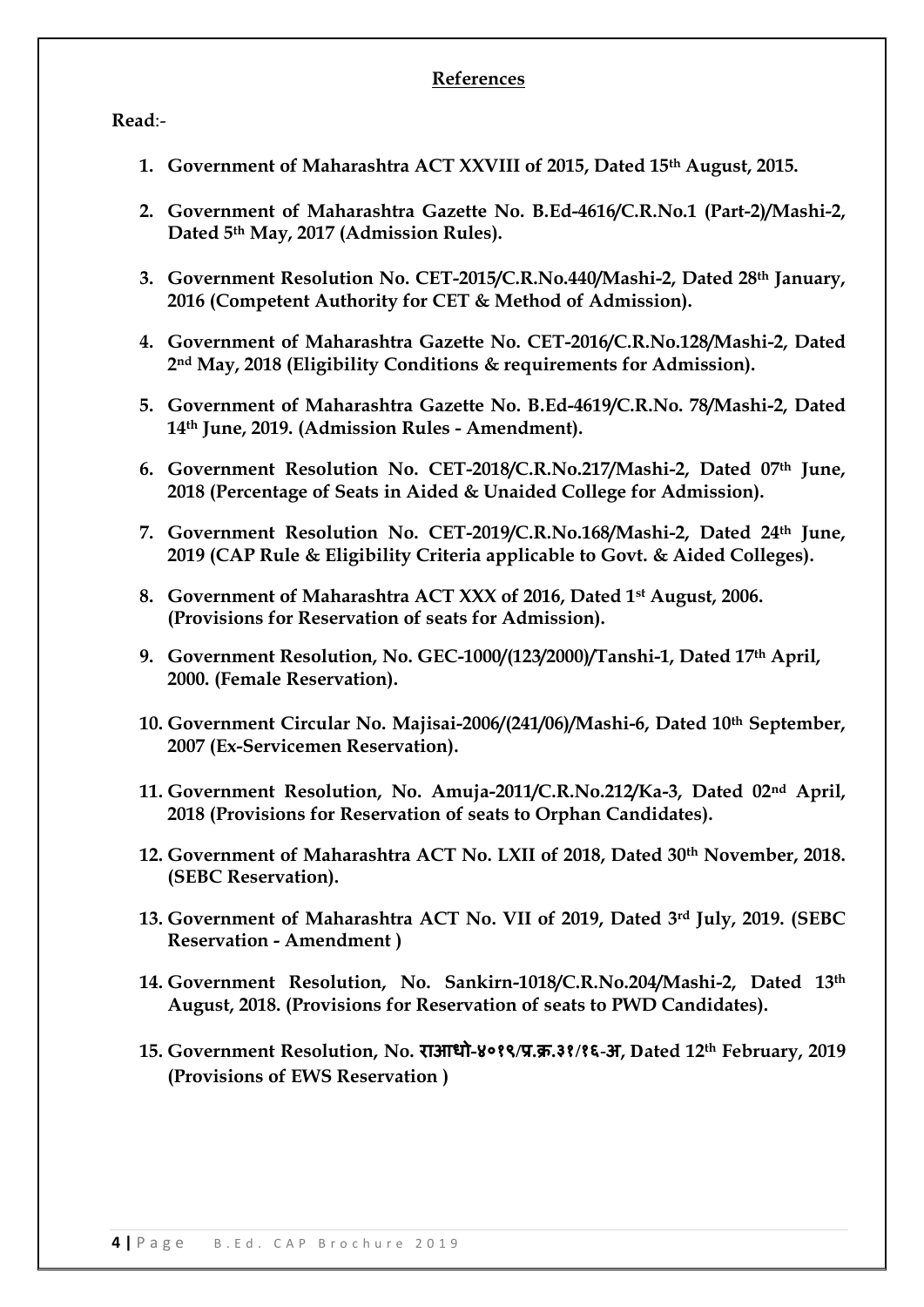# **Important Instruction to Candidates & Institutes :-**

- All candidates are advised to download the Information Brochure for CAP and read it carefully before filling in the On-line Centralized Application Process Form. They are further advised to refer to CET Information Brochure also.
- All candidates are informed that in On –Line Process every Notice, Notification, Change is intimated in On –Line – Mode only.
- Candidates are advised to keep up date with the web sites for latest Notifications and Change in Schedule.
- Candidates are advised to seek the help of the Colleges of Physical Education in their locality to fill in the On-Line CAP form/Option Form if they want. CELL has issued the Notice No.1 dated 4<sup>th</sup> January 2019 to that effect.
- Application once finally submitted will not be allowed to be withdrawn/ Edited/ Changed in any circumstances. Fees once paid for Category change will NOT be refunded under any circumstances nor can be held in reserve for next year's CAP.
- Candidates will have to upload the documents.
- All Institutes/Colleges participating in the On Line CAP Process are advised to use IT infrastructure/Computer Facility of the Institute/College to help candidates fill in the on line CAP form.
- All Institutes/Colleges participating in the CAP Process should also download and keep the CAP Information Brochure on their office record and upload all CET CELL notices on their College web site. They are also advised to refer to CET Information Brochure.
- **All Colleges of Educations should update their Web site with Infrastructure, Human resources, Fees, Hostel Facility, Library, various laboratories available in the College of Education, NAAC Accreditation, NCTE Recognition, University Affiliation details etc**. **The details on the college web site and the details submitted to Directorate of Higher Education for College Approval for Admission should reasonably match**.
- Candidates, whose graduation and post- graduation results are to be declared by the University, will be accommodated in the round in which they will fill in the form and submit it on line as per the provisions in the Notifications.
- **There are no Facilitations centers for Higher Education Courses.**
- Admitting Colleges will work as Reporting Centers.
- The Colleges will verify the documents of the Candidates and tally them with the details in Provisional Admission Letter, details filled in on line application and documents uploaded by the Candidate online CAP form and match them with the original/Self attested documents of the candidate as per the eligibility criteria mentioned in the CAP and CET Information Brochure.
- If there is any discrepancy is observed the candidate will be directed to edit the option form at appropriate time as per the Time Table/Schedule.
- College Admitting wrong candidates will be responsible for the litigations arising out of the wrong admissions.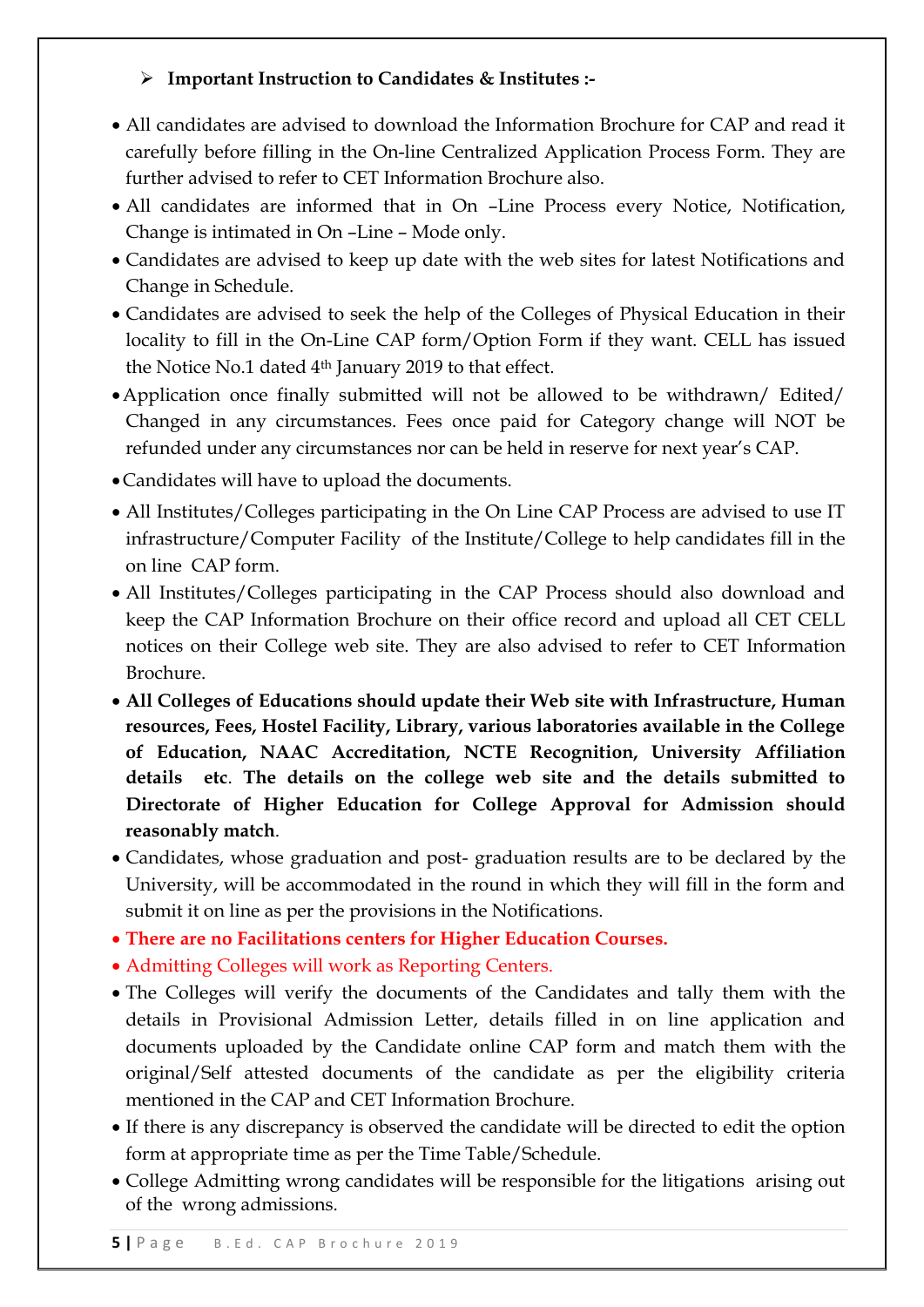### **1. Introduction:-**

This Information Brochure gives information regarding the Eligibility and Rules of admission for Two Year Full time Degree Course leading to B.Ed.(Regular )B.Ed. (Special Education) Course in the State of Maharashtra. This also provides information about invitation of On Line Applications for admission (CAP), preparation of Merit List, distribution of seats (Seat Matrix), details of various reservation, various rounds and stages of Centralized Admission Process (CAP), admission in Institutional Quota seats after CAP, Supernumerary Seats, refund of fees before the cut -off Date of Admission, etc.

(2) Government of Maharashtra has published the Rules on 5th May, 2017 and its amendments on 14th June, 2019 to regulate the admissions to the Professional Undergraduate and Post Graduate Teacher Training Programme.

These rules are applicable for Admission in Government, Private Government Aided, University Managed College / Institutions /Department of professional educational institutions vide Government Resolution of Higher & Technical Education Department G.R. No. CET-2019/C.R.No.168/Mashi-2, Dated 24th June, 2019

# **2. Definitions:-**

- 1) In the Maharashtra Unaided Private Professional Education Institution (Regulation of Admission to the Professional Undergraduate and Post-graduate Teacher Training Programme ) Rules 2017 & Amendment Rules, 2019 (hereinafter referred to as "Rules"), unless the context otherwise requires -
	- (a) "Act" means the Maharashtra Unaided Private Professional Educational Institutions (Regulation of Admissions and Fees) Act, 2015 (Mah. XXVIII of 2015);
	- (b) "Admission Reporting Centre" means a center where the Candidate shall report for confirmation of admission by verification of documents and payment of fees; (Herein the case of B.Ed. Course It means Admitting College)
	- *(c)* "All India Seats" means seats available to an eligible Indian National Candidate;
	- *(d)* "Application Form" means prescribed form filled up online by the Candidate for admission;
	- *(e)* "Autonomous Institution" means the institution to which autonomy is granted by the University Grants Commission;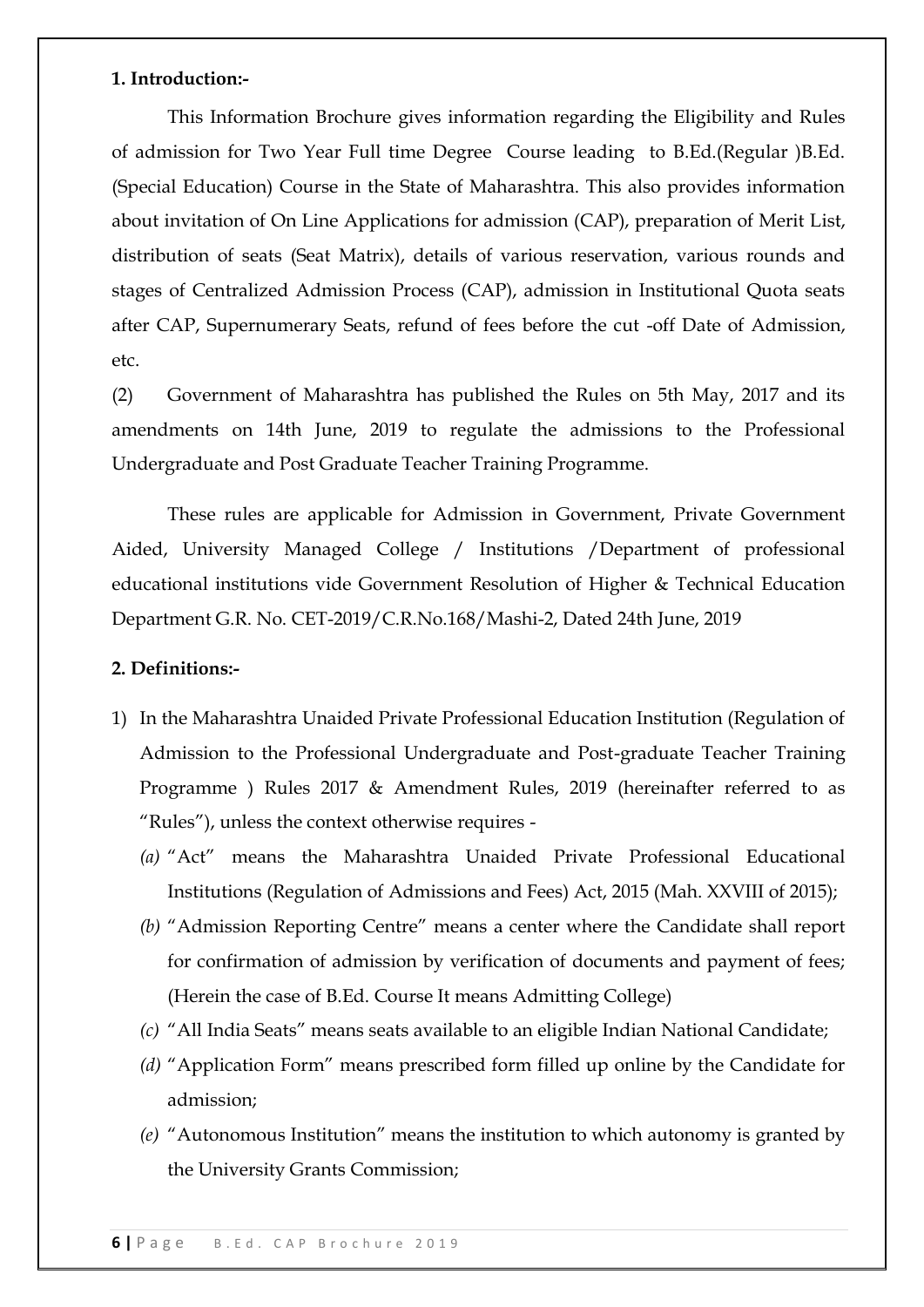- (f) "CAP Seats" means the seats filled in through the centralized process of admission carried out by the Competent Authority;
- (g) "Courses" means the Two Years Full Time Regular Under Graduate Degree Course i.e. Bachelor of Education (B.Ed.) as the case may be;
- *(h)* "Department" Means the Higher and Technical Education Department of Government of Maharashtra;
- (i) "Eligible Candidates" means the candidates who are eligible for different professional courses as notified by the Government, from time to time, under subsection (*1*) of section 3 of the Act;
- *(j)* "Facilitation Centre" means a center where the facilities like sale of application kits, filling online forms, verification of documents and grievances, etc. are provided; (here, Admitting Colleges will act as Facilitation Centre);
- $(k)$  " Home University  $(HU)$ " means the university area as specified in sub rule  $(1)$   $(i)$ of rule 5 herein;
- *(l)* "HSC" means the Higher Secondary School Certificate (Standard XII) examination conducted by the Maharashtra State Board of Secondary and Higher Secondary Education or its equivalent certificate awarded by recognized Boards;
- *(m)*"Institutional Quota" means seats available for admission to eligible Candidates a Institution level as declared by the Government or appropriate authority, from time to time;
- *(n) "Inter-Se-Merit*‖means the order of merit declared by the Competent Authority in respect of various classes or category of Candidates;
- (o) "Minority Quota" means seats earmarked for the Minority Community students from within the State, belonging to the Minority Community to which the institution belongs;
- (p) "Non -Autonomous Institutions" means those institutions, which are not ‗Autonomous Institutions';
- *(a)* "OHU" means the area Outside Home University area;
- *(r)* "Overseas Citizen of India (OCI)" means a Candidate or person registered as an Overseas Citizenship of India as declared by the Central Government under section 7A of the Citizenship Act, 1955 and includes Persons of Indian Origin(PIO);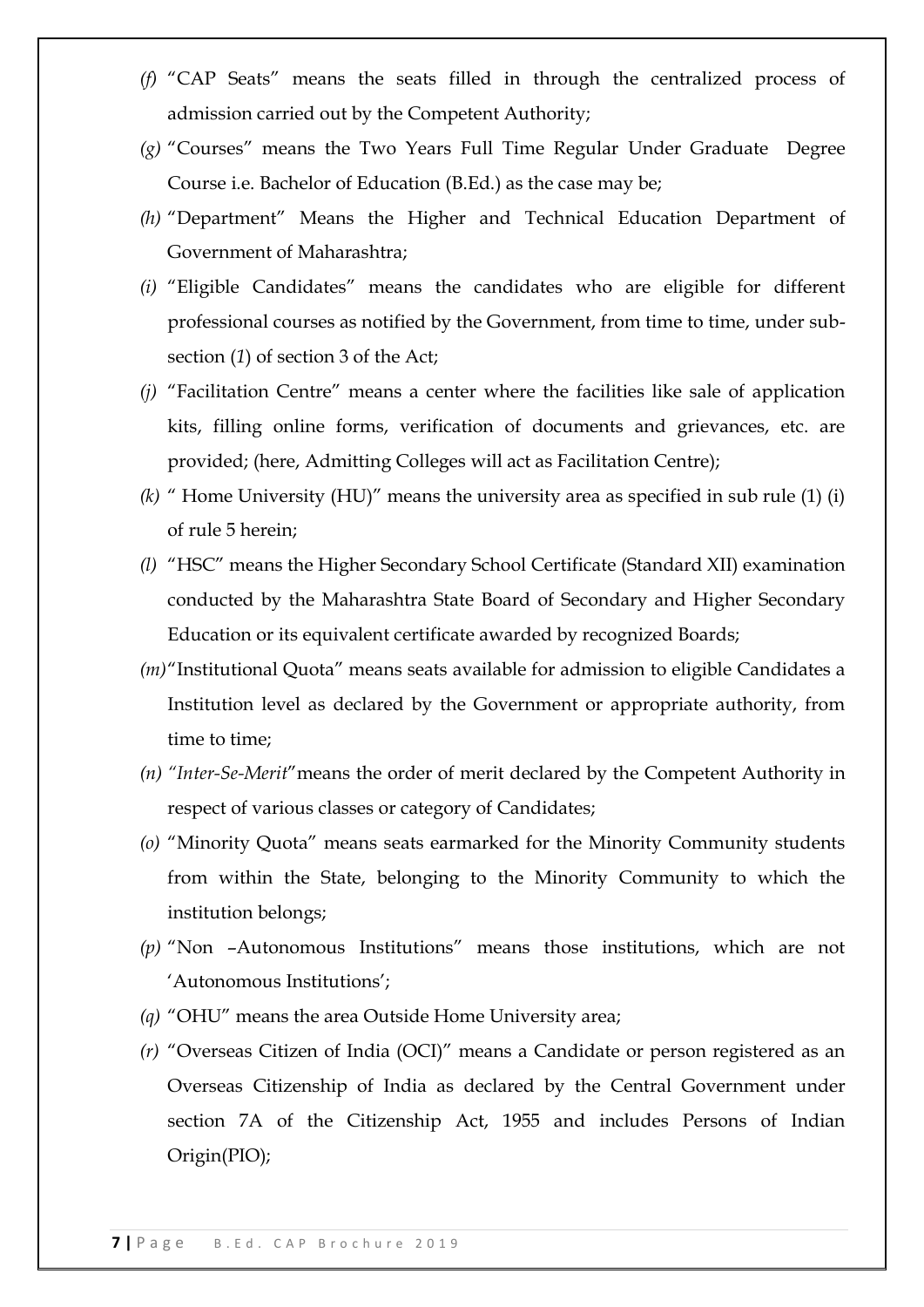*Explanation:-*For the purposes of this clause, all the existing Persons of Indian Origin (PIO) cardholders registered under Notification of the Government of India, Ministry of Home Affairs F.No.26011/04/98- F.I, dated 19th August 2002 and shall now be deemed to be Overseas Citizens of India (OCI) cardholders by virtue of Notification of Government of India, Ministry of Home Affairs, No. 25024/9/2014-F.I., dated 9th January 2015.

- *(s)* "Programme" means the undergraduate Physical Teacher Training Programme in Education.
- *(t)* "Qualifying Examination" means examinations on the basis of which a Candidate becomes eligible for admission or its equivalent examination;
- (*u*) "SSC" means the Secondary School Certificate (Standard X) examination conducted by the Maharashtra State Board of Secondary and Higher Secondary Education or its equivalent certificate awarded by recognized Boards;

*2*) Words and expressions used but not defined in rules, shall have the same meanings respectively assigned to them in the Act.

#### **3. Invitation of Application**:-

- (1) The Competent Authority shall invite Online Applications from the Candidates who had participated in the CET and are eligible for the Centralized Admission Process for seeking admission to the Professional Course- Two Year Full Time Regular Course in Education i.e. B.Ed. for which at least **Non –Zero Score in MAH-B.Ed.CET 2019** is required for the Academic Year 2019-2020
- (2) The Candidates seeking admissions to the Professional Courses for the seats provided in —

(*a*) rule 7(1): Maharashtra State Candidature Seats, 7(2) : All India Candidature Seats, 7(3): Minority Quota seats and 7(5) : Supernumerary seats for Jammu and Kashmir Migrant Candidature of these rules shall apply to the Competent Authority for admission through Centralized Admission Process (CAP);

(*b*) rule7(4): Institutional Quota Seats of these rules shall initially apply to the Competent Authority for verification of documents and then to respective institute, to enable the institutions to give admissions to such eligible applicants on the basis of *Inter-Se-Merit*, as specified in rule 13.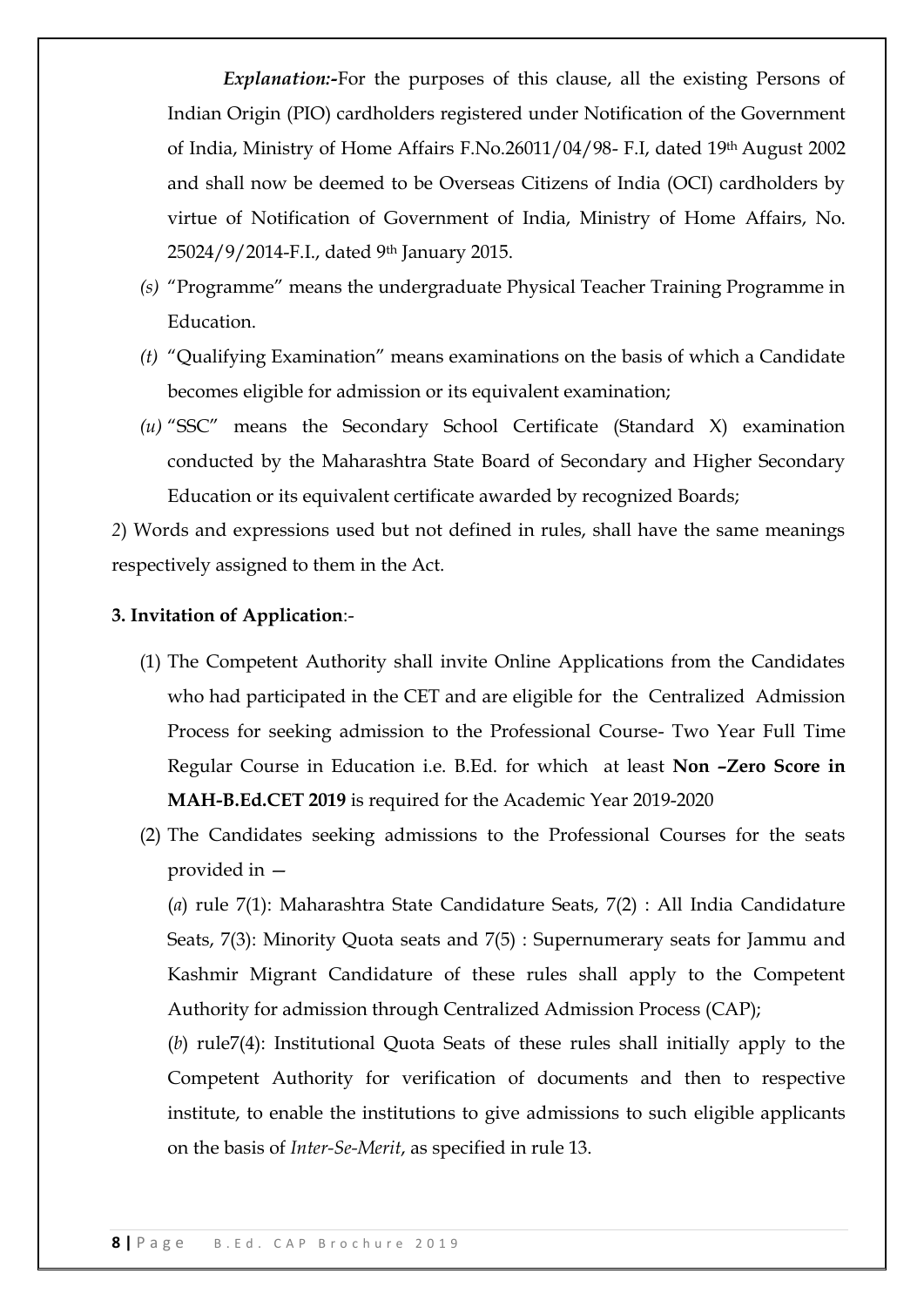# **4. Role of Competent Authority and its Representative in the Process of Admission:-**

- (1) The Competent Authority shall in relation to CAP shall declare the following things:-
	- *(a)* Result of the CET;
	- *(b)* Score Card of the CET;
	- *(c)* Schedule of the CAP.

# **4.1 Jurisdiction of the Universities:-**

The following table shows the details about the Home Universities in Maharashtra State along with their Head Quarters and their Jurisdiction

| Sr. No.        | Home University                      | District of Jurisdiction      |
|----------------|--------------------------------------|-------------------------------|
|                | Dr.Babasahb Ambedkar Marathwada      | Aurangabad, Beed, Jalna,      |
| $\mathbf{1}$   | University. Aurangabad               | Osmamabad                     |
| $\overline{2}$ | Swami Ramanand Teerth                | Hingoli, Latur, Nanded,       |
|                | Marathwada University, Nanded        | Parbhani                      |
|                | Mumbai University, Mumbai            | Mumbai City, Mumbai Suburban, |
| 3              |                                      | Ratnagiri, Raigad, Palghar,   |
|                |                                      | Sindhudurg, Thane             |
| $\overline{4}$ | Kavayitri Bahinabai Chaudhari North  | Dhule, Jalgaon, Nandurbar     |
|                | Maharashtra University, Jalgaon      |                               |
|                | Savitribai Phule Pune University,    | Ahmadnagar, Nashik, Pune      |
| 5              | Pune                                 |                               |
| 6              | Shivaji University, Kolhapur         | Kolhapur, Sangli, Satara      |
| 7              | Ahilyabai Holkar Solapur University, | Solapur                       |
|                | Solapur                              |                               |
|                | Sant Gadge Baba Amaravati            | Akola, Amaravati, Buldhana,   |
| 8              | University, Amravati                 | Washim, Yavatmal              |
|                | Rashtrasant Tukdoji Maharaj          | Bhandara, Gondia, Nagpur,     |
| 9              | Nagpur University, Nagpur            | Wardha,                       |
| 10             | Gondwana University                  | Chandrapur, Gadchiroli        |
| 11             | <b>SNDT</b> Women's                  | Entire                        |
|                | University, Mumbai                   | Maharashtra                   |

# **4.2 Special Note:-**

# **A) Home University (HU) & Other than Home University (OHU) Quota**

All Statutory Universities to which the Colleges are affiliated for the regular Course are eligible universities for Home Universities. Some Universities like **SNDT**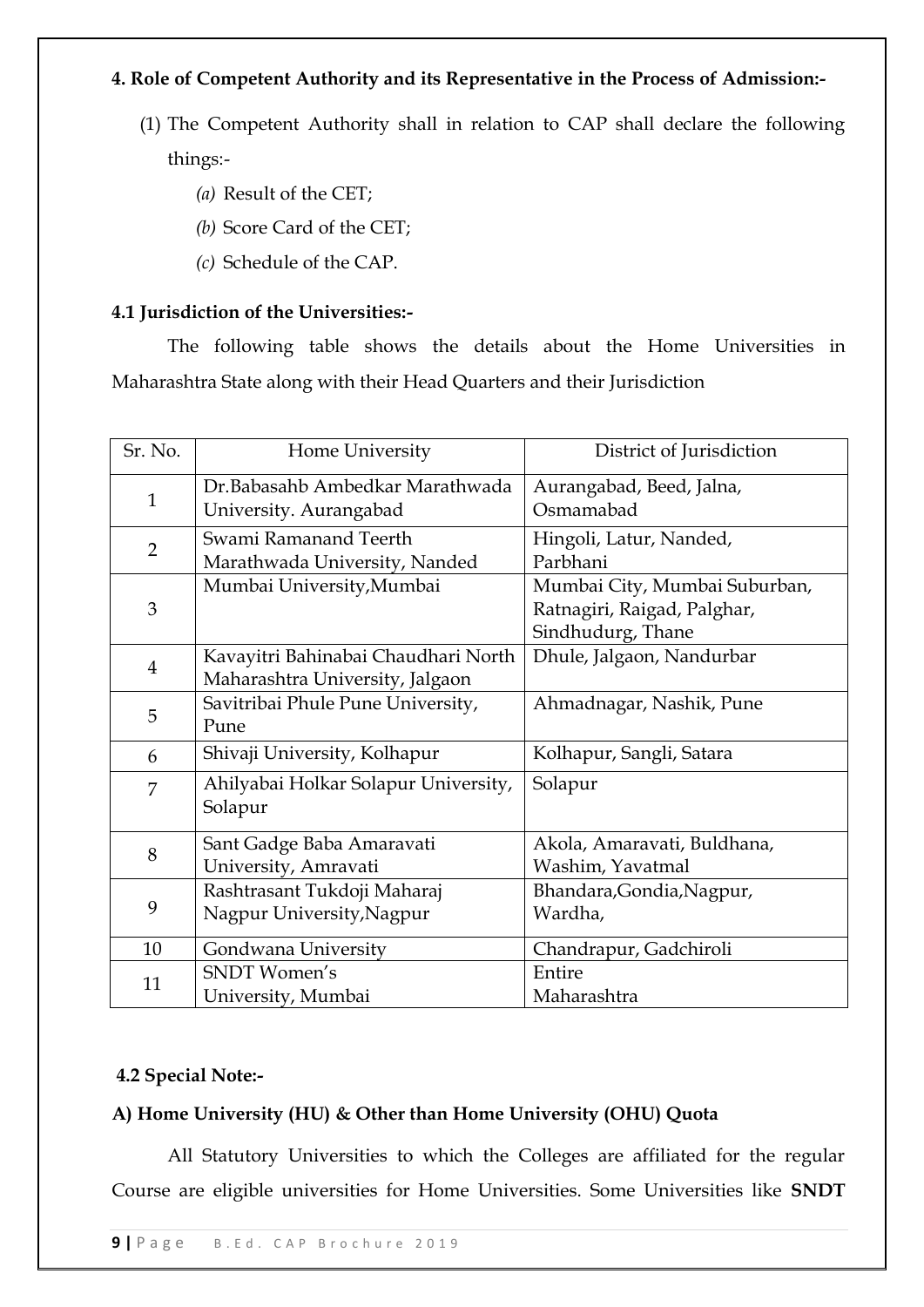**University, Mumbai**, **Kavi Kulguru Kalidas Sanskrit University, Ramtek** are having **State Level Jurisdiction**. As per Notification dated 5th May 2017, the Home Universities are considered as per the Jurisdiction of the Institute in which candidate has studied and it determines the Candidature Type. The Candidature types are also determined by the Place of Domicile of the Parents or Posting of the Parents in Government Service (Central and/or State Govt.)

1. For **Candidature Type ‗A'** – **(Candidate Passing Qualifying Examination from Maharashtra & Domicile of Maharashtra or Born in Maharashtra)**

The University from where the candidate passed his Qualifying Examination will be considered as his/her Home University. For Colleges affiliated to Other Universities (OHU), they will be considered in OHU Quota.

For Candidates who have passed their qualifying Examination from SNDT University, Candidates will be considered in Home University(HU) quota for admission in all Colleges affiliated to SNDT University. In the Colleges affiliated to Other Universities in the State, they will be considered in OHU Quota.

Candidates Graduated/Post Graduated (Qualifying Exam) from Open Universities like Yashwantrao Chavan Maharashtra Open University (YCMOU), Indira Gandhi National Open University (IGNOU), Maulana Azad Open University & Other Open Universities from Maharashtra, or National Open Universities having their Study Centers in Maharashtra will be considered in OHU Quota in all Colleges of Education affiliated to all Non- Agricultural Universities in Maharashtra.

Candidates who have passed their Qualifying Examination from Deemed Universities in Maharashtra like Tilak Maharashtra Vidyapeeth (TMV), Bharti Vidyapeeth, etc. OR Autonomous Institutes offering their own degree will be considered in OHU Quota in all Colleges of Education in all Non- Agricultural Universities in Maharashtra.

2. For **Candidature Type ‗B'** – **(Candidate - who has Passed Qualifying Examination from Maharashtra & Candidate is Non-***Domiciled of Maharashtra and not born in Maharashtra But his/her Father / Mother – is Domicile of Maharashtra***) (Domicile Certificate of Father and /or Mother Essential)**

Candidate Home University will be as per his /her Father's / Mother's Place of Domicile Certificate issuing Authority falling within the jurisdiction of the respective University area. For other university, they will be considered in OHU Quota.

**3.** For **Candidature Type ‗C'** – **(Candidate – who has Passed Qualifying Examination from Maharashtra &***Non-Domicile of Maharashtra and Not Born in Maharashtra AND Father / Mother – Govt. of India/Undertaking Employee posted reported to Duty in Maharashtra State before the Last Date of submitting*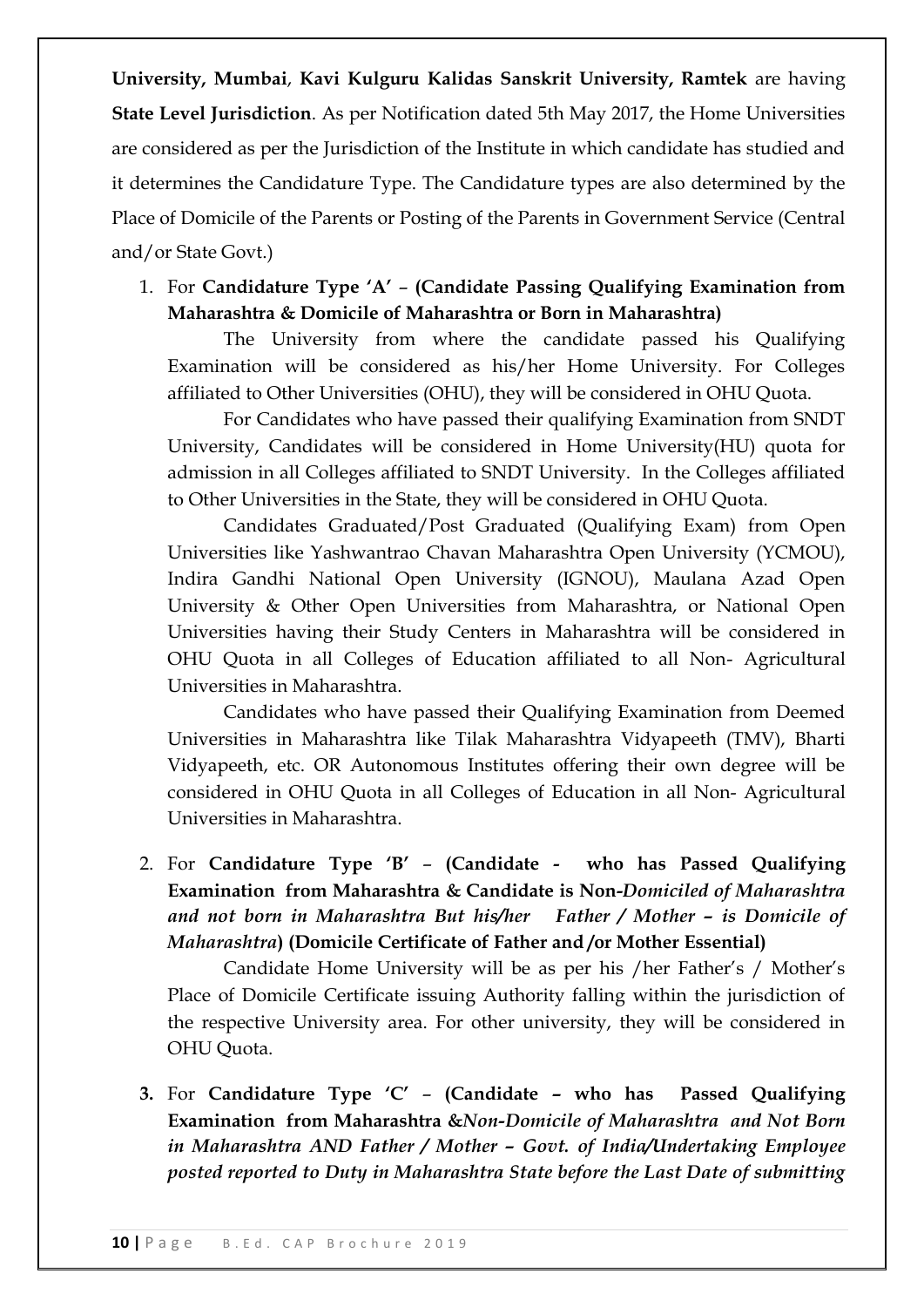# *the application form for CAP***) (Proof of Last/Present Posting of Parent/s is Essential)**

Candidate Home University will be as per his /her Father's / Mother's place of Posting falling within the jurisdiction of the respective University area. For Other University, they will be considered in OHU Quota.

**4.** For **Candidature Type ‗D'** – **(Candidate-who has Passed Qualifying Examination from Maharashtra &***Non-Domicile of Maharashtra and Not born in Maharashtra AND Father / Mother – Govt. of Maharashtra Employee***)**

Candidate Home University will be as per his /her Father's / Mother's Place of Posting OR Place of last posting in case of if deputed outside Maharashtra, falling within the jurisdiction of the respective University area. For Other University, they will be considered in OHU Quota. **(Proof of Last/Present Posting of Parent/s Essential)**

- 5) For **Candidature Type ‗E' (Candidate - Passed Qualifying Examination from Maharashtra Karnataka Border Disputed Area and Mother Tongue is Marathi.)** Candidate will be considered for OHU quota in all colleges of all Universities in Maharashtra
- **B) Seat distribution for Agricultural University, Medical University/ and Technical University in the State of Maharashtra:-**

Candidates belonging to Agricultural Universities in Maharashtra State, Medical University in the Maharashtra State and Technical University in the Maharashtra State will be considered for 20% OHU quota.

# **C) Kavi Kulguru Sanskrit University Seat Distribution:-**

As Kavi Kulguru Sanskrit University, Ramtek is a Special University for Education in Sanskrit Language and Literature and having State Level Jurisdiction, so the distribution of seats will be 90 % seats of Intake to be filled from OHU quota & 10% seats will be filled from i) 5%OMS & ii) 5% NRI / OCI Candidates. The eligibility of the course remains same as per the Government Resolution/Notification.

# **D) Seat distribution for Agricultural University, Medical University/ and Technical University in the State of Maharashtra.**

Candidates belonging to Agricultural Universities in Maharashtra State, Medical University in the Maharashtra State and Technical University in the Maharashtra State will be considered for 20% OHU quota.

### **E) Merit list Generation & Allocation:-**

- (a) All Jammu & Kashmir Candidates are considered as **OMS Candidates**.
- (b) Jammu & Kashmir Migrant Candidates has to submit valid documents to DHE, for getting admission for the supernumerary seat in college as per the separate Notice published by DHE.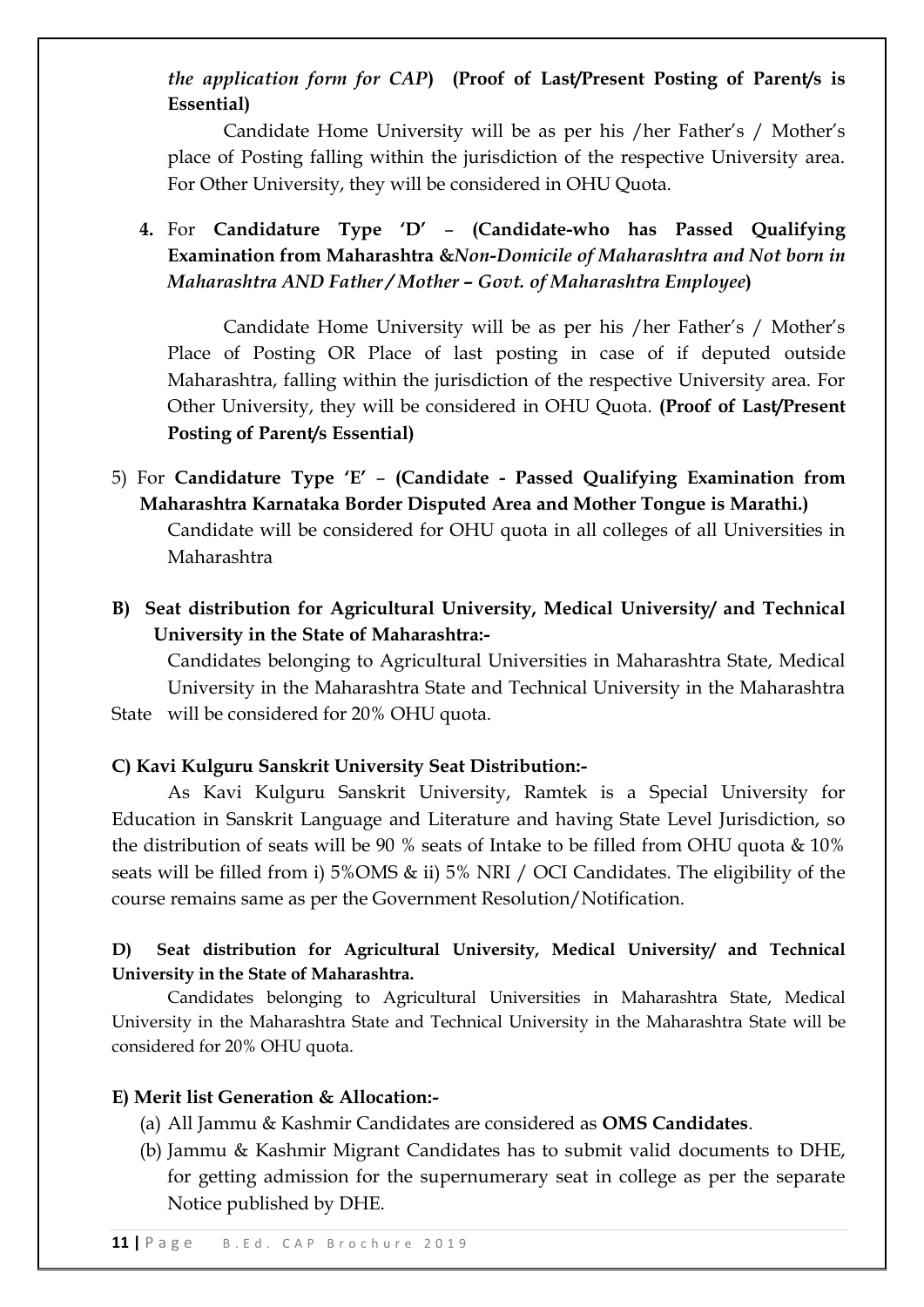- (c) **All DHE Courses has one supernumerary seat for J & K Migrant candidates per Course except in the Colleges of Education (B.Ed., M.Ed., B.P.Ed. and M.P.Ed. B.A.-B.Ed./B.Sc.-B.Ed. and B.Ed.-M.Ed).**
- (d) All Conversion will be done in the Third Round.
- (e) Conversion of Minority seat to HU, OHU & OMS candidate will be in the 3rd round of Allocation.
- (f) HU & OHU seats transfer will be done after all Category & subject / Method transfer.

Abbreviations: CAP=Centralized Admission Process, HU= Home University, OHU= Outside Home University, OMS= Outside Maharashtra State, NRI=Non Resident Indian, OCI= Overseas Citizen of India, PIO= Persons of Indian Origin.

# **5. Candidature Type:-**

# **(1) Maharashtra State Candidature: –**

**(i) Home university Candidature**.—A Graduate or Post Graduate or Equivalent Qualified candidate in any faculty of the University under the jurisdiction of which that institute is located can opt for this candidature type.

| <b>Type</b>  | <b>Eligibility Criteria</b>                                                                                                                                                                                                                                                                                                      | <b>Home University</b>                                                                                                                                                              |
|--------------|----------------------------------------------------------------------------------------------------------------------------------------------------------------------------------------------------------------------------------------------------------------------------------------------------------------------------------|-------------------------------------------------------------------------------------------------------------------------------------------------------------------------------------|
| $\mathbf{A}$ | (i) Candidate passing Graduation/ Post<br>Graduation / Qualifying Examination from<br>a Recognized Institution in Maharashtra<br>State and<br>(ii) Candidate who is Domicile of Maharashtra<br>or Born in Maharashtra                                                                                                            | Place of passing of Qualifying<br>Examination falling within<br>jurisdiction of<br>the<br>the<br>respective University area as<br>mentioned above                                   |
| B            | A Candidate does not satisfy as the Criterion<br>(ii) in Type A above, but whose Father or<br>Mother is domiciled in the State of Maharashtra<br>and possesses Domicile Certificate                                                                                                                                              | Place of Domicile Certificate<br>falling<br>issuing authority<br>within the jurisdiction of the<br>respective University area<br>mentioned above.                                   |
| $\mathsf{C}$ | A Candidate does not satisfy as the criterion (ii)<br>in Type A above, but whose Father or Mother<br>is an employee of the Government of India<br>Undertaking who is posted and reported to<br>duty in Maharashtra State before the last date<br>for submitting the Application Form for<br><b>Centralized Admission Process</b> | Place of posting of Father or<br>Mother of the candidate<br>falling within the jurisdiction<br>of the respective University<br>Area.                                                |
| D            | A Candidate does not satisfy as the criterion (ii)<br>in Type A above, but whose Father or Mother<br>is an employee of the Government of<br>Maharashtra or Government of Maharashtra<br>Undertaking.                                                                                                                             | Place of posting of Father or<br>Mother of the Candidate, If<br>deputed<br>Outside<br>Maharashtra the place of last<br>posting falling within the<br>jurisdiction of the respective |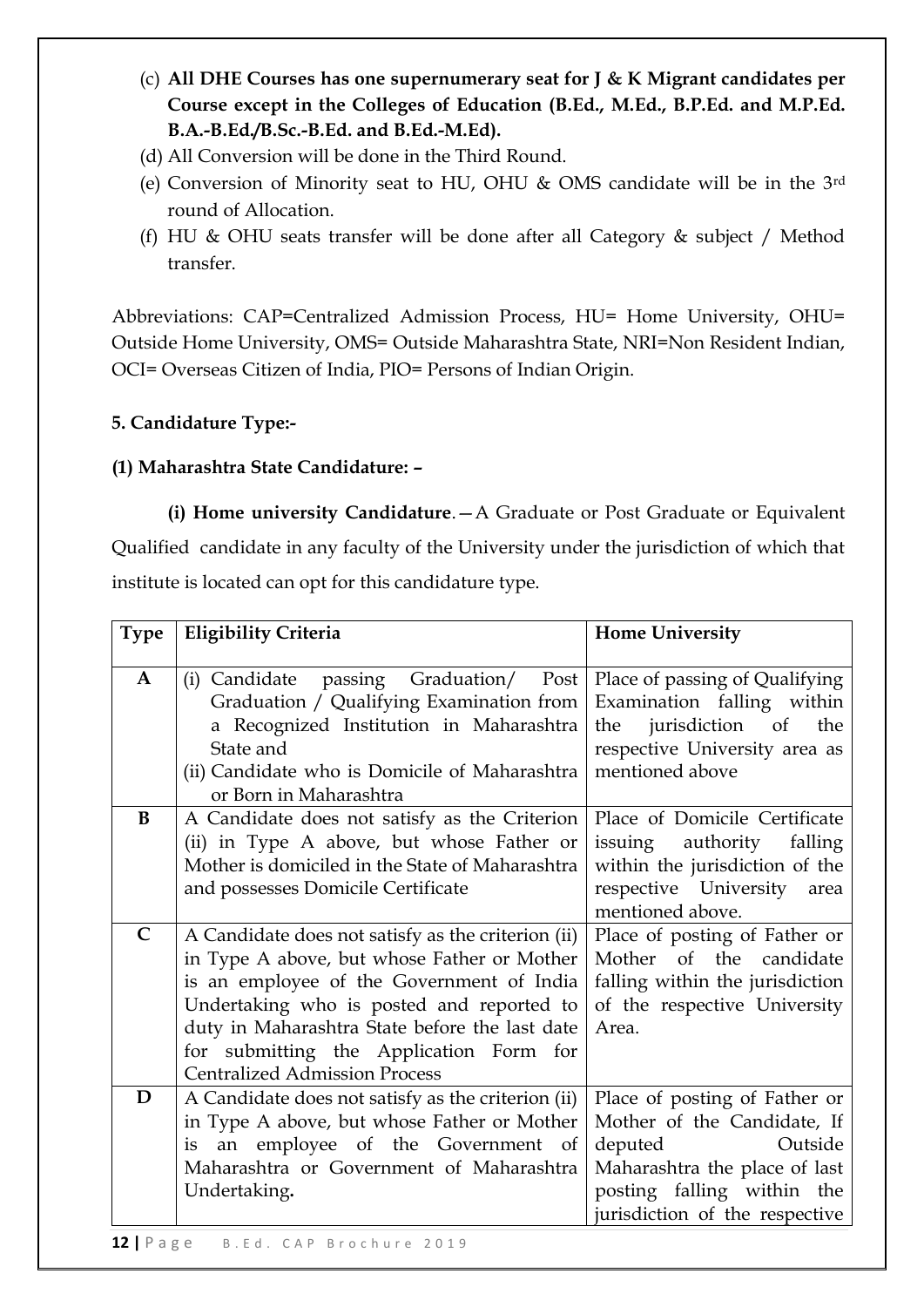|   |                                                                        | University area. |
|---|------------------------------------------------------------------------|------------------|
| E | passing Graduation/Post   Candidate shall be considered<br>  Candidate |                  |
|   | Graduation Examination from a recognized for the Outside Home          |                  |
|   | institution from located in a disputed University Seats.               |                  |
|   | Maharashtra-Karnataka Border Area and                                  |                  |
|   | Mother Tongue is Marathi.                                              |                  |

# **(ii) Other Than Home University Candidature**.--

A Graduate or Post Graduate candidate in any faculty of the University in Maharashtra other than Home University as per rule 5(1) (i), under the jurisdiction of which that Institute is locating can opt for this Candidature Type.

# **(2) All India Candidature**:-

The Candidates having Indian Nationality are eligible under this category.

**(Note :-**Candidate Born and domiciled in Maharashtra having completed his Graduation/ Post Graduation from Outside Maharashtra University will be considered as All India Candidature Candidate.)

# **(3) Minority Candidature**:-

The Maharashtra domiciled Candidates belonging to particular Linguistic or Religious Minority Community from within the State and as notified by the Government are eligible under this Category. (This Candidate will have to invariably submit the Domicile Certificate of the State of Maharashtra.)

### **(4) NRI Candidature**:-

The Candidate who fulfils the conditions as defined in the clause (n) of Section 2 of the Act are eligible under this category.

### **(5) Foreign Student or OCI or PIO Candidature**:-

The Foreign Student Candidates, as defined in t he clause (i) of the section 2 of the Act of the Overseas Citizen of India (OCI) candidate, as defined under clause (s) of rule 2 and the Persons of Indian Origin (PIO) as defined in clause (o) of section 2 of the Act are eligible under this category.

### **(6) Jammu and Kashmir Migrant Candidature**:-

*(a)* The children of citizens, who are displaced from Jammu and Kashmir to any part of India or from unsafe border area of Jammu and Kashmir to a relatively safer place in Jammu and Kashmir from 1990 onwards due to terrorist activities; or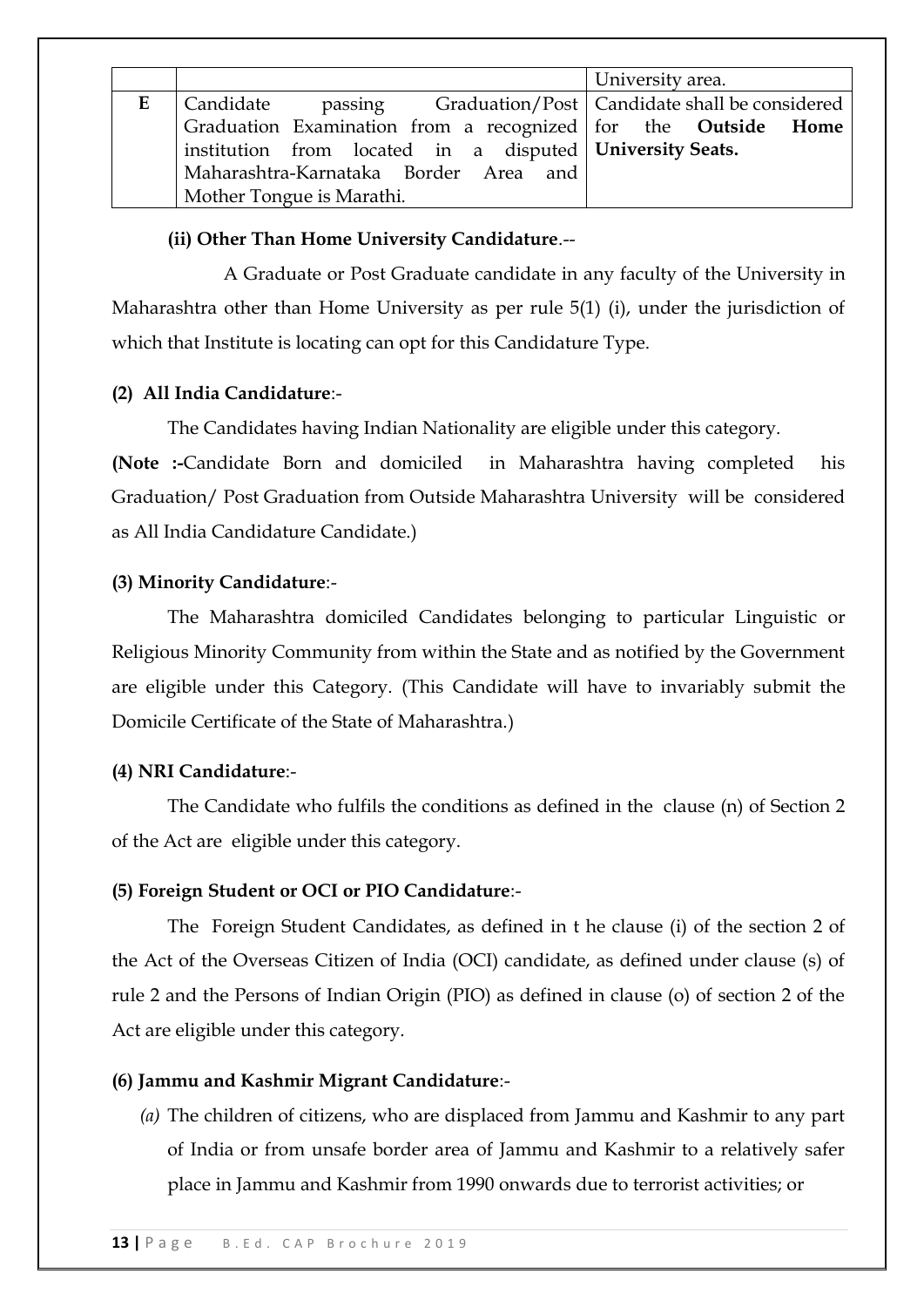- *(b)* The children of officers belonging to Indian Administrative Services (IAS) or Indian Police Services (IPS) or Indian Foreign Services (IFS) and children of staff belonging to military and paramilitary forces transferred to Jammu and Kashmir to combat terrorist activities and joined the post on or before the last date for submission of application for admission; or
- *(c)* The children of staff and officers of Jammu and Kashmir police engaged in combating terrorism; are eligible under this category. (Note :- The seats for J&K Migrant Candidates will be within the sanctioned intake of the College.)

# **6. Sanctioned Intake and Supernumerary Seats:-**

- (1) The Sanctioned Intake for First Year of Under graduate Degree in Education leading to B.Ed. and B.Ed. Special Education shall be as per the approval given by the Authority which is competent for giving approval to said Course and affiliation given by the respective Affiliating University.
- (2) Supernumerary Seats for B.Ed. Course will be within the sanctioned intake of the College/Institute.

### **7. Allocation of Seats:-**

**7.1** The percentage of allocation of seats for various types of Candidates in the State Level Seats shall be in accordance with the policy of the Government as specified in the **Schedule: I** and **Schedule: II** Combined and **PART – B** enclosed at the end of the Information Brochure.

### **(1) Maharashtra State Candidature Seats***:-*

The Candidates having Maharashtra State Candidature as specified in rule 5(1) of the rules, shall be eligible for these seats.

### **(2) All India Candidature Seats** *:-*

The Candidates having Candidature as given in rule 5(2) of the rules shall be eligible for these seats.

#### **(3) Minority Quota Seats** *:-*

The Candidates having Candidature mentioned in rule 5(3) of the rules shall be eligible for these seats as specified in Schedule enclosed at the end of the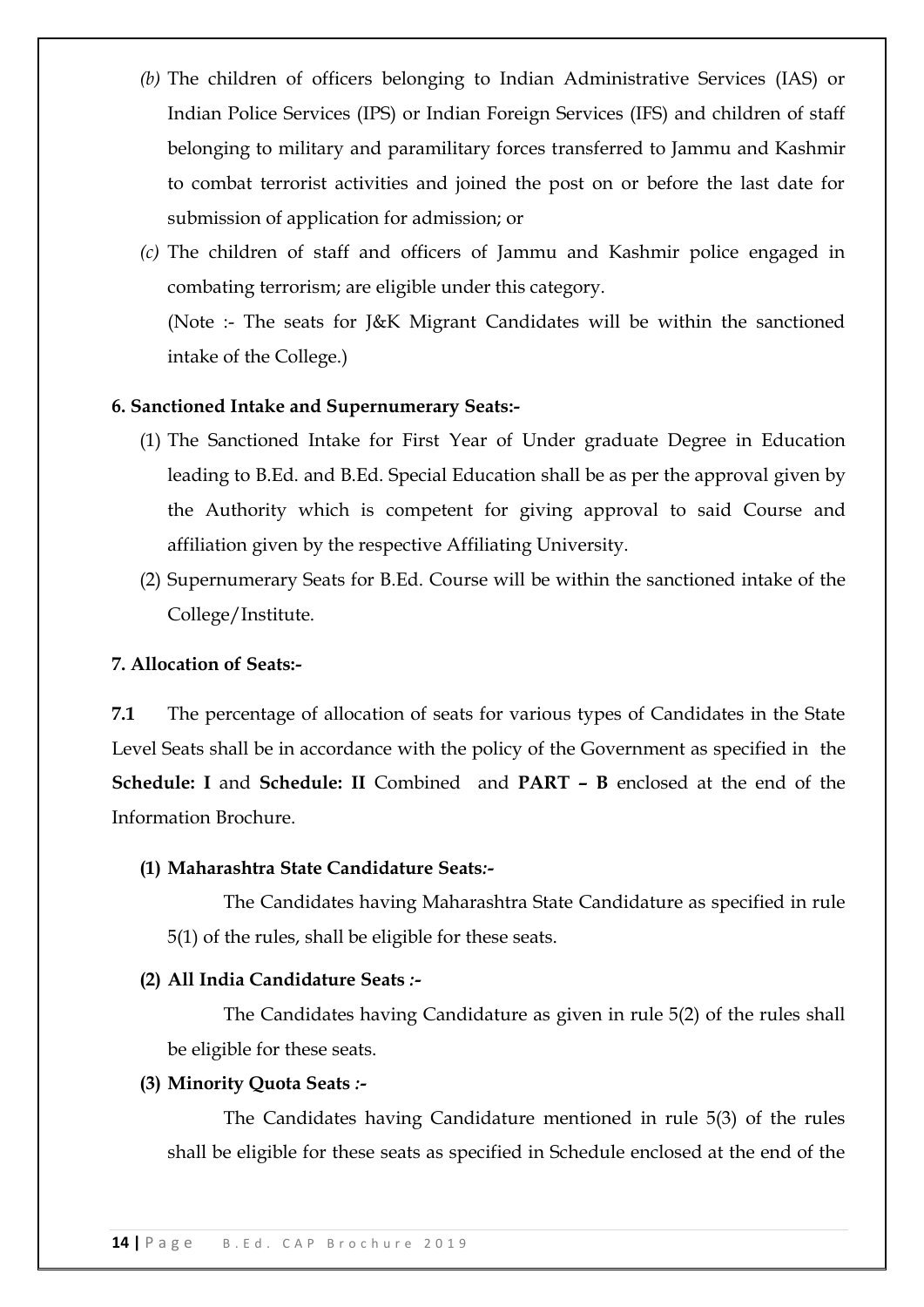Information Brochure. These seats shall be filled in accordance with the provisions of sub-section (*2*) of section 6 of the Act.

# **(4) NRI or Foreign Student or OCI or PIO Candidature**.-

The candidates having Candidature as given in rule 5(4), 5(5) of the rules shall be eligible for these seats.

- *(i)* The maximum 5% seats may be filled in from the NRI or Foreign Student or OCI or PIO Candidates, by the Competent Authority
- *(ii)* The seats reserved for this NRI or Foreign Student or OCI or PIO quota remains vacant, those vacant seats may be filled in by the Competent Authority from the Eligible candidates of Maharashtra State Candidature seats on the basis of Inter-Se-Merit.

# **(5) Jammu and Kashmir Migrant Candidature:-**

- *(i)* The candidates having candidature as given in rule 5(6) of these rules shall be eligible for these seats.
- *(ii)* The number of seats for this quota shall be as per the policy of the Government.
- *(iii)* These seats shall be filled in by the Competent Authority within the sanctioned intake capacity of the Course.

# **(6) Institutional Quota Seats :***-*

There are no Institute level quota for colleges of Physical Education.

# **7.2 Reservations:-**

All the reservations given below shall be applicable to **candidates belonging to Maharashtra State only** subject to the fulfillment of the eligibility criteria specified by respective authorities from time to time.

### **(a) Reservation for Backward Class Category Candidates:**

The percentage of seats reserved for candidates of backward class categories belonging to **Maharashtra State only** is as given below. The percentage of reservation is the percentage of seats available for Maharashtra Candidates, coming under the CAP. Backward class candidate shall claim the category to which they belong to at the time of submission of application form for CAP if they have the relevant document required.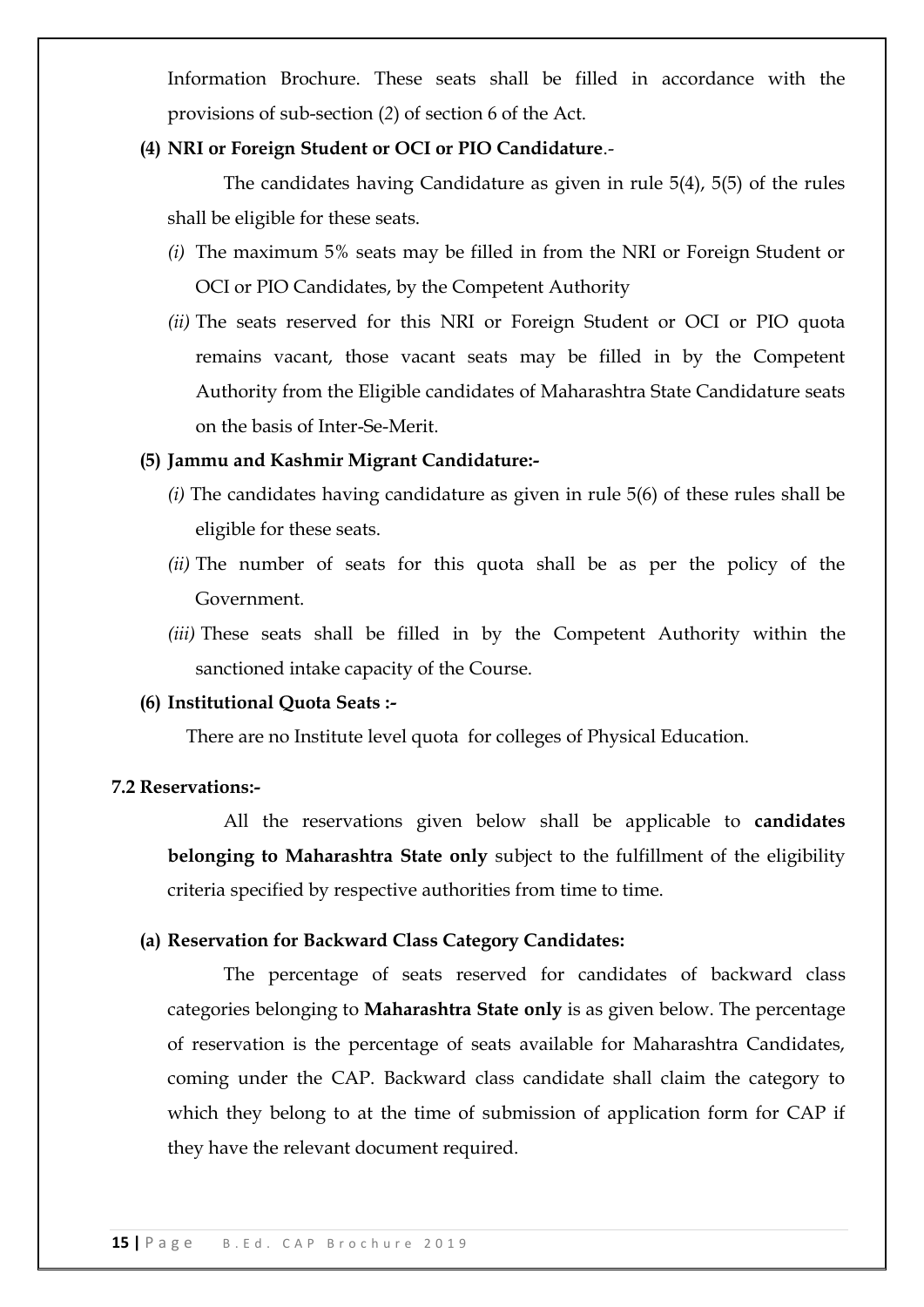| Sr. | Category of Reservation                    | Percentage of Seats      |
|-----|--------------------------------------------|--------------------------|
| No. |                                            | Reserved for Maharashtra |
|     |                                            | State Candidates.        |
| 01  | Scheduled Castes and Schedule Caste        | 13%                      |
|     | converted to Buddhism (SC)                 |                          |
| 02  | Schedule Tribes (ST)                       | 7%                       |
| 03  | Vimukta Jati (VJ)/ De Notified Tribes (DT) | 3%                       |
|     | $(NT-A)$                                   |                          |
| 04  | Nomadic Tribes 1 (NT-B)                    | 2.5%                     |
| 05  | Nomadic Tribes 2 (NT-C)                    | 3.5%                     |
| 06  | Nomadic Tribes 3 (NT-D)                    | 2%                       |
| 07  | Other Backward Classes (OBC)               | 19%                      |
| 08  | Socially and Educationally Backward        | 12.00 %                  |
|     | Classes (SEBC)                             |                          |
| 09  | Economically Weaker Section (EWS)          | 10.00%                   |
|     | Total                                      | $72.00\%$                |

(Source: Maharashtra ACT No. XXX of 2006, Maharashtra ACT No. LXII of 2018 & Maharashtra Act No. VII of 2019)

- *(a)* **In case of the DT-VJ-NT-A,NT-1(B), NT-2(C), NT-3(D),OBC and SBC category students Valid Non Creamy layer certificate is required to be produced. Without the Non Creamy layer certificate these candidates will be considered as Open category candidates.,**
- *(b)* All Maharashtra State candidates belonging to **SC, ST, DT-VJ, NT- 1,2,3, OBC and SBC** category will have to submit **Caste Certificate** for admission to claim reserved category seat.

**As per Government of Maharashtra Extra-ordinary Gazette Part-4. Extraordinary No:- 70 -Dated 24th June 2018 all candidates belonging to all reserved categories belonging to State of Maharashtra will have to submit the Caste/Tribe Validity Certificate from the Competent Authority.**

**(A)In case of the Castes NT-A, NT-B, NT-C, NT-D, OBC and SBC belonging to Maharashtra State, candidates have to upload the Caste Certificate, Caste/Tribe validity Certificate and Non Creamy layer certificate valid up to 31 March 2020 while filling the on line application form for CAP. [If Caste/Tribe validity Certificate is not available, then candidate has to upload Receipt of application form submitted for obtaining Caste/Tribe validity Certificate. But Candidates will have to upload the Caste/Tribe validity Certificate before the last date of Admission Confirmation of the**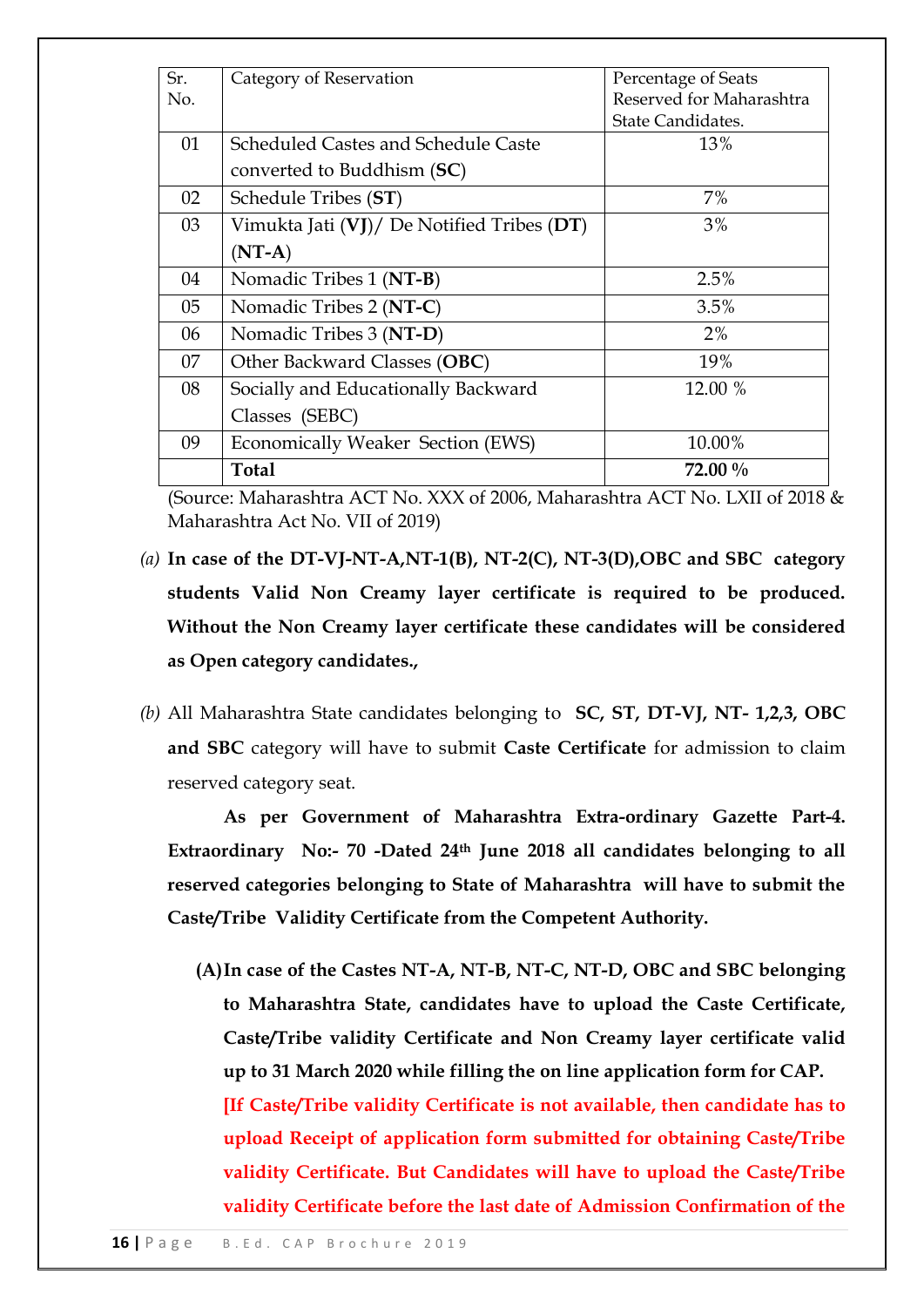**First Round of Admission as declared in the Tentative schedule of CAP. Such Candidate will be considered in Open category for the subsequent rounds if he is otherwise Eligible.]**

**(B) Backward class candidates belonging to S.C./ S.T. from the State of Maharashtra candidates will have to upload the Caste Certificate &Caste/Tribe validity Certificate while filling the on line application form for CAP.** 

**[If Caste/Tribe validity Certificate is not available, then candidate has to upload Receipt of application form submitted for obtaining Caste/Tribe validity Certificate. But Candidates will have to upload the Caste/Tribe validity Certificate before the last date of Admission Confirmation of the First Round of Admission as declared in the Tentative schedule of CAP. Such Candidate will be considered in Open category for the subsequent rounds if he is otherwise Eligible.]**

- **(C)**All candidates will have to produce the **Caste Certificate, Caste Validity Certificate & Non Creamy Layer Certificate at the time of** documents uploading while filling in the on line Application form and verification for admission in admitting College to claim the Reserved Category Seat.
- *(c)* **Candidates holding Caste certificate from any State other than Maharashtra will be considered as Open Category Candidate**. **If they have applied under reserved category for CET, they will have to pay the difference of Fee migrate to Open Category.**
- *(d)* Provision for Special Backward Class: Some of the castes under SBC category were earlier included in Other Backward Categories. Therefore, such SBC candidate shall be held eligible for reservation in the backward class in which they were included previously.
- *(e)* After implementing admission process by following the merit list, if some of the reserved seats remain vacant, and then SBC candidate will be given admission to fill up the seat on priority basis to the maximum limit of 2% of the Total Intake Capacity.
- *(f)* Vide Letter No. CBC-2019/C.R.107/MAWAK of Department of VJNT, SBC &OBC Welfare Dated 26th June 2019 in English and Marathi, Submission of Caste Validity Certificate for Admission of SEBC Candidates to the all Professional Courses is OPTIONAL.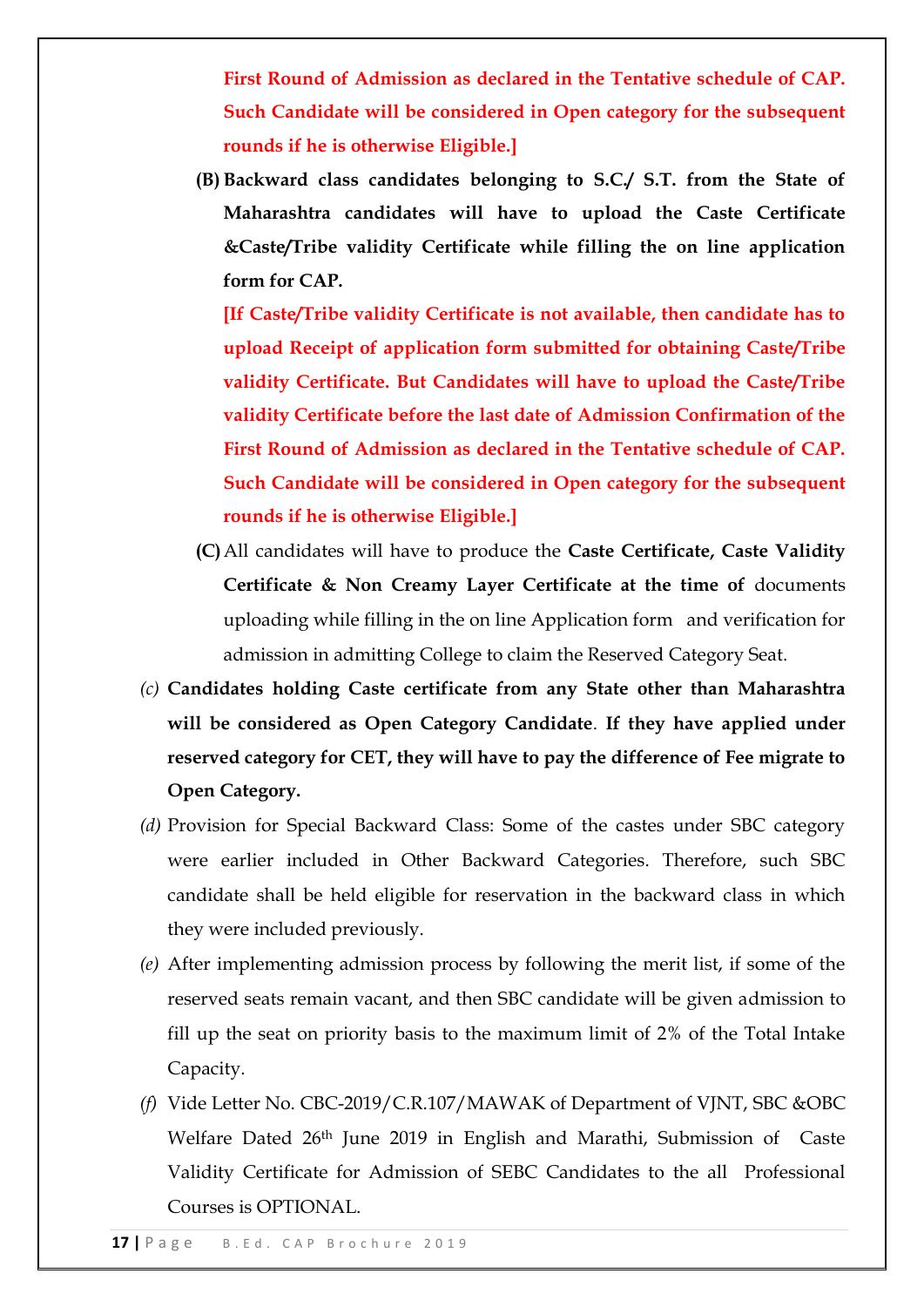# **(b) Reservation for sons/daughters of Defence Service Personnel:**

Five percent (5%) seats of the Total sanctioned Intake of an institute, subject to a maximum of five (5) seats in each institute coming under CAP shall be reserved for Children of Ex-service personnel who are Domiciled in Maharashtra State ( Def-1), Children of Active Service Personnel who are Domiciled in Maharashtra State (Def-2), Children of the Active Service Personnel (Def-3) who are transferred to Maharashtra State but are not Domiciled in Maharashtra State , or who are not domiciled in Maharashtra State but their families are stationed in Maharashtra State under the provision of retention of family accommodation at the last duty station on grounds of children's education provided further that, such candidate should have appeared and passed the HSC examination from a school/college situated in the State of Maharashtra.

These seats are within the sanctioned intake and are available as **State Level seats.**

- (i) A combined single merit list of all eligible Def-1, Def-2, Def-3 candidates shall be prepared.
- (ii) Candidates claiming these seats shall produce additional documents in Proforma C, D, and /or E as applicable.
- (iii) This provision is NOT available to the children of **CIVILIAN STAFF** who is working/ who has worked in the Indian Defence Service.

### **(c) Reservation for Persons with Disability Candidate:-**

Five percent (5%) seats of total sanctioned intake of all the Institutions under CAP shall be reserved for Candidates having minimum 40% benchmark disability with following nature of Disabilities.

| Locomotor Disability       | Low-vision                     | Mental illness               |
|----------------------------|--------------------------------|------------------------------|
| Leprosy cured person       | Deaf                           | Multiple Sclerosis           |
| Cerebral palsy             | Hard of Hearing                | Parkinson's Disease          |
| Dwarfism                   | Speech and language disability | Hemophilia                   |
| Muscular Dystrophy         | <b>Intellectual Disability</b> | Thalassemia                  |
| <b>Acid attack Victims</b> | Specific Learning Disabilities | Sickle cell Disease          |
| <b>Blindness</b>           | Autism Spectrum Disorder       | <b>Multiple Disabilities</b> |

The Candidates claiming reservation under this category shall submit the certificates from the Authority Competent for issuing such Certificate. The certificate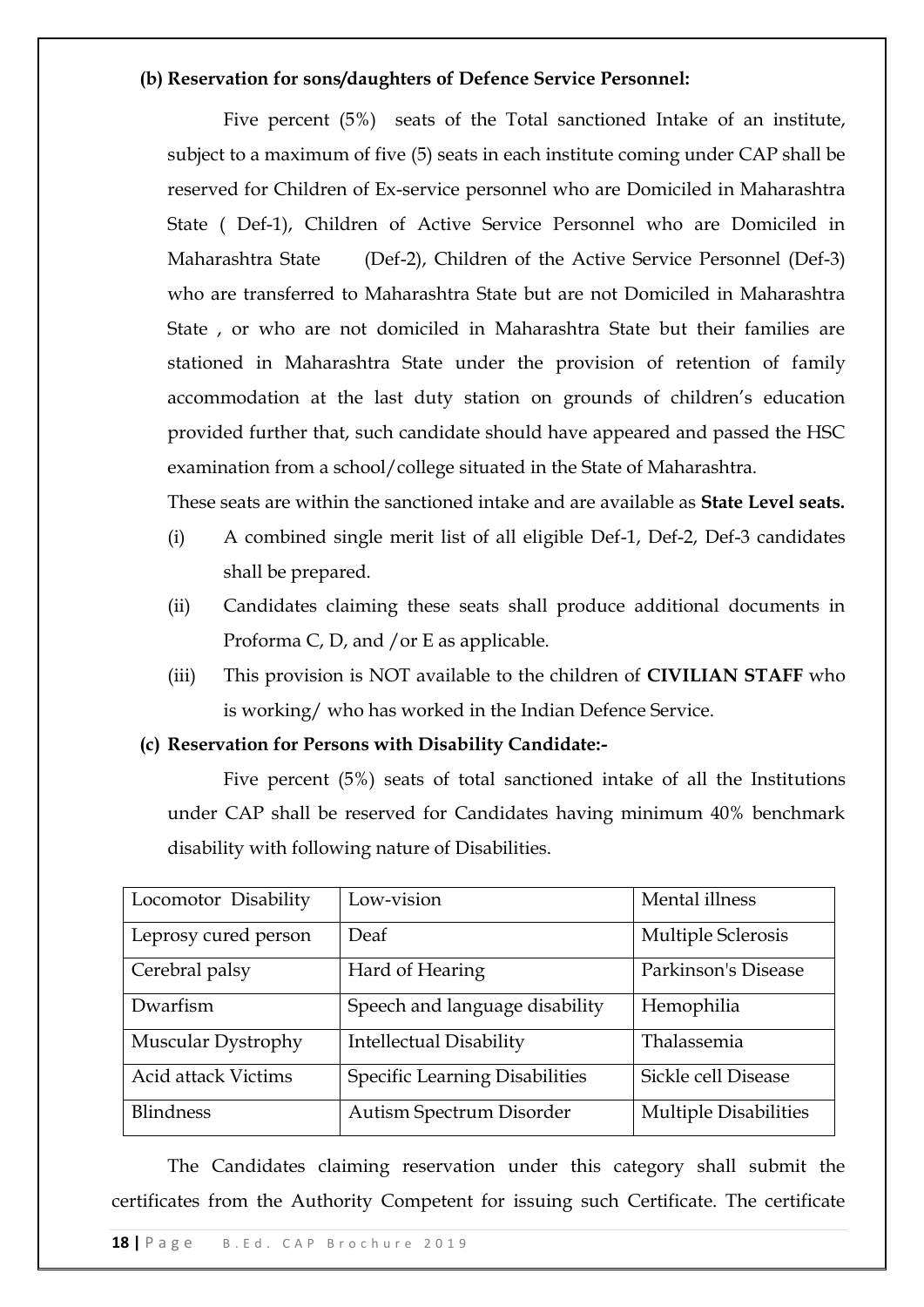(Pro-forma) should clearly state that the extent of disability is not less than 40% (Forty percent) and the disability is permanent in nature. **This quota will not be available in Un-Aided, Un-Aided Minority and Aided Minority Colleges.**

Note: - Candidates with Disability should note that on admission to degree course they will not be given any exemptions or additional facility in the academic activities other than those which may be provided by the respective Universities.

The allotment of seats reserved for the candidates with Disability shall be done on the basis of an *inter-se merit* of respective type of handicap of such candidates. **These seats are available for Maharashtra domiciled Candidates.**

The candidates claiming reservation under this category shall Upload & submit the PWD Medical Certificate issued by Civil Surgeon of the District Hospital & or Approved Medical Board / or All India Institute established by Central Government Competent to certify the Disability.

In addition to the basic qualification, candidate who is suffering from any one of the following permanent disability is eligible to seek admission against seats reserved for persons with Disability candidates (i.e. candidate who is visually impaired (blind) candidate type-P1, Candidate who is speech & hearing impaired (deaf & dumb) candidate type-P2, Candidate who has Orthopedic disorders, learning disabilities, Dyslexia, Dyscalculia, Dysgraphia, Spastic Candidate type-P3, provided they submit a certificate ( Proforma F/F-1) clearly stating that the extent of disability is 40% and above in case of P-1 and P-2 category candidates and No minimum % of disability is required in case of P-3 candidates but the nature of disability should be of permanent nature.

### (d) **Reservation for EWS Candidate**:-

As per the provisions in Government Resolution No. राआधो-४०१९/प्र.क्र.३१/१६-अ, Dated 12th February, 2019, 10% seats shall be reserved for EWS candidates. These seats shall be filled by the Competent Authority through CAP as per the policies of the Government declared from time to time.

#### (e) **Reservations for Orphan Candidates:-**

One percent (1%) seats of CAP Seats (excluding Minority institutions, All India Seats, if any) shall be reserved for Orphan Candidates. These seats shall be filled by the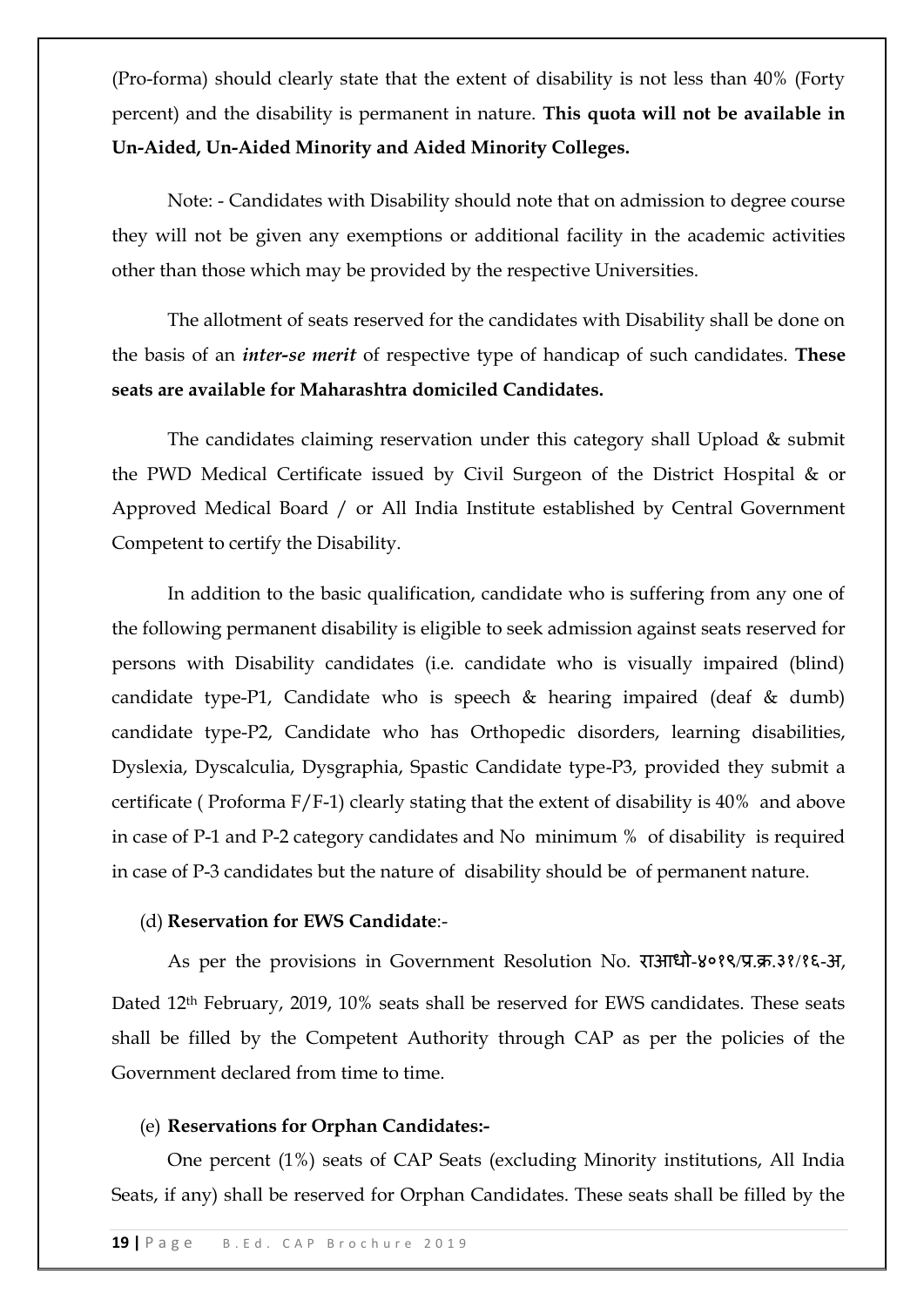Competent Authority through CAP as per Government Resolution, Women and Child Welfare Department, No. AMJ-2011/C.R. 212 / Desk 3, Dated 2nd April 2018 and the policies of the Government declared from time to time.

# **(f) Reservation for Female Candidates:-**

As per the provisions in Government Resolution No. GEC-1000/(123/2000)/Tech. Edu.-1, dated 17th April, 2000, 30% seats shall be reserved for female candidates. There shall be no reservation for Female candidates under Defense, Persons with Disability and Orphan categories.

# **7.3 Eligibility Criteria for B.Ed./B.Ed. Special Education:-**

### **A. For Maharashtra State Candidature Candidates:-**

1) The candidate should be an Indian National and should have -

Minimum 50% marks (Minimum 45% marks in case of Backward Class Categories belonging only to Maharashtra State) either in the Bachelor's Degree and / or in the Master's Degree in Sciences/ Social Sciences/ Humanity, Bachelors in Engineering or Technology with specialization in science and mathematics with 55% marks (Minimum 50% of marks in case of Backward Class Categories belonging only to Maharashtra State).

- 2) **Non Zero Score in MAH-B.Ed.** 2019 CET for other than English Medium Colleges **OR**
- 2) **Non Zero Score in MAH.** B.Ed. 2019**CET and ELCT** for English Medium Colleges

### **Explanation:-**

The Candidate Should be an Indian National and should have passed Bachelor's Degree and/or Master's Degree with subjects Sciences and Mathematics /Social Sciences (History / Geography / Economics / Political Sciences / Psychology / Philosophy / Education / Library) / Humanity Sciences (All Languages and Literature) / Commerce and secured minimum 50%marks (Minimum 45% marks in case of Backward Class categories belonging only to Maharashtra State)

OR

The Candidate should be an Indian National and should have passed Bachelor's Degree and/or Master's Degree with subjects in Engineering and Technology / (with Science and Mathematics as a special subjects) / Bachelor's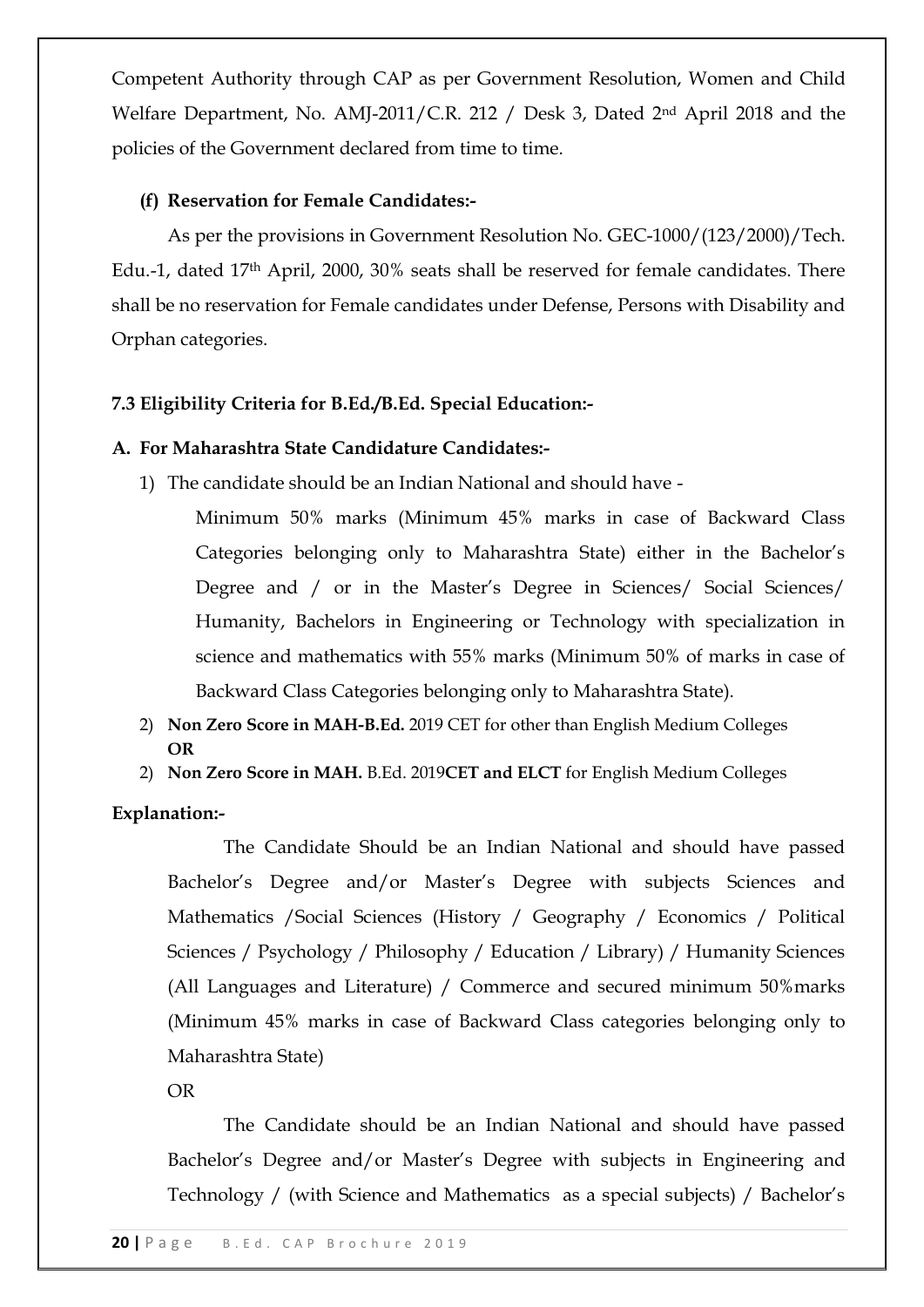Degree with the subjects: Management / Engineering / Computers / Law / Information -Technology / Agriculture / BBI / Medical Sciences / All Social Sciences / Fine Art / Performing Art (Music / Dance / Drama etc.) and secured minimum 55% marks (Minimum 50% marks in case of Backward Class categories belonging only to Maharashtra State).

# **B. All India Candidature Candidates (OMS) -**

1) The candidate should be an Indian National and should have -

Minimum 50% marks either in the Bachelor's Degree and / or in the Master's Degree in Sciences/ Social Sciences/ Humanity, Bachelors in Engineering or Technology with specialization in science and mathematics with 55% marks.

- 2) **Non Zero Score in MAH-B.Ed.** 2019 CET for other than English Medium Colleges **OR**
- 2) **Non Zero Score in MAH.** B.Ed. 2019**CET and ELCT** for English Medium Colleges

# **C. Jammu &Kashmir Migrant Candidature Candidates:-**

1) The candidate should be an Indian National and should have -

Minimum 50% marks either in the Bachelor's Degree and / or in the Master's Degree in Sciences/ Social Sciences/ Humanity, Bachelors in Engineering or Technology with specialization in science and mathematics with 55% marks.

- 2) **Non Zero Score in MAH-B.Ed.** 2019 CET for other than English Medium Colleges **OR**
- 2) **Non Zero Score in MAH.** B.Ed. 2019**CET and ELCT** for English Medium Colleges

# **D. NRI/OCI/PIO/Foreign National Students/CIWGC Candidature**

The candidate should have valid NRI/OCI/PIO/Foreign National/CIWGC documents mentioned in special instructions to candidates below and should have -

Minimum 50% marks either in the Bachelor's Degree and / or in the Master's Degree in Sciences/ Social Sciences/ Humanity, Bachelors in Engineering or Technology with specialization in science and mathematics with 55% marks awarded by any of the universities incorporated by an act of the Central or State Legislature or declared to be Deemed University under section 3 of the UGC act, 1956 of minimum 3 years duration in any discipline, from the University recognized and Approved by the Association of Indian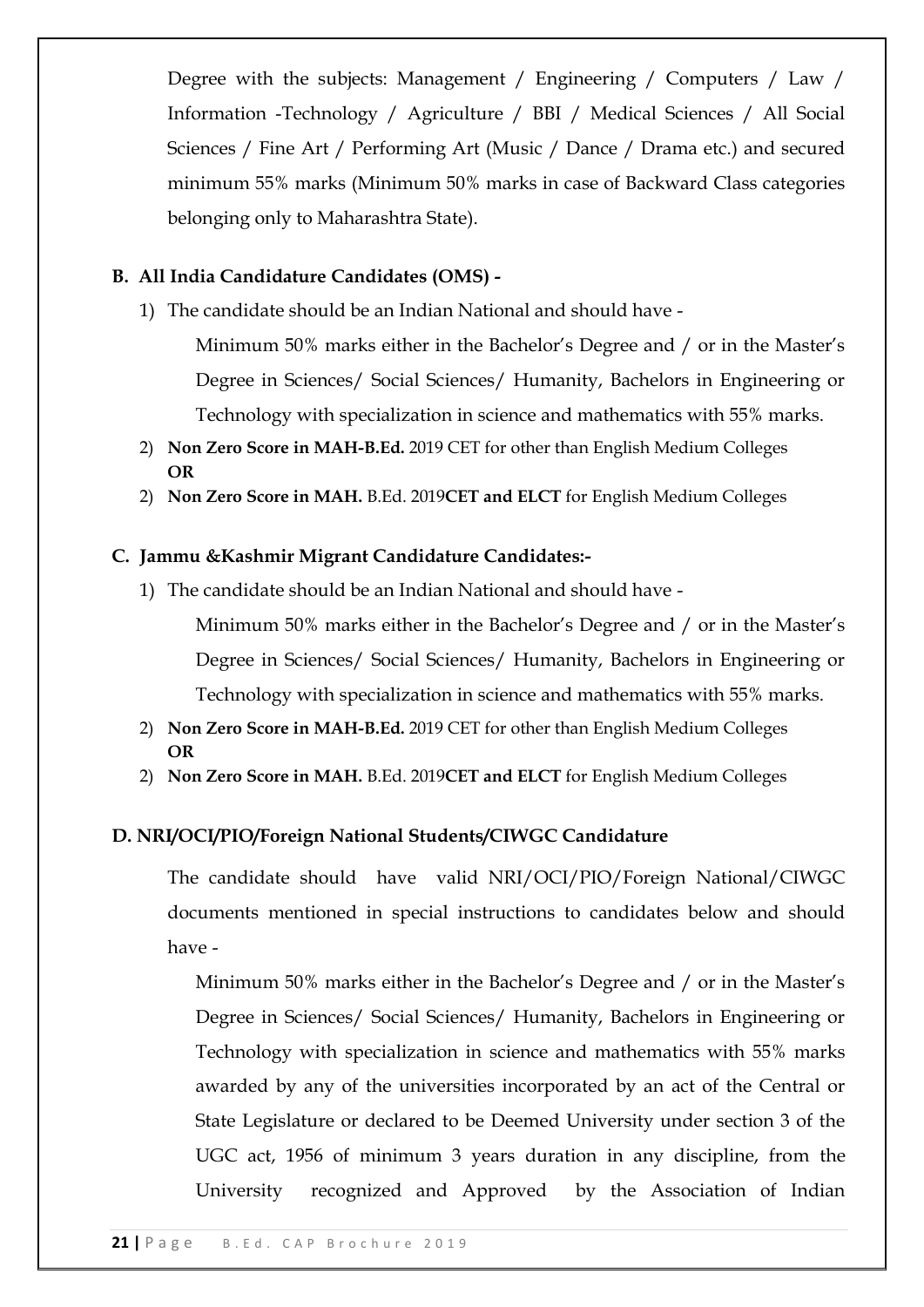Universities, or possess an equivalent qualification recognized by the Ministry of HRD, Govt. of India / NCTE

# **Important Note**:-

- 1) Aggregate marks means the Grand Total of Marks obtained by the Candidate at the Degree on which the Class/Grade is awarded by the University
- 2) In case the candidates are awarded grades,/CGPA instead of marks , the conversion of Grade/CGPA to percentage of marks would be based on the formula/procedure certified by the Board/ University/Institution who has awarded the same. It is obligatory on the part of the candidate to bring the Conversion Certificate from the Board/ University/ Institution.
- 3) **Candidates should fill the marks as Aggregate marks, considered by the University/Examining body for the Award of Degree/Class and Grade. Some Universities award Class,Grade and Degree on the basis of All Three Years' Degree marks, Some Universities award Degree/Class/Grade on basis of Second and /Third Year marks taken together, Some Universities have semester pattern and GPA of All Semester is totaled and CGPA is shown. The Universities give CGPA to Marks or % Formula the candidates should use that to fill in the Correct Marks.**
- 4) If the candidate enters wrong marks in application, and at the time of document verification at the college level verification, the admission will be rejected, the candidate will be responsible for the loss.
- **Steps involved in the Admission Process of NRI/OCI/PIO will be as under :**
	- 1. Candidate will register as NRI / OCI / PIO / Foreign Candidates on **https://bed.hepravesh.in** as per the schedule declared.
	- 2. Candidate will Fill up the Application form, upload the required documents and pay the Fee prescribed Rs. 5,000/- **on line** as per the schedule.
	- 3. Candidate will take print out of the Form and Receipt and submit it to Facilitation center declared by Directorate of Higher Education.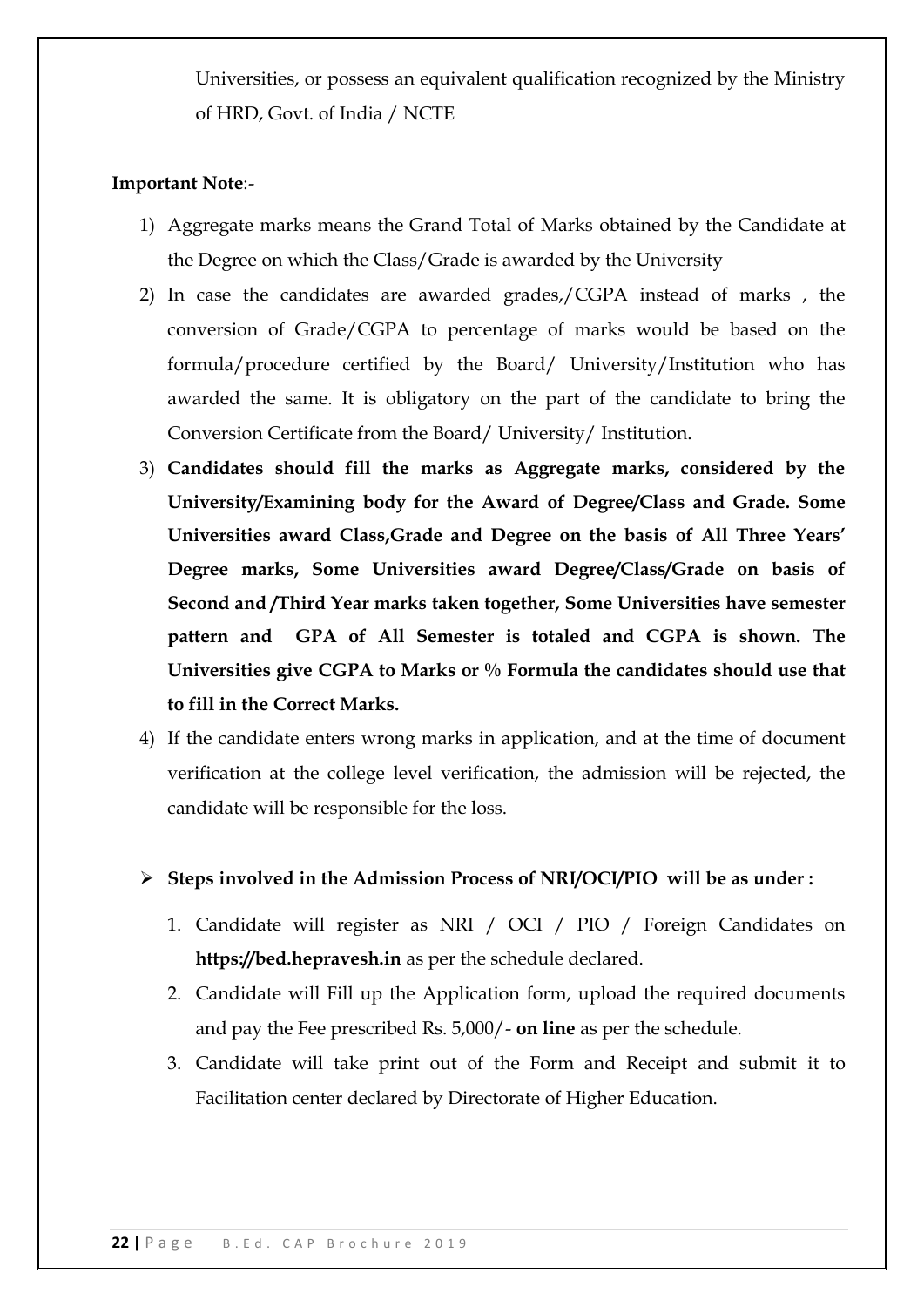| Sr. No. | Name of the<br>Course | Name of the Facilitation / Verification<br>Centre for NRI/OCI/PIO Candidates<br>only. |
|---------|-----------------------|---------------------------------------------------------------------------------------|
|         | B.Ed.                 | Government Law College, 'A' Road,<br>Churchgate, Mumbai- 400020.                      |

- 4. Facilitation/Verification Center will verify and check the Application form, Original documents, and will certify that the candidate fulfills the basic Academic Eligibility criteria as per the Common Admission Process Brochure.
- 5. NRI, OCI, PIO candidates who are desirous of seeking admission in Unaided Colleges of Education are required to fill in the on Line Application form but need not fill Option form if he is desirous of seeking admission in unaided colleges.
- 6. If the Candidate is desirous of seeking admission in Government and Government Aided Colleges, then he /she have to fill the College Option Form.
- 7. Facilitation Centre will update the approved status on line on https://bed.hepravesh.in
- 8. NRI, OCI, PIO candidate will approach the unaided institutes for admission of their choice before as per the timetable given below.
- 9. Institute will check the Eligibility, Documents and give him admissions by generating on line admission letter from their log in.
- 10. The NRI, OCI, PIO quota in the Government and Aided colleges will be filled in by Competent Authority through CAP.
- 11. Institute will update online his admission on **https://bed.hepravesh.in** portal before the beginning of the III Round or in the Institutional Level Round without fail. The unfilled NRI, OCI, PIO seats will be automatically transferred to All India Candidature.
- 12. Even If NRI. OCI, PIO candidate has appeared for CET, he has to register himself for NRI, OCI, PIO quota.
- 13. Institutes will submit the separate report of admitted NRI, OCI, PIO Foreign students Course wise to Directorate of Higher Education and Admission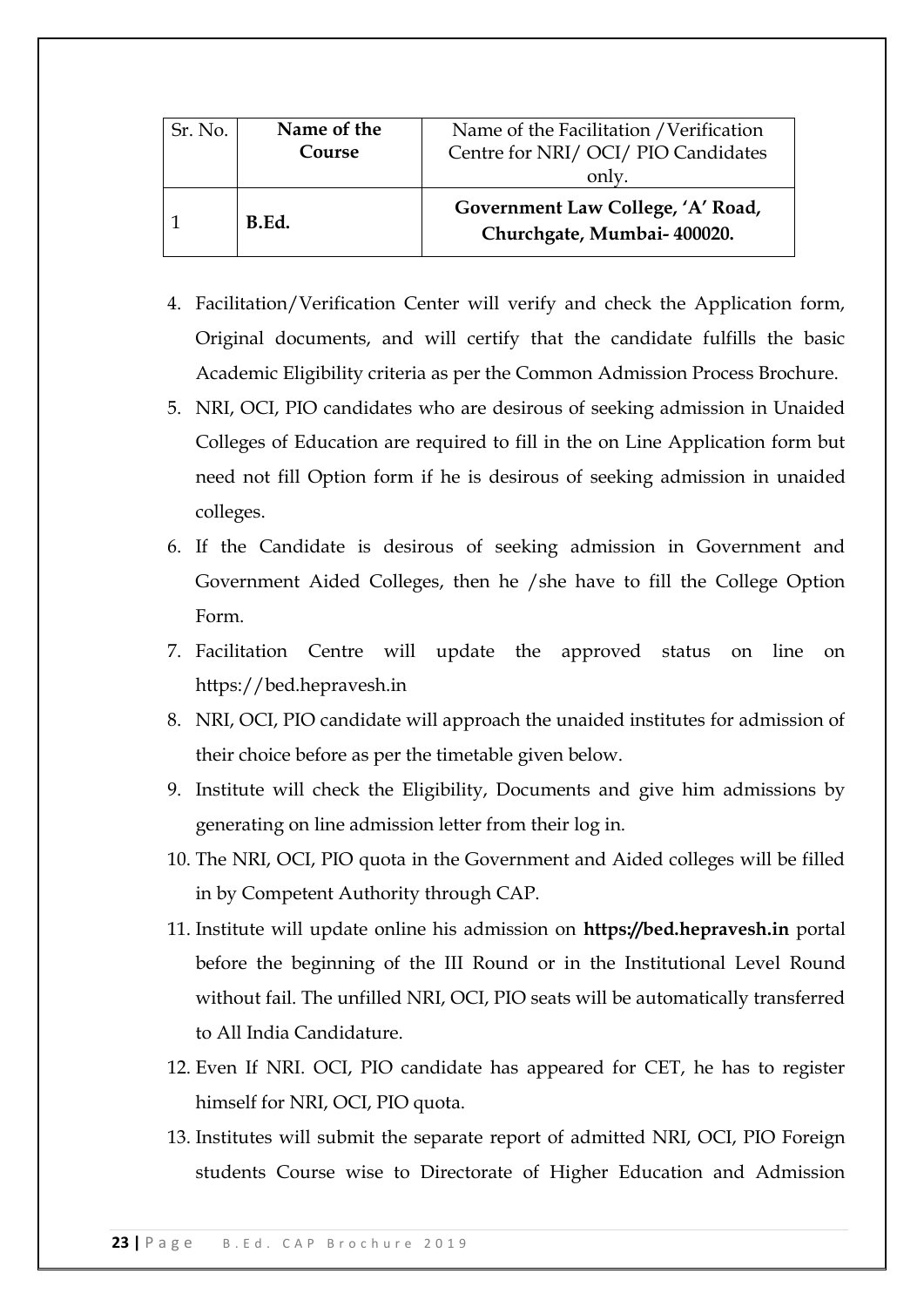Regulatory Authority in the format given by Director, Higher Education, Maharashtra State, and Pune.

# **Special Instructions for NRI, OCI, PIO,FNS candidates :**

# **The candidates are advised to keep the following documents ready:**

| Sr.          | Type of                                                                | Documents to be uploaded and produced for                                                                                                                                                                                                                                                                                                                                                                                                                                                                                                                                                                                                                                                                                                                                                                                |  |
|--------------|------------------------------------------------------------------------|--------------------------------------------------------------------------------------------------------------------------------------------------------------------------------------------------------------------------------------------------------------------------------------------------------------------------------------------------------------------------------------------------------------------------------------------------------------------------------------------------------------------------------------------------------------------------------------------------------------------------------------------------------------------------------------------------------------------------------------------------------------------------------------------------------------------------|--|
| No.          | candidature                                                            | verification                                                                                                                                                                                                                                                                                                                                                                                                                                                                                                                                                                                                                                                                                                                                                                                                             |  |
| $\mathbf{1}$ | Foreign<br>Nationals/<br>Foreign students                              | 1. Eligibility certificate from concerned University<br>in which candidates is seeking admission<br>2. Certificate / Proof of foreign national or Foreign<br>student status.<br>3. Pass port of the candidate & Valid Student Visa<br>of the Candidate<br>4. Equivalence certificate from the Association of<br>Indian Universities, New Delhi (AIU)<br>5. Verification Report of<br>the<br>Concerned<br>University's Foreign Student's Registration<br>Office.                                                                                                                                                                                                                                                                                                                                                          |  |
| 2            | Persons of Indian<br>Origin/Overseas<br>Citizen of India<br>Candidates | 1. Eligibility certificate from concerned University<br>in which the candidate is seeking admission<br>2. Certificate / Proof of Persons of Indian Origin<br>status.<br>3. Passport of the candidate & PIO/OCI Card<br>4. Affidavit of Claimant/Sponsor disclosing his<br>full identity i.e. Full Name, Age, Residence,<br>Occupation, relationship with candidate, etc<br>duly signed by the sponsor (Annexure-A).<br>5. Affidavit of Claimant disclosing his full identity<br>i.e. Full Name, Age, Residence, Occupation,<br>relationship with sponsor along Family tree<br>duly signed by Candidate/student or his/her<br>parents in prescribed format (Annexure-B).<br>6. Equivalence certificate from the Association of<br>Indian Universities, New Delhi (AIU) if<br>qualifying examination is from foreign Board |  |
| 3            | <b>Workers in Gulf</b><br>Countries/                                   | Eligibility certificate from concerned University.<br>1.<br>2. Certificate / Proof of Person having workers in<br>Gulf Countries/ NRI Status.<br><b>OR</b>                                                                                                                                                                                                                                                                                                                                                                                                                                                                                                                                                                                                                                                               |  |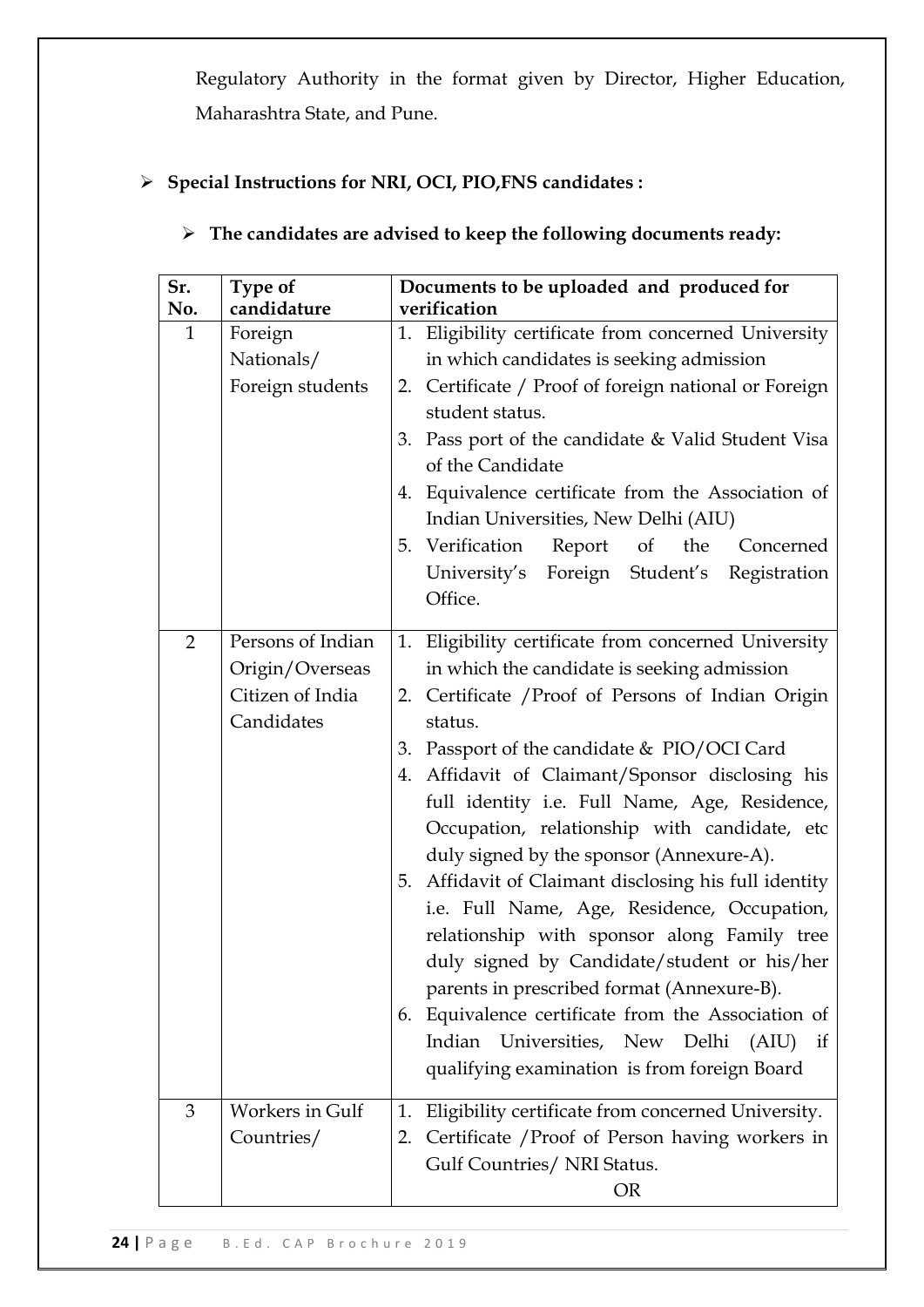|  | Letter from Employer on Company Letter Head                                                      |
|--|--------------------------------------------------------------------------------------------------|
|  | along with the necessary information (i.e. date of                                               |
|  | appointment and working period in the said                                                       |
|  | firm, address, etc.),                                                                            |
|  | 3. Passport and Visa of parent working in foreign                                                |
|  | country                                                                                          |
|  | 4. Residence/work permit.                                                                        |
|  | <b>OR</b>                                                                                        |
|  | Residence (Address) Proof Such as : Driving<br>5.                                                |
|  | License/Telephone Bill/Electric Bill/ Property                                                   |
|  | Tax Copy/ It Return Copy/ Bank Statement to                                                      |
|  | prove 182 days of the Stay in foreign country etc.                                               |
|  | documents showing the residence address.                                                         |
|  | 6. Affidavit of Claimant/Sponsor disclosing his                                                  |
|  | full identity i.e. Full Name, Age, Residence,                                                    |
|  | Occupation, relationship with candidate, etc.                                                    |
|  | duly signed by the sponsor (Annexure-A)                                                          |
|  | 7. Affidavit of Claimant disclosing his full identity                                            |
|  | i.e. Full Name, Age, Residence, Occupation,                                                      |
|  | relationship with sponsor along Family tree                                                      |
|  | duly signed by Candidate/student or his/her                                                      |
|  | parents in prescribed format (Annexure-B).<br>8. Equivalence certificate from the Association of |
|  |                                                                                                  |
|  | Indian Universities, New Delhi (AIU) if                                                          |
|  | qualifying examination is from foreign Board.                                                    |

# **8. Preparation of Merit List***:-*

# **(1) Assignment of Merit Number***:-*

- *(a)* All the eligible Candidates who have submitted Application Form on or before the last date specified for the submission of Application Form for Admission through CAP shall be assigned a merit number. The merit list shall be prepared on the basis of CET Score or on the basis of marks obtained at qualifying examination, or any other criterion as specified in sub-section (*3*) of this rule.
- *(b)* All the eligible candidates desirous of seeking admission to English Medium Colleges of Education and submitted Application Form on or before the last date specified for the submission of the Application form for submission of Application form for admission through CAP shall be assigned a merit number on the basis CET score secured collectively in CET and ELCT.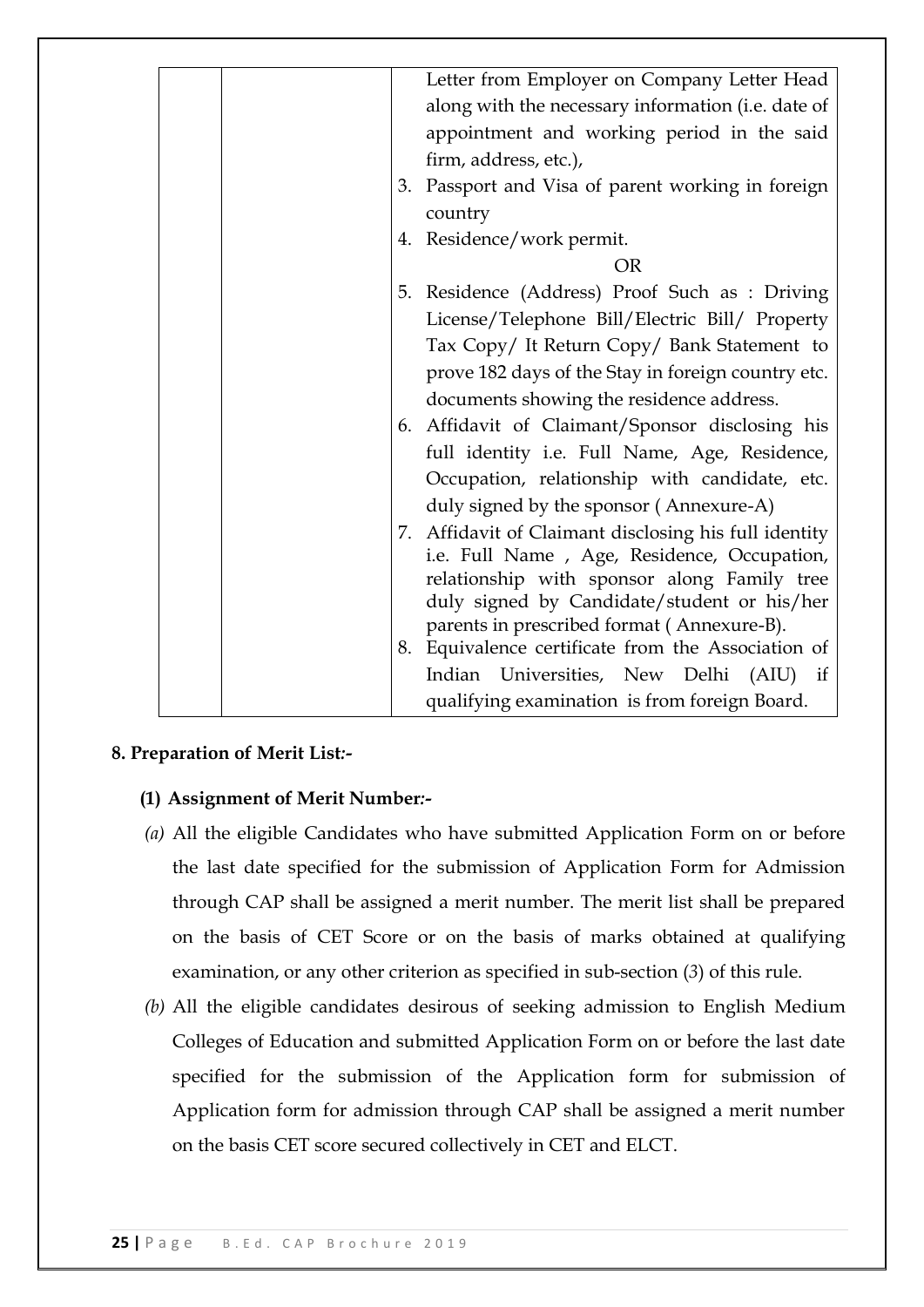#### **(2) Change of Marks due to Verification:-**

If the marks in the qualifying examination are modified due to verification and the same is duly certified by the concerned Appropriate Authority or Board, the same shall be reported to the Competent Authority for admission through Centralized Admission Process (CAP) or its designated representatives prior to 5 p.m. on the day of display of final merit list.";

### **(3) Assignment of Merit Number:-**

1. The merit list for the Candidates as per rule 5(1), 5(2), 5(3) and 5 (6) of these rules, shall be prepared on the basis of marks or score secured by the candidate in the MAH-B.Ed. CET-2019 Conducted by the Competent Authority.

Provided that, in case of tie, the relative merit of Candidates shall be resolved in the following order of preference and the methodology as specified below:-

- *(a)* higher percentage of marks in Qualifying Examination;
- *(b)* higher percentage of marks in aggregate at HSC or Equivalent Examination;
- *(c)* higher percentage of marks in aggregate at SSC or Equivalent Examination;
- (*d*) Older in age".
- 2. The merit list for the NRI or OCI or PIO and Foreign Students stated at rule 5(4) and 5(5) of these rules shall be prepared on the basis of the percentage of marks in the Qualifying Examination:

**Provided that,** in case of tie, the relative merit of Candidates shall be resolved in the following order of preference and the methodology as specified below,—

- *(a)* higher percentage of marks in aggregate at HSC or equivalent examination;
- *(b)* higher percentage of marks in aggregate SSC or equivalent examination;

### **9. Centralized Admission Process (CAP):-**

**(9.1)** The Unaided Private Professional Educational Institution shall admit Candidates through the Centralized Admission Process (CAP) as referred to in subsection *(3)* of section 3 of the Act.

The stages of CAP shall be as stated below,–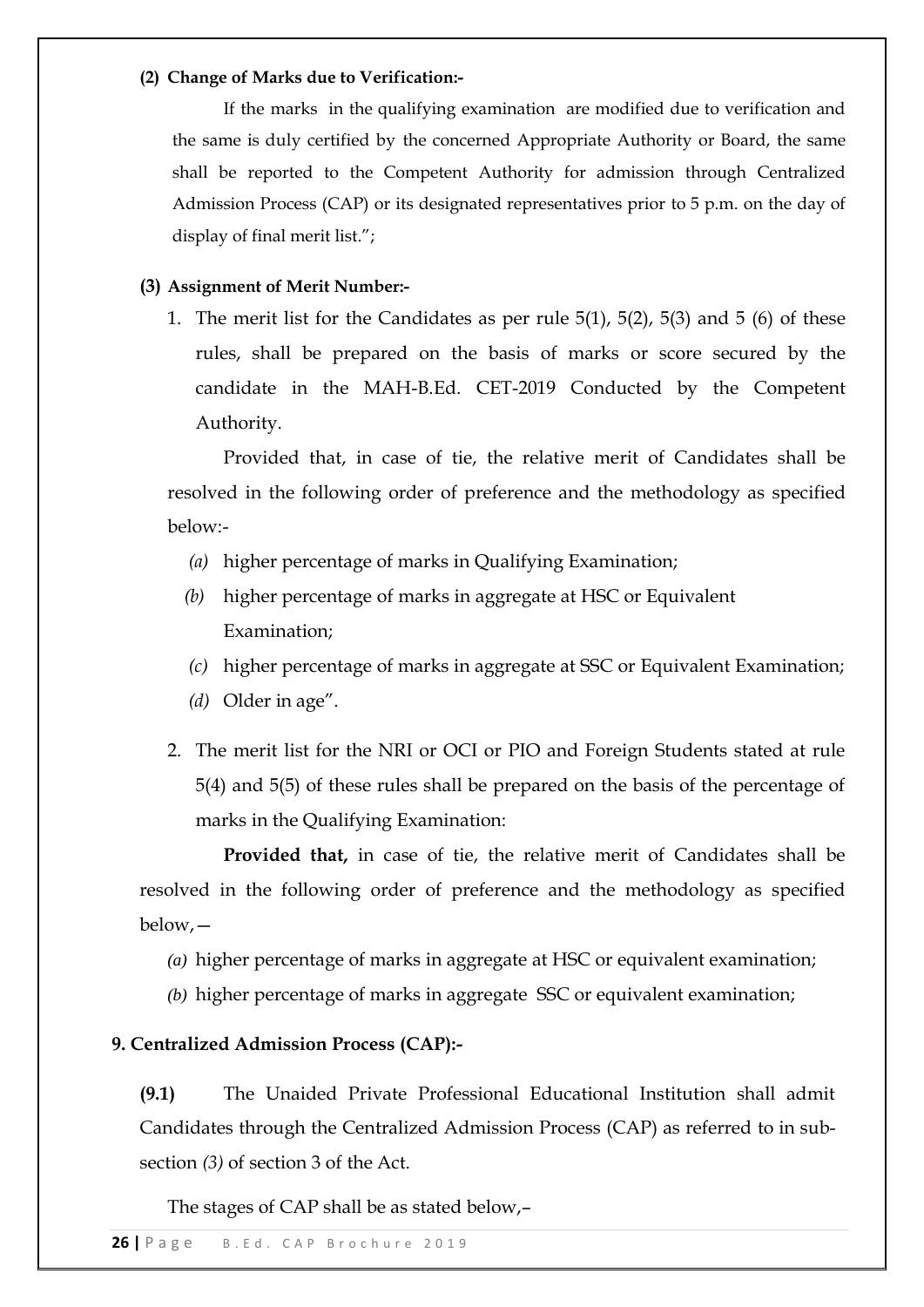- *(a)* Display or publishing of Information Brochure by the Competent Authority in consultation with the Concerned Directorate.
- *(b)* Filling Online Application Form by Candidate for participation in the Centralized Admission Process.
- *(c)* Uploading of scanned images of valid necessary original documents as per the requirement of the admissions while filling of online application form.
- *(d)* Document Verification at Admission Reporting Centre (ARC) by the Candidate. It is mandatory on the Candidate's part to produce all original document in support of the claim made in the application form;
- *(e)* Display or Publishing of provisional merit lists, submission of grievances, if any, and display or publishing of final merit lists;
- *(f)* Display of available Category wise Seats (Seat Matrix) available for respective CAP Rounds;
- *(g)* Filling up and confirmation of online option form having preferences of Institutions prior to CAP Round-I and CAP Round-III. Candidates may fill in performances of Institutes in decreasing order of their preference as specified by the Competent Authority. The option form once confirmed prior to CAP Round-I shall be considered for allotment in the CAP Round-I and II and the option form confirmed prior to CAP Round III shall be considered for allotment in CAP Round III only;
- *(h)* Display of provisional allotment of respective CAP Rounds indicating allotted institute;
- *(i)* Candidate shall accept the offered seat by paying seat acceptance fee at ARC from Candidate's login as per the schedule declared by the Competent Authority;
- *(j)* Only after seat acceptance as per clause (i), the Candidate should report to the allotted institute for seeking admission on the allotted seat as per final allotment in CAP rounds;
- *(k)* The time schedule prescribed by competent authority for compliances for various stages of CAP is mandatory.

### **(9.2) Conduct of CAP Round I:-**

The seats available for Round-I shall be published on the website. The Candidate whose names appeared in the final merit list of CAP shall be eligible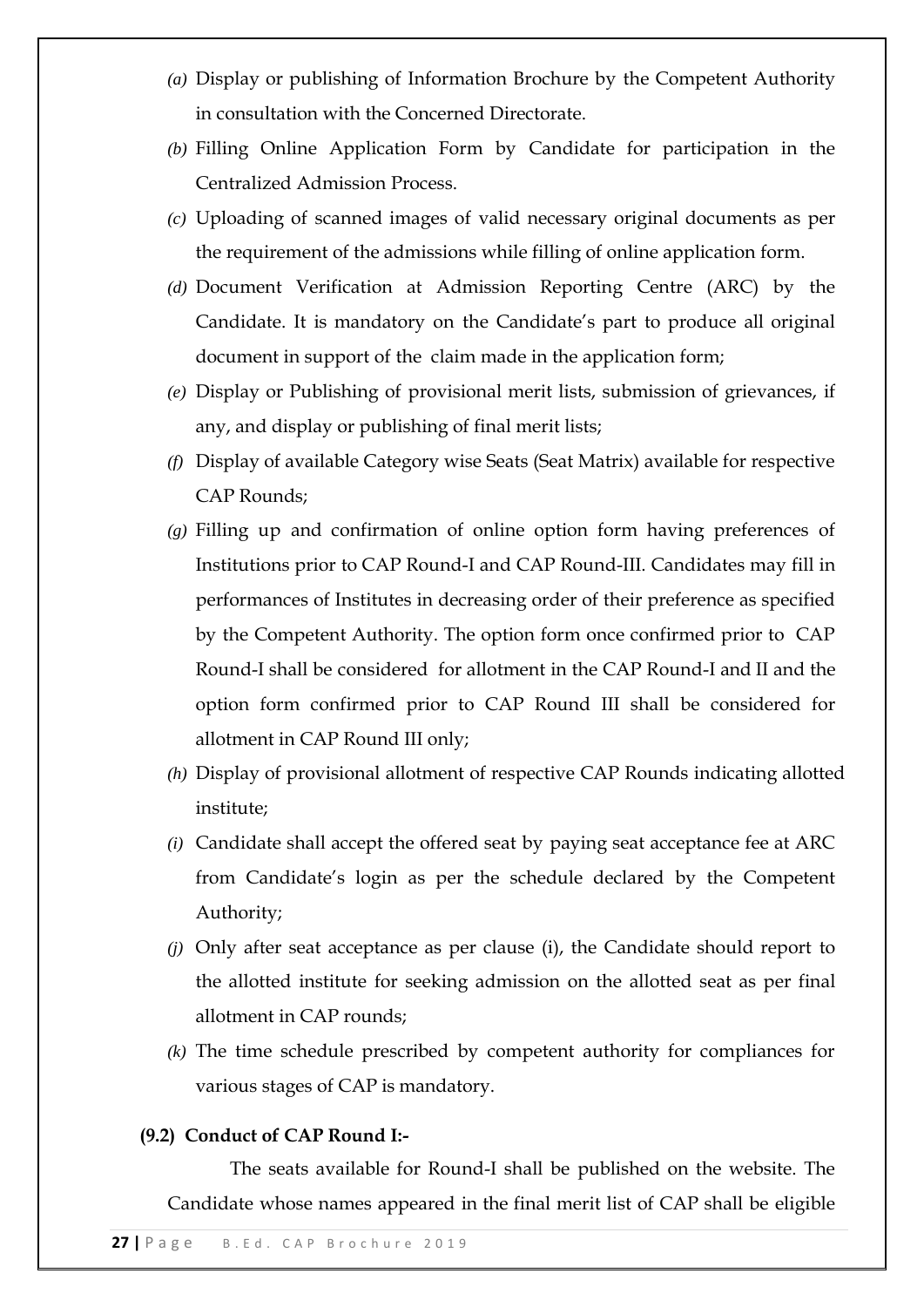to participate in this round by filling online option form. The Candidate shall fill and confirm the option form through Candidate's Login.

# **(9.3) During the CAP:-**

- *(a)* If a Candidate is allotted the seat as per his first preference, such allotment shall be auto freezed and the Candidate shall accept the allotment so made. Such Candidate shall then be not eligible for participation in the subsequent CAP rounds. Such Candidates shall then report to ARC for verification of documents and payment of seat acceptance fee through Candidate's Login. Thereafter, such Candidate shall report to the allotted institute and seek admission on the allotted seat. If, such Candidate does not report to ARC for confirmation of seat acceptance, their claim on the allotted seats shall stand forfeited automatically and the seat shall become available for fresh allotment. For such Candidate, the allotment so made shall be the final allotment;
- *(b)* Candidate who have been allotted seat other than the first preference given by the Candidate and if the Candidate is satisfied with such allotment and do not wish to participate in further CAP rounds, such Candidate can freeze the offered seat through Candidate's login. Once the Candidate freezes the allotted seat, such Candidate shall then report to ARC for verification of documents and payment of seat acceptance fee of Rs. 1000/-. Thereafter, such Candidate shall report to the allotted institute and seek admission on the allotted seat. For such Candidate, the allotment so made shall be the final allotment. If, such Candidate does not report to ARC for confirmation of seat acceptance, their claim on the allotted seats shall stand forfeited automatically and the seat shall become available for fresh allotment. The Candidate who freezes the seat shall then be not eligible for participation in the subsequent CAP rounds;
- *(c)* Candidate who have been allotted seat other than first preference and accepted the seat by reporting to the ARC for confirmation of seat acceptance by paying the seat acceptance fee through Candidate's login shall be eligible for participation in the subsequent rounds for betterment;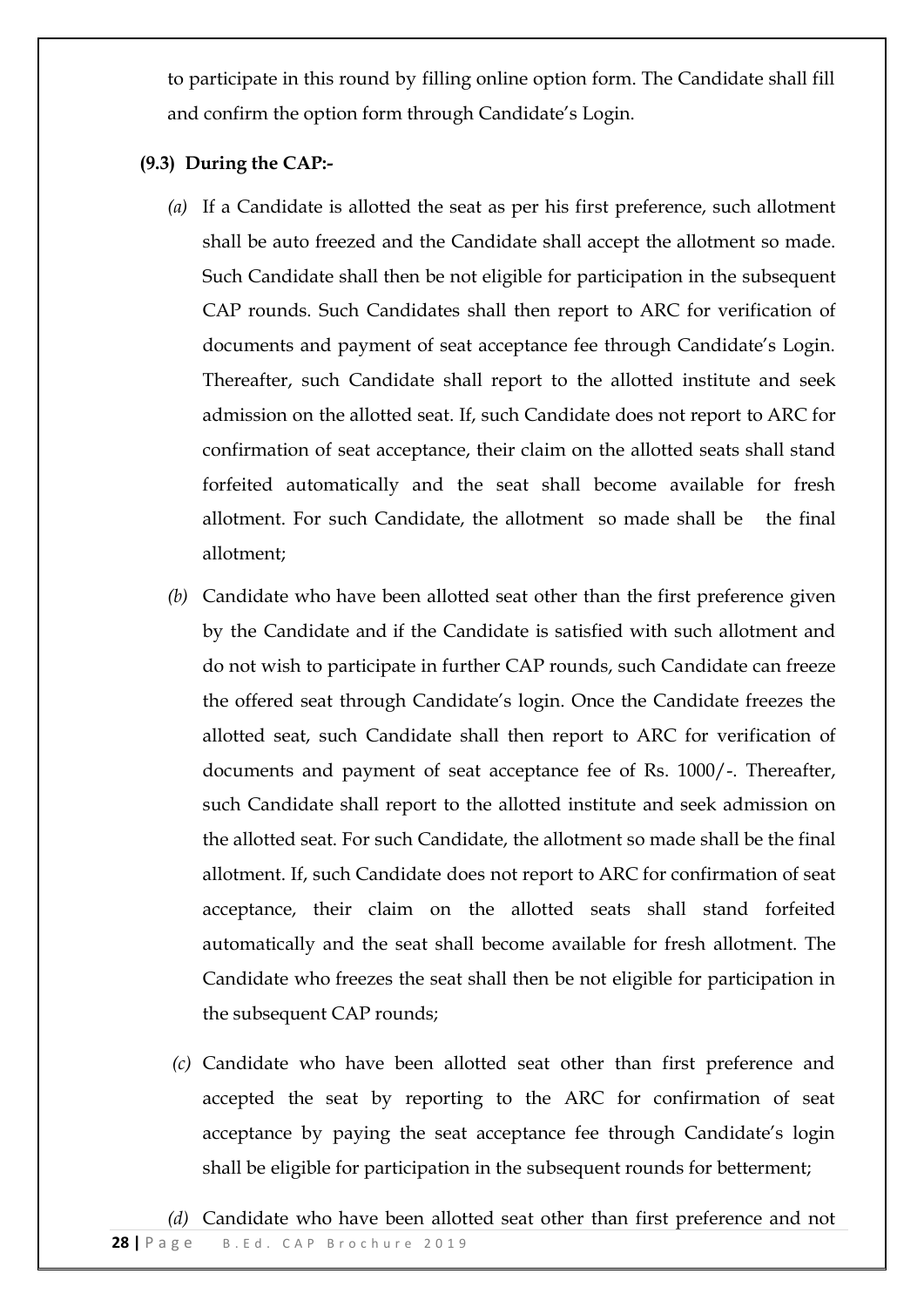accepted the seat by not reporting to the ARC for confirmation of seat acceptance and not paying the seat acceptance fee through Candidate's login shall be eligible for participation in the subsequent rounds.

# **(9.4) Conduct of CAP Round-II:-**

- *(a)* The seats available for Round-II shall be published on the website.
- *(b)* Round-II will be betterment Round for those Candidate, who have been allotted seat other than first preference and who have been not allotted any seat in Round-I.
- *(c)* There shall be no further betterment option available to the Candidate after Round- II The allotment made and/or allotment retained in Round-II shall be final;

### **(9.5) Conduct of CAP Round-III:-**

- *(a)* The seats available for Round-III shall be published on the website.
- *(b)* The Candidates eligible for Round-III are allowed to fill in and/or edit online option form filled in by the Candidate for the previous round. The CET qualified Candidates who has failed to register themselves before CAP Round-I for the Centralized Admission Process shall be eligible to register for CAP before Round- II. But the Merit list of such newly registered Candidates will be published separately and they will be placed below the Candidates whose names have been published in the First Merit List. The seats to be allotted during these rounds shall be available to the eligible Candidates falling under the following categories—
	- *(i)* Candidates as per the sub-rules 3 *(c)* and *3(d)* above;
	- *(ii)* Candidate who have not been allotted any seat in any of previous rounds;
	- *(iii)* CET Qualified newly Candidates who did not participate (failure of filling CAP application form and option form) in previous rounds.
- *(c)* Candidates who have been allotted seat other than first preference and reported to Institution for confirmation of seat acceptance, whilst filling fresh option form, he need not fill the preference already allotted to the Candidate in the previous round. Once upward preference is allotted to such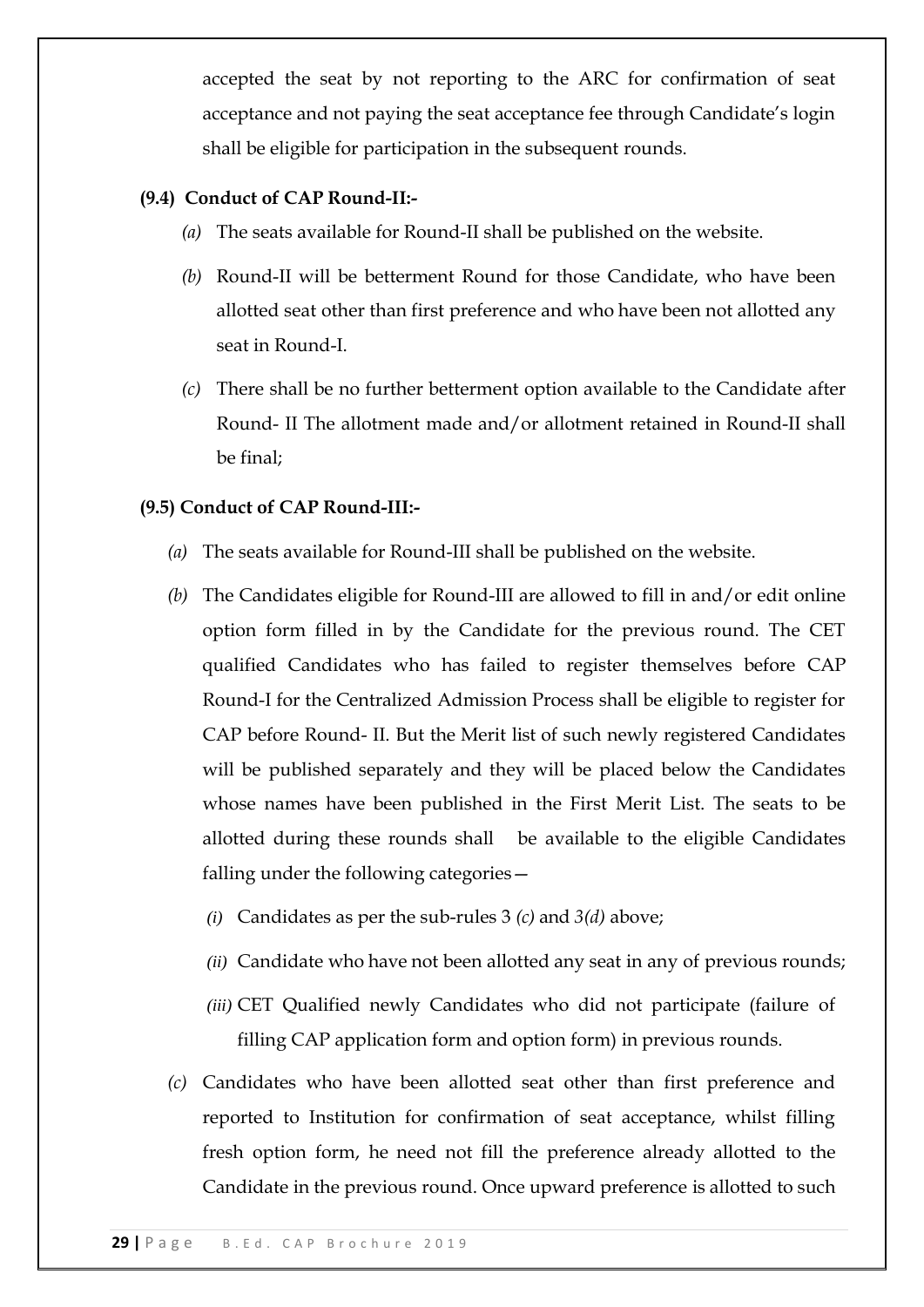Candidate, his earlier seat allotment shall stand automatically cancelled due to application of dynamic allocation. If the Candidate is not allotted in Round-III, the Seat allotted in Round-I or II, as the case may be, shall be retained automatically but the Candidate will have to report to ARC and concerned College/Institute for confirmation of Admission.

- *(d)* At the time of reporting to the allotted Institution for confirming the allotted seat, the Candidate shall submit all the original documents in support of the claims made in the application. In the event the Candidate fails to produce the documents in support of the claim, so made in the application, the allotment shall stand cancelled automatically and the seat shall become available for allotment in further rounds ;
- *(e)* The Candidate will be entitled to rectify the following errors in the application form at the time of scrutiny of documents at ARC *viz,—*
	- *(i)* change of gender from male to female and *vice-versa*;
	- *(ii)* Error while entering marks obtained by Candidate in examination, CET. However, the change in the merit number declared *vide* First Merit list due to increase in the marks will not be permitted'
	- *(iii)* Error with mentioning the caste, sub-caste, the category of backward class. A reserved category Candidate will be allowed to change his category from Reserved to General upon his failure to submit requisite documents like Caste Certificate, Tribe Certificate, Validity Certificate, Non-Creamy Layer Certificate etc., as the case may be;
	- *(iv)* Removal of minority status due to failure of submission of supporting documents;
	- *(v)* removal of Disability status due to failure of submission of supporting documents;
	- *(vi)* removal of Defense status due to failure of submission of supporting documents;
	- *(vii)* Change in type of Candidature;

*(viii)* Change in Qualification.

Apart from the above no other change or rectification shall be allowed ;

*(f)* In case of additional round (if any), the category of Candidates mentioned in clause *(b)* above shall be entitled to participate and will be entitled to fill in fresh option Form. In such case, the Candidate need not fill in the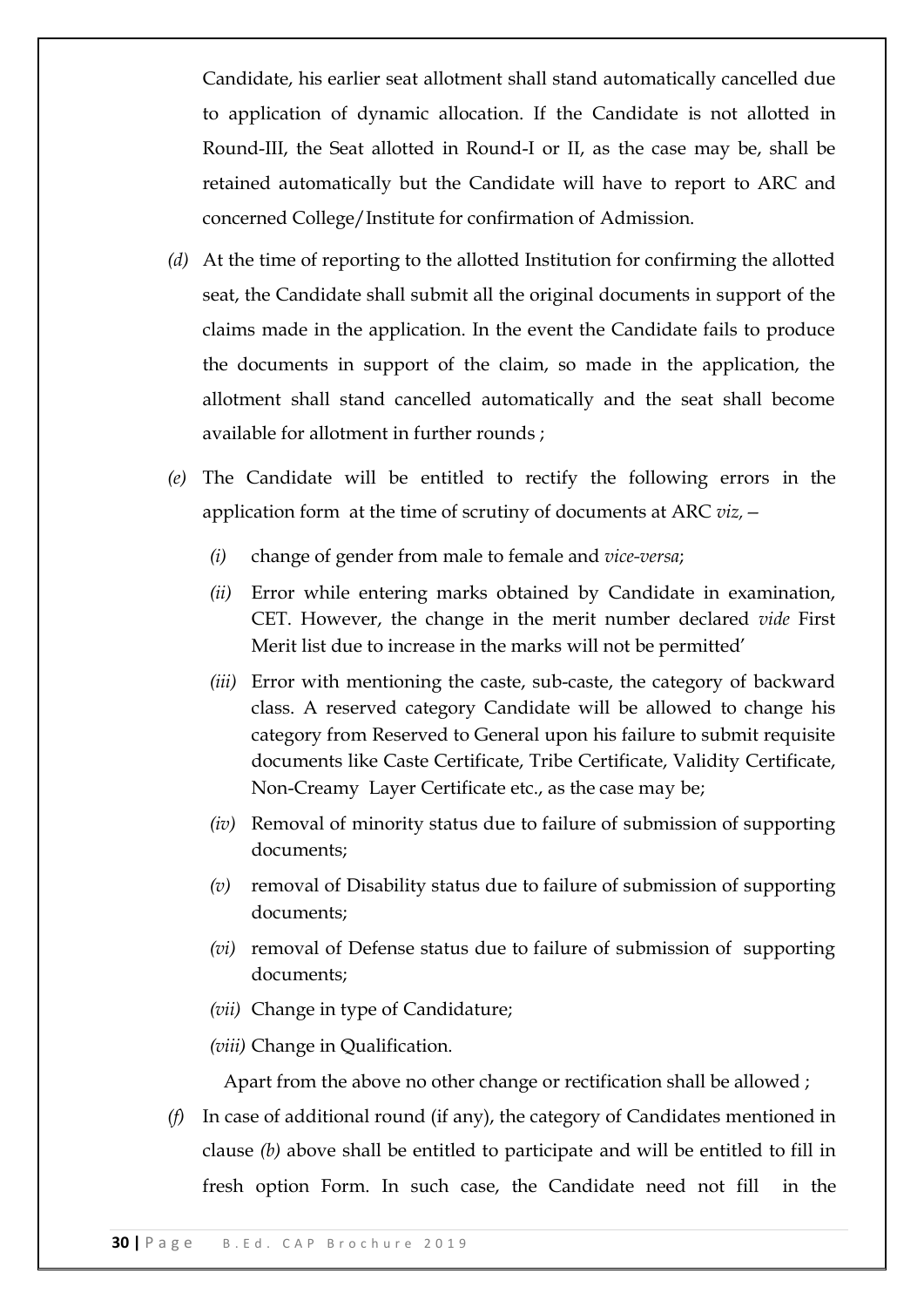previously allotted preference in their preference list. Once the upward allotment is made, the earlier allotment shall stand automatically cancelled. If the Candidate is not allotted in additional round (if any), the Seat allotted in previous round, as the case may be, shall be retained automatically but the Candidate will have to report to ARC and concerned College or Institute for confirmation of Admission.

### **(9.6) Reporting and Confirmation of Admission:-**

The Candidate shall report to the institution finally allotted to him and confirm his admission in institution as per the schedule. The Institute shall verify the required documents and upload the admission of the Candidates in the online system through Institute Login immediately and shall issue a systemgenerated receipt of confirmation of admission to the Candidate.

### **10. CAP allotment stages and process of allotment:-**

Allotment of seats under CAP shall be made in the following manner :  $-$ 

#### **(10.1) Maharashtra State Candidature Candidate:**

**(***i***)** The stages of computerized allotment are as follows:*—*

#### **Stage –I: For all the Candidates:-**

- *(a)* All the Candidates (Open, Reserved, Male, Female) belonging to various categories shall be considered for allotment of seats as per their *Inter-Se-Merit;*
- **(a-1)** Economically Weaker Section (EWS) and Orphan Candidates shall be considered for allotment of seats reserved for them as per their Inter-Se-Merit, and if seat is not available in the respective reserved category, then they shall be considered for allotment in Open Category as per the Inter-Se-Merit.;
- (b) Backward Class Category Candidates shall be considered for allotment in Open Category seat by virtue of their *Inter-Se-Merit* or in their respective Category of reservation, if Open Category seats are not available at their merit;
- (c) SBC Category Candidates shall be considered for allotment in Open Category by virtue of their merit and in case of SBC Candidates who were in Backward Class prior to their inclusion in SBC Category shall be considered in their original Backward Class Category;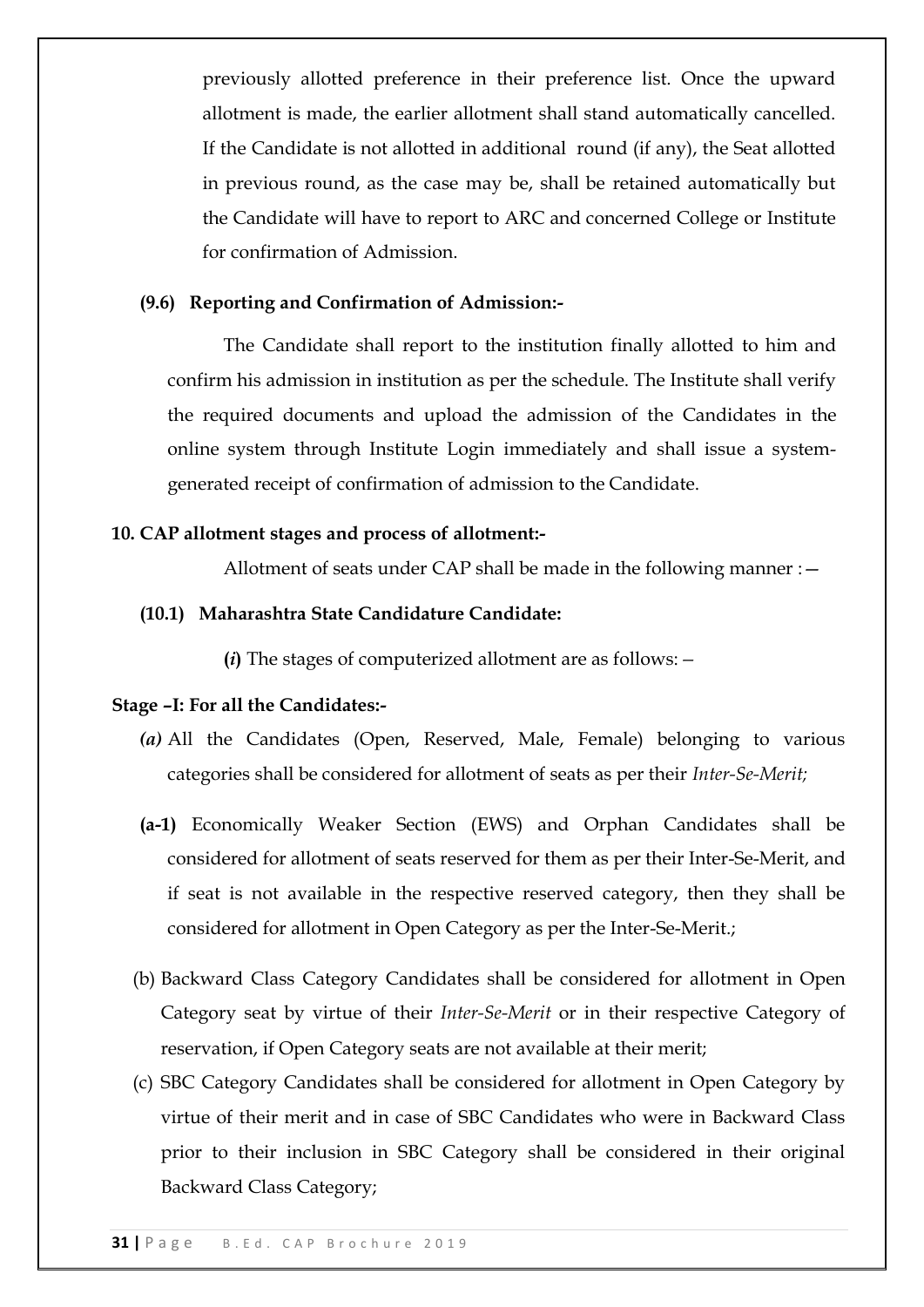- (d) Persons with Disability Category Candidates shall be considered for allotment of the seat reserved for them in their respective Category, as per their Inter-Se-Merit and if seat in their respective reserve Category is not available then they shall be considered for allotment in Open Category as per their Inter-Se-Merit.
- (e) Defence Category Candidates shall be considered for allotment of the seats reserved for them in the respective category as per their Inter-Se-Merit and if seat in their respective reserve category is not available then they shall be considered for allotment in Open Category as per their Inter-Se-Merit.
- (f) The Minority seats shall be allotted to the Candidates of the Maharashtra State belonging to the Minority Community to which the institution belongs by virtue of merit or in Open Category as per their *Inter-Se-Merit* if the seats reserved for them are not available at their merit;
- (g) If a seat is available for a candidate in more than one category then the seat allotment shall be done in the sequence as given below.—
	- *(i)* Seat for Ladies;
	- *(ii)* Seat for Persons with Disability candidate;
	- *(iii)* Seat for Defence.

### **Stage – II** *:* **For allotment of seats reserved for Female to Male Candidates:-**

If the seat remains vacant after allotment to Female Candidates of the Backward Class Category or Open Category, such seat shall be allotted to the Male Candidates belonging to respective Backward Class or Open Category.

### **Stage –III***:* **For SBC Category Candidates:-**

If the Backward Class Category seat remains vacant, such seat shall be considered for allotment to the Candidates of SBC Category, limited to the extent of 2% seats.

**Stage –IV, Stage-V & Stage VI: were deleted.** (As per Amendment Dated 14.06.2019).

#### **Stage –VII: For all Candidates (without any type of Reservation):-**

(i) The seats shall be considered for allotment to all the Candidates based on *Inter-Se-Merit.*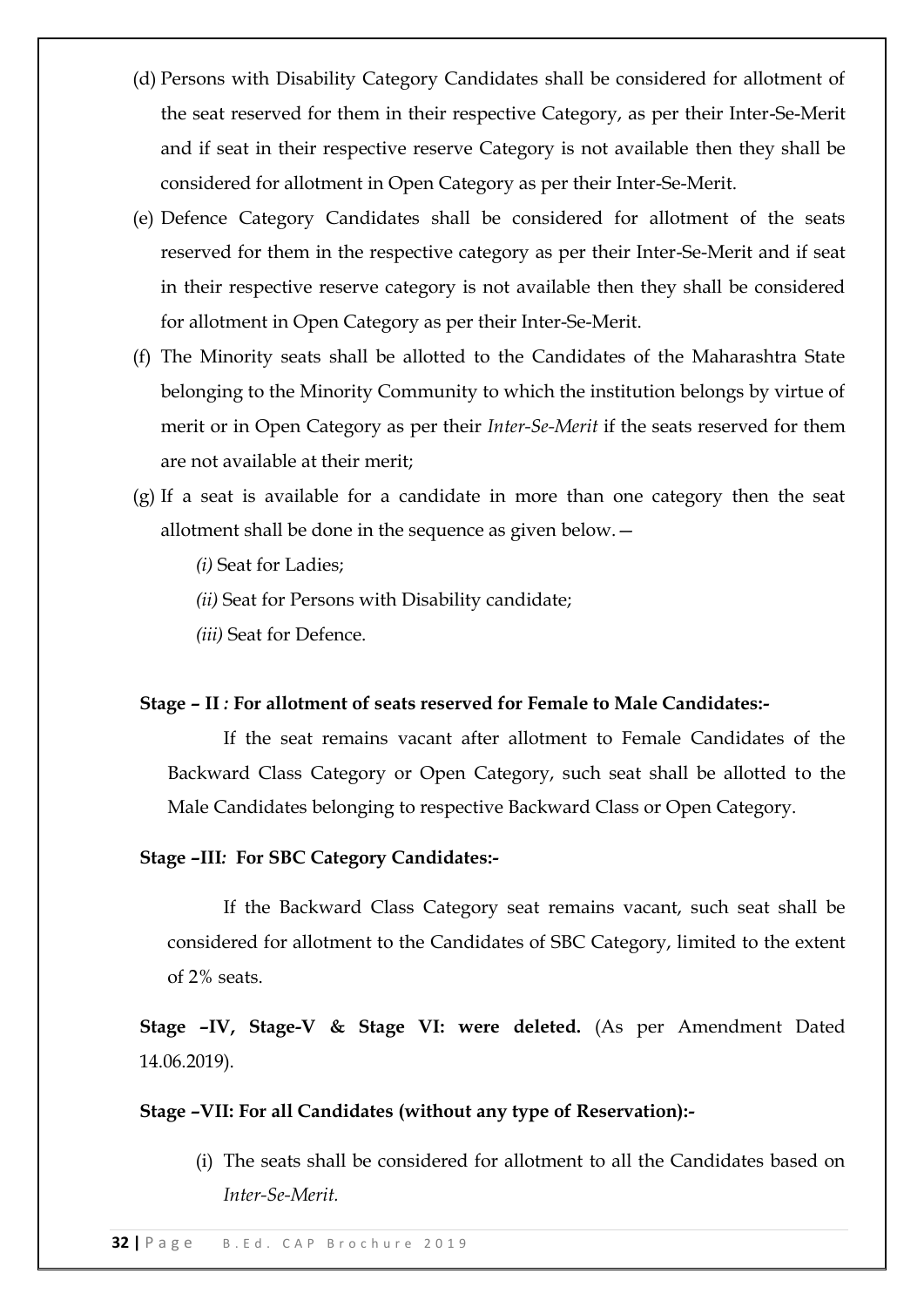(ii) For seats reserved for female candidates the procedure for reservation as given in Government Circular of General Administration Department, No. RSV. 1012/CN.16/12/16.A, dated 13th August 2014 shall be adopted.

### **Stage–VIII: For all Candidates (without HU and OHU Seat Tag):-**

The Seats remaining vacant shall be consider for allotment to all the candidate based on the Inter-Se-Merit by removing the HU and OHU Seat Tag.

#### **(10.2) All India Candidature Candidates:-**

**(***a***)** The allotment to these seats shall be done through CAP on the basis of CET score;

**(b)** All these seats are treated as "General Category" seats and no reservation is provided in these seats for Candidates of Backward Class Category, Ladies, Persons with Disability and Defence, etc.

### **(10.3) Minority Quota Seats:-**

The stages of computerized allotment are as follows:-

#### **Stage- I:**

The seats under minority quota in the minority institution linguistic or religious shall be allotted to the candidate belonging to respective minority candidates.

#### **Stage- II:**

If the Seats remains vacant shall be allotted to the Maharashtra State candidature Candidates.

#### **Stage- III:**

If the seats remains vacant shall be allotted to the all India candidature candidates.

### **(10.4) For Jammu and Kashmir Candidature Candidates:-**

The Supernumerary seats for Jammu And Kashmir Candidature candidates shall be allotted to the eligible candidates as in 5(6) on the basis of the Score or Marks in the Entrance Test (MAH-B.Ed. CET 2019) conducted by the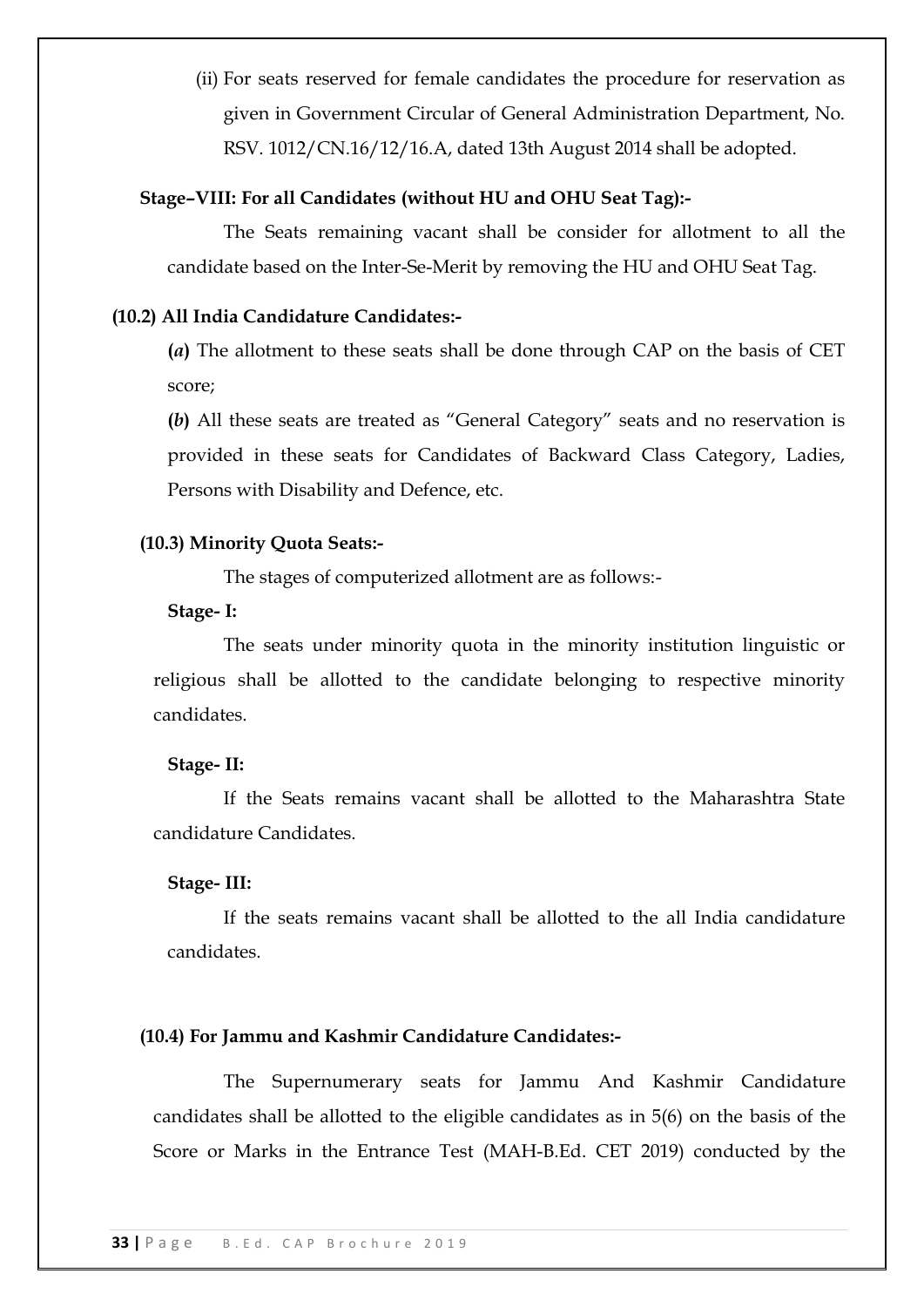Competent Authority, further if seats remain vacant then the seat shall be allotted to the candidates on the basis of CET conducted by the Competent Authority.

# **a) Application Form Filling and Submission:**

The eligible candidate shall fill the Online Application Form, take the printout of the On-line Application form and required documents and send duly filled in and signed Application Form by Speed Post/Courier /by hand delivery for verification & confirmation to admission identified for these admissions to the following Address as per the Notification published by Director, Higher Education, Pune:-

> **The Director Directorate of Higher Education, Government of Maharashtra, Central Building, First Floor, Pune-411001**

- *(i)* The application should reach on or before the last date as notified. Applications received after last date or incomplete application will not be verified and confirmed and name of such candidate will not appear in the merit list prepared for the purpose of CAP.
- *(ii)* The Competent Authority shall publish the provisional Merit List as specified in Rule 8 (4).
- *(iii)* The candidates whose names do not appear in the merit list(s) will not be able to participate in entire Admission Process.
- *(iv)* The candidates will report to the college allocated to them by the Nodal Officer/Competent Authority and seek admission by completing all required formalities.
- *(v)* Candidates seeking admission against these seats shall report to the Admitted College for admission as per the schedule by Director of Higher Education, Pune.
- *(vi)* The candidate shall produce the documentary evidence strictly as per the Proforma (s) in support of their claims.
- *(vii)* These admission will be made strictly in the order of merit from amongst the candidates who report in person for admission at the Office of Director, Directorate of Higher Education, Government of Maharashtra, Central building, Pune: 411001 as per schedule displayed by Director of Higher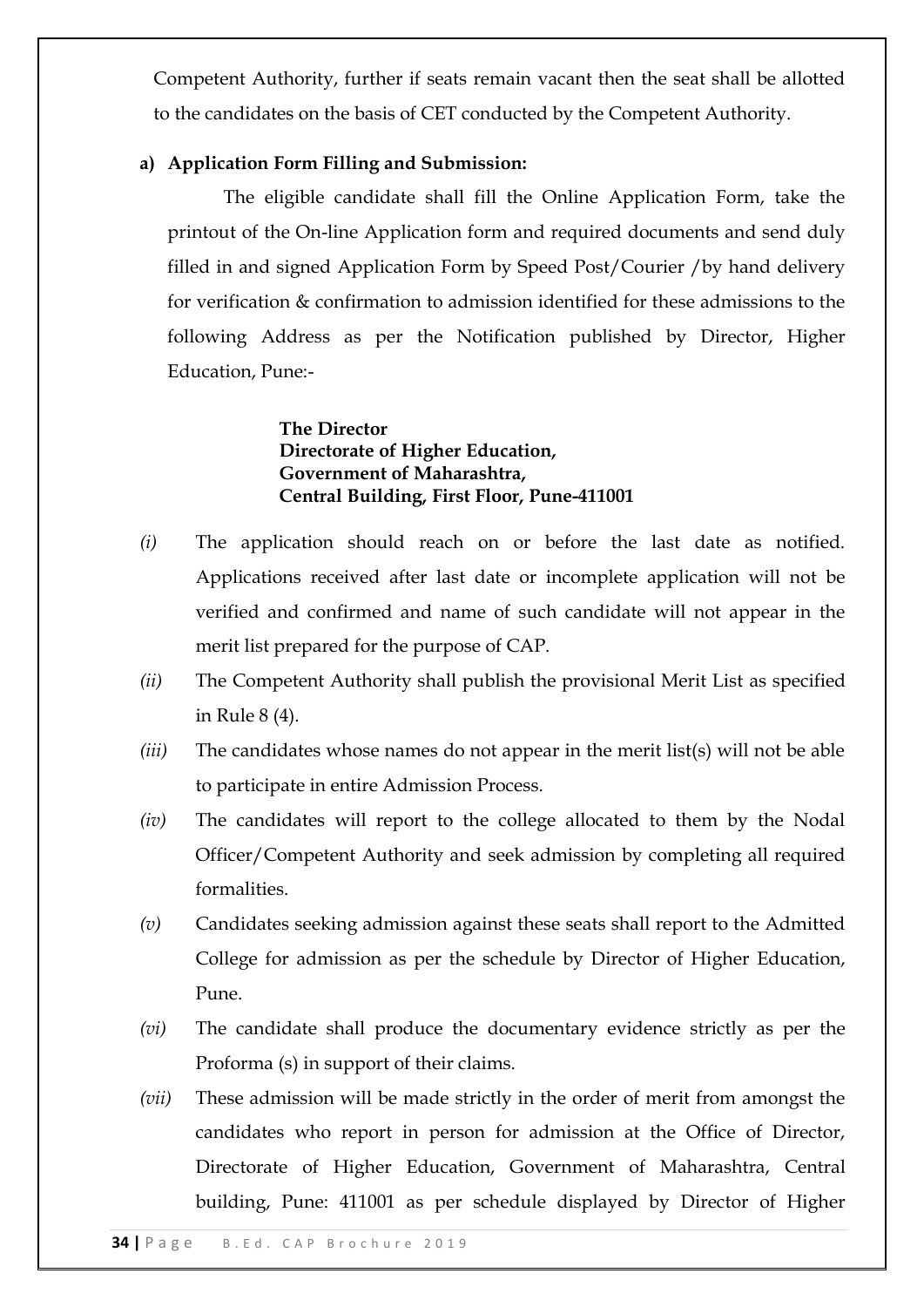Education, against the seat available in the various Institutes at the time when the candidate actually report for admission.

- *(viii)* Admission once confirmed shall be final and candidate shall not be allowed to seek transfer of their admission to some other institution and/or some other course during entire duration of the course.
- *(ix)* The candidate reporting late for the admission shall be considered for allotment against seat available at that time. The decision of the admission centre in-charge shall be final and binding.

#### **b) Reporting at Institutes:**

- *(i)* The candidate shall confirm the admission by paying the requisite amount of fee and by submitting required documents in original to respective institute, to which admission is granted as per schedule.
- *(ii)* If the candidate fails to substantiate the claims made at the time of submitting necessary original documents within the reporting time for CAP round, the candidate forfeits the claim on the allotted seat.
- *(iii)***If a candidate is unable to produce original certificates at the time of his/her admission on account of admission already secured to some other institution, he or she shall produce a certificate from the Head of the institution where he/she has already taken admission indicting that he/she has been admitted to a particular course in that institution on a particular date and hence original certificates have been retained in that institution. The candidate shall produce the attested copies of the certificates dully attested by the Head of the concerned institution. Such candidates shall be required to pay the fees immediately at the time of admission and such candidates shall be permitted to submit the required original certificates within the 04 working days after the date of payment of fees.**

#### **Important Note:**

Candidates admitted under this provision are not allowed to change course or college in any year of the study.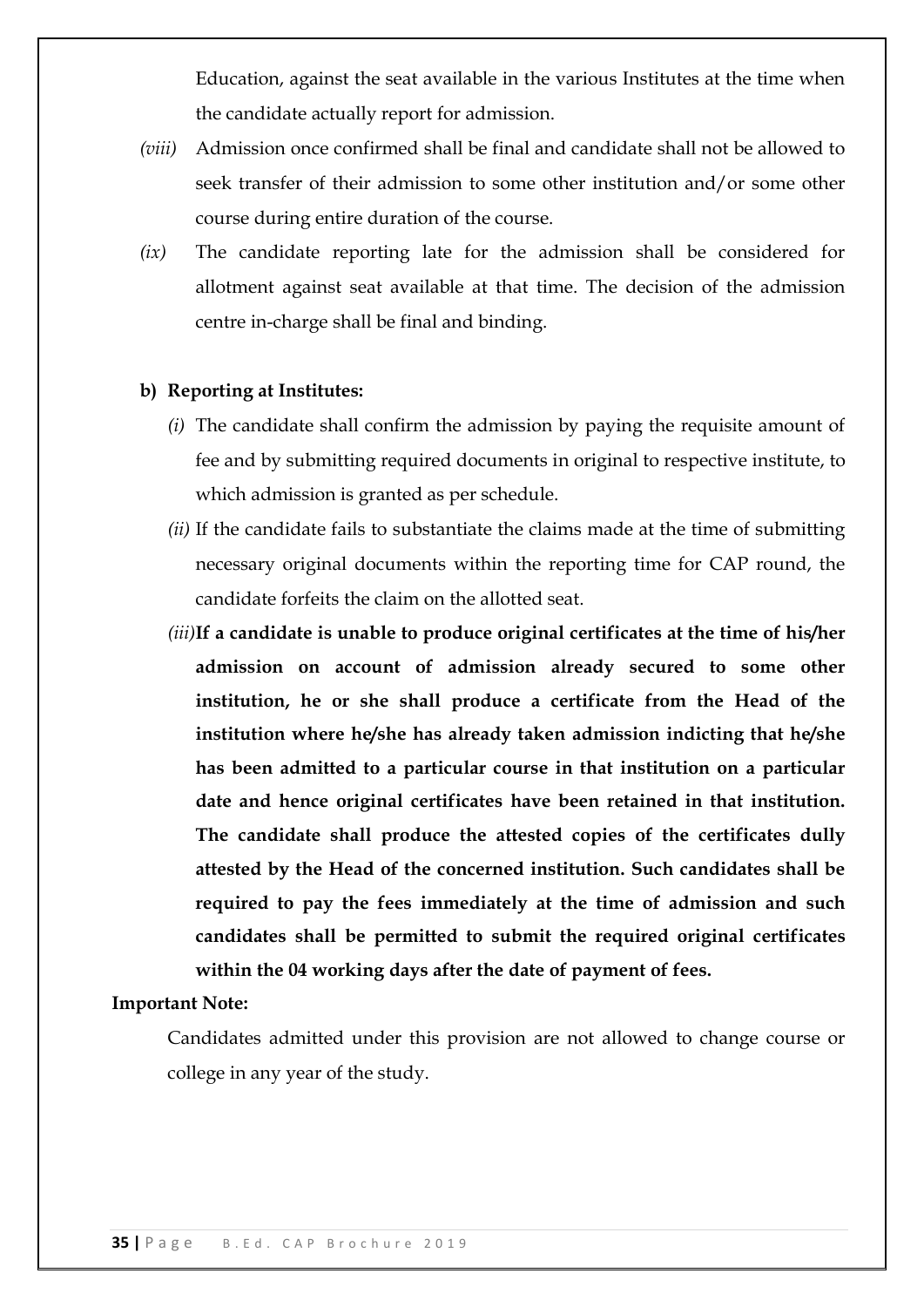# **11. Allotment of seats by CAP Round I, II and III:-**

**(1)** CAP Round I, II and III shall be conducted by computerized allotment.

# **(2) In CAP Round I.—**

- (*a*) For Minority Institutions, the allotment shall be given to the candidates as per following Preference:-
	- (*i*) Stage I of sub-rule (*3*) of rule 10,
	- (*ii*) Stages I and II of sub-rule (*1*) of rule 10,
	- (*iii*) Stage II of sub-rule (*3*) of rule 10,
	- (*iv*) Sub-rule (*2*) of rule 10,
	- (*v*) Stage III of sub-rule (*3*) of rule 10 ;
- (*b*) For other than Minority Institutions, the allotment shall be given to the candidates as per following preference:-
	- (*i*) Stages I and II of sub-rule (*1*) of rule 10,
	- (*ii*) Sub-rule (*2*) of rule 10 ;

# **(***3***) In CAP Round II.—**

- (*a*) For Minority Institutions, the allotment shall be given to the candidates as per following Preference:-
	- (*i*) Stage I of sub-rule (*3*) of rule 10,
	- (*ii*) Stages I to IV of sub-rule (*1*) of rule 10,
	- (*iii*) Stage II of sub-rule (*3*) of rule 10,
	- (*iv*) Sub-rule (*2*) of rule 10,
	- (*v*) Stage III of sub-rule (*3*) of rule 10 ;
- (*b*) For other than Minority Institutions, the allotment shall be given to the candidates as per following preference:-
	- (*i*) Stages I to IV of sub-rule (*1*) of rule 10,
	- (*ii*) Sub-rule *(2)* of rule 10 of these rules.

# **(***4***) In CAP Round III.—**

(*a*) For Minority Institutions, the allotment shall be given to the candidates as per following Preference:-

(*i*) Stage I of sub-rule (*3*) of rule 10,

(*ii*) Stages I to VII of sub-rule (*1*) of rule 10,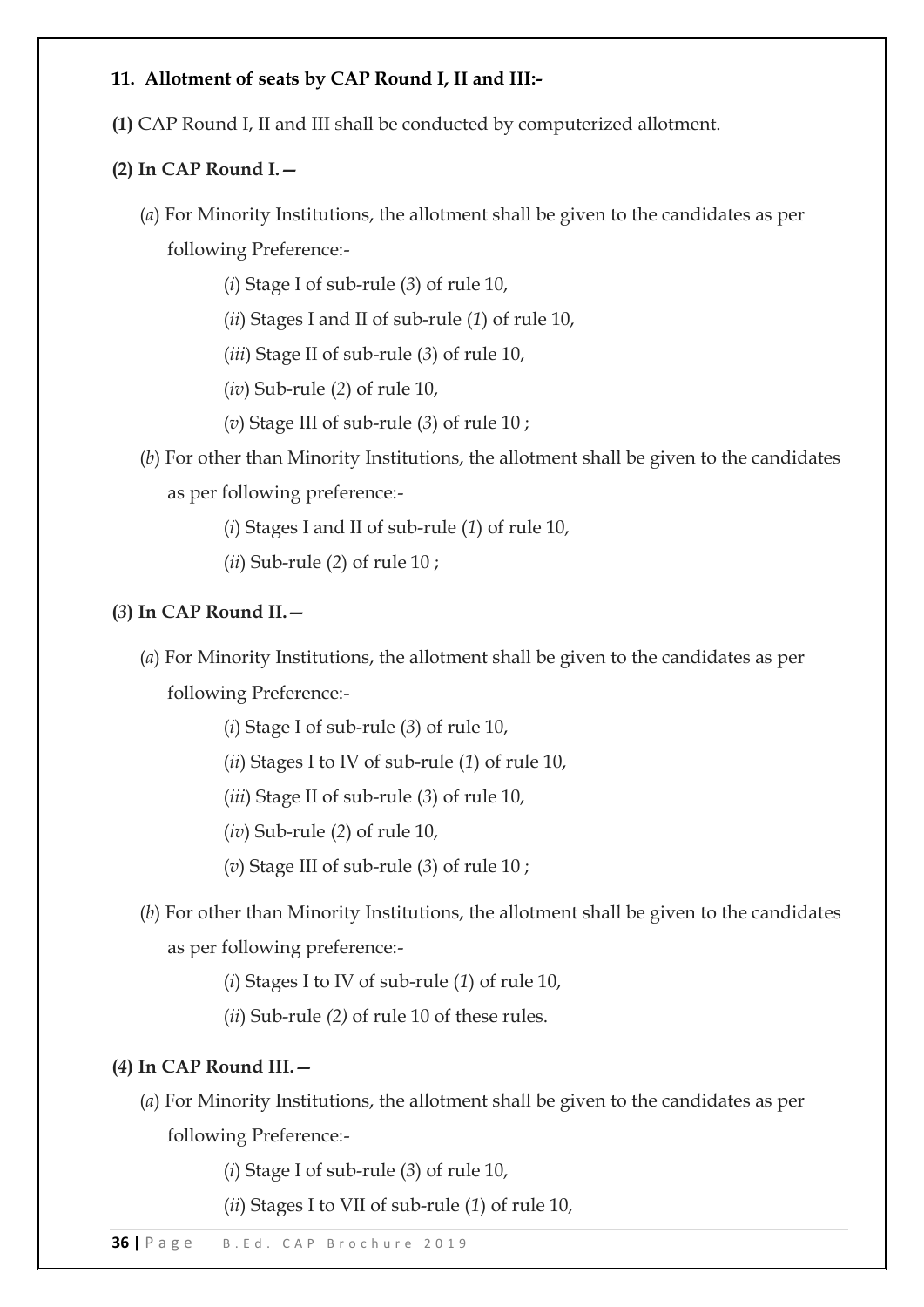- (*iii*) Stage II of sub-rule (*3*) of rule 10,
- (*iv*) Sub-rule (*2*) of rule 10,
- (*v*) Stages III of sub-rule (*3*) of rule 10;
- (*b*) For other than Minority Institutions, the allotment shall be given to the candidates as per following preference:-
	- (*i*) Stages I to VII of sub-rule (*1*) of rule 10,
	- (*ii*) Sub-rule (*2*) of rule 10.
- *(5)* If the seat remains vacant due to non-allotment and non-reporting such seat will be considered for allotment in subsequent round to all the candidate in 5(1), 5(2) and 5(3) irrespective of the seat type on the basis of *Inter-Se-Merit.*

#### **12. General Provisions:-**

- *(a)* Allotment in CAP Round-I, II and III of State Level Seats will be carried out as per *Inter-Se-Merit* of Candidates having Maharashtra State Candidature. The seats will be allotted to Candidates as per *Inter-Se-Merit*, options filled and seats available at that point of time in the stage of CAP Round-I, II and III.
- *(b)* All Candidates eligible at a particular stage of allotment will be considered for allotment of a seat in that stage, even if they have been allotted or not allotted a seat in the previous stage.
- *(c)* During the allotment of any stage, the Candidate may get upward shift in the allotment with reference to the options filled by the Candidate according to availability of seats at that point of time.
- *(d)* There shall not be any reservation under different categories in an unaided private Professional Educational Institutions for allocation of seats stated in rule 7(2), 7(3), 7(4) and7 (5) of these rules.
- *(e)* All reserved Category Candidates (including SBC in their original Category) shall be considered for allotment in all stages.
- *(f)* Due to upward shifts, the seats falling vacant shall be considered for allotment in further iterations of the same stage as per the provisions of that stage of allotment.
- *(g)* Allotment against the first available option in the order of preference filled in shall be retained as final allotment.
- *(h)* The allotment list displayed on website will show the provisional allotment offered to the Candidates. No personal communication or allotment letters in this regard shall be issued to the Candidates.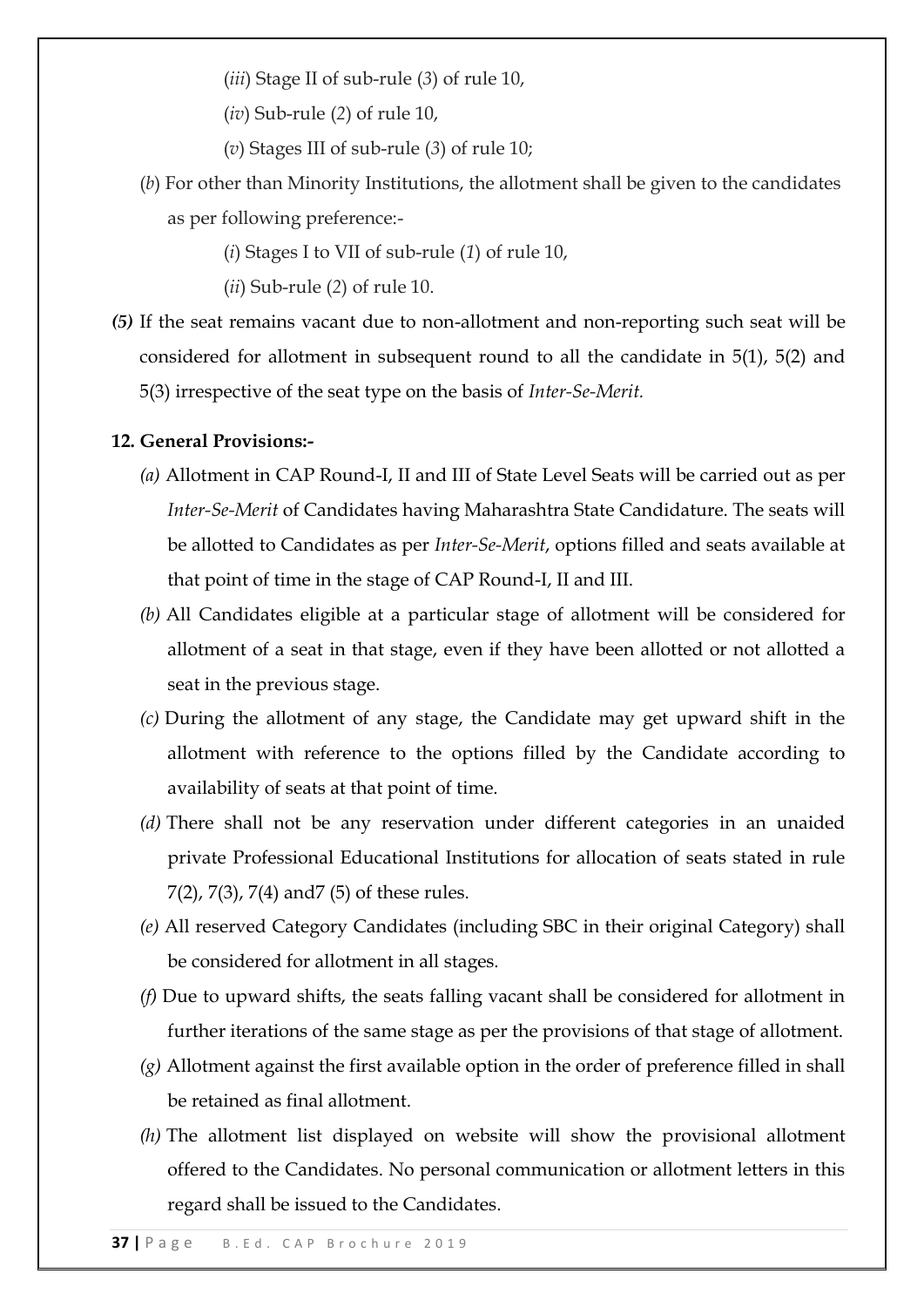- *(i)* A Candidate who has been allotted a seat shall download the "Provisional Seat" Allotment Letter." At the time of seat acceptance, Candidate has to pay a Seat Acceptance Fee through Candidate's Login at an Admission Reporting Centre. Seat will be confirmed by the Reporting Centre after verification of the original documents and ensuring that the Candidate meets all the eligibility norms. The centre in-charge shall issue the Online Receipt of acceptance.
- *(j)* The seat acceptance fee shall be Rs. 1000/- for all admitted Candidates and the same shall be treated as non- refundable.
- *(k)* Failure to report in person for Seat acceptance will be considered as if the Candidate has rejected the offer.
- *(l)* Admitting College will cancel the admission of the candidate if, at any time, any of the documents or certificates submitted by the candidate is found to be invalid or fraudulent and/or the Candidate does not meet the eligibility norms. It is the duty of the candidate to verify the eligibility Criteria.
- *(m)* Candidates who want to reject the allocated seat can do so by not remitting the seat acceptance fee at the Reporting Centre. Candidates who rejects allocated seat in CAP Round I, cannot participate in CAP Round II.
- *(n)* If any of the statement made in application form or any information supplied by the Candidate in connection with his admission is found to be false or incorrect, the Principal shall cancel his admission and forfeit the fees. An appeal against the action of cancellation of admission may be preferred within seven days to the Competent Authority. The Competent Authority shall decide the appeal within fifteen days and his decision thereon shall be final.
- *(o)* Complaints regarding the use of fake certificates to be investigated in time bound manner and if found guilty, such admission shall be cancelled. Further, appropriate action shall be initiated with due intimation to Competent Authority.

# **13. Admissions in Institutional Quota and vacant seats after CAP:-**

The Principal or Director of the institution shall carry out the admissions for these seats in the following manner:-

*(a)* Admissions shall be made in a transparent manner and strictly as per the *Inter-Se-Merit* of the Candidates who have applied to the Competent Authority, after verification of documents as per the documents uploaded on line by the candidate and then to institution.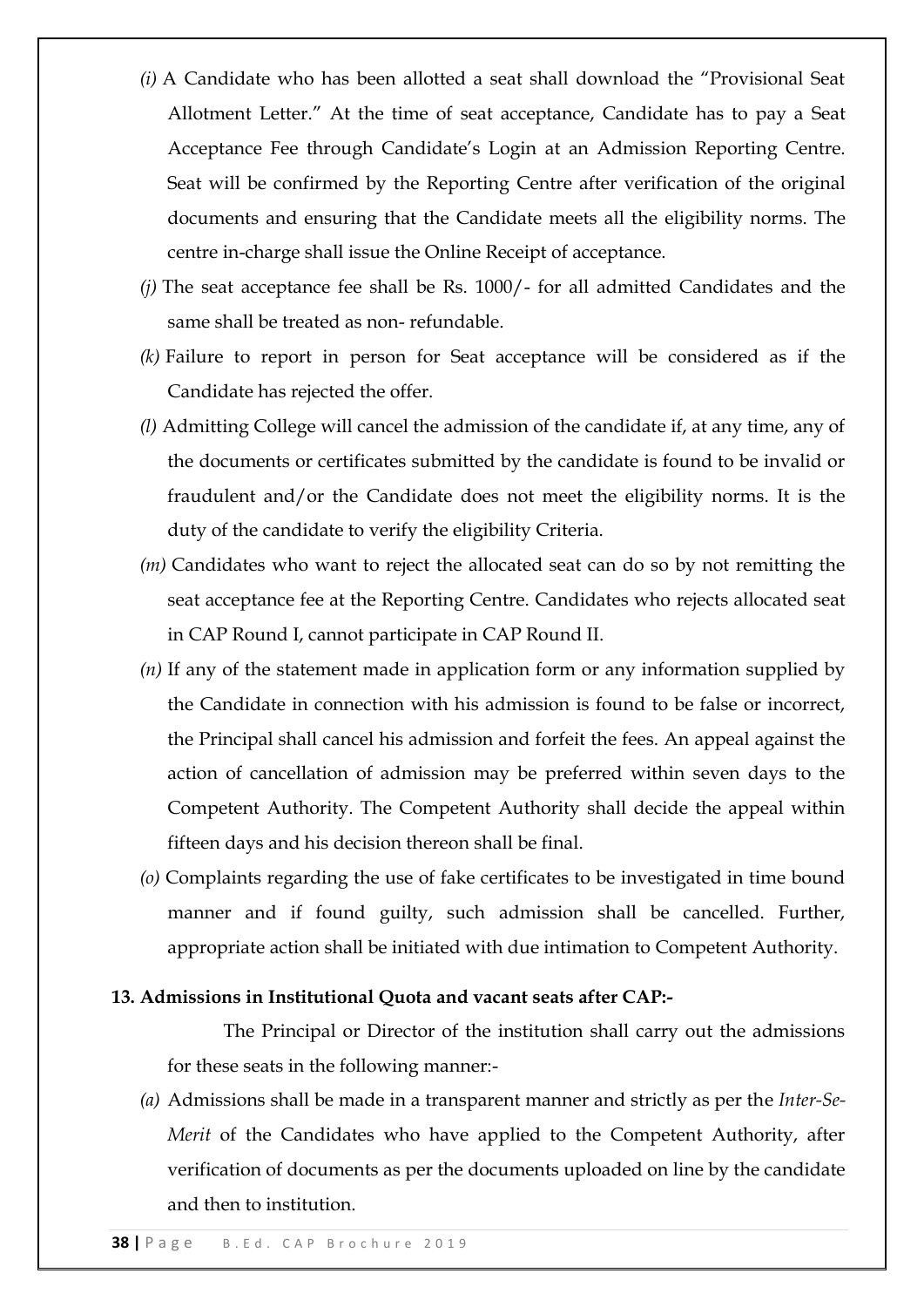- *(b)* Information Brochure of the Course and Prospectus of the Institution which specifies rules of admission and facilities and infrastructure in the Institution should be published well before the commencement of the process of admission. All the information in the Brochures and Prospectus should also be displayed on the Institution's Website.
- *(c)* Institution shall invite applications by notifying schedule of admission and the number of seats in the course to be filled by the institution, by advt. on the website of the institution.
- *(d)* Aspiring Candidates fulfilling the eligibility criteria as notified by the Government and specified by the appropriate authority, from time to time, shall apply to the Principal or Director of the respective institution for admission at the Institution level as provided in rule 3(*2*)(*b*).
- *(e)* The institution after verification of all required documents shall prepare and display the *Inter-Se-Merit* lists of the Candidates to be filled in at the institution level, in the Institutional Quota and Quota for NRI, PIO, OCI and Supernumerary Quota along with the vacant seats after CAP, on the notice board and shall publish the same on the website of the Institution.
- (f) All the admissions and cancellations shall be updated by the Institution immediately through online system.
- *(g)* If any CAP seat remains or becomes vacant after the CAP Rounds then the same shall be filled in by the Candidate from the same Category for which it was earmarked during the CAP. Further if the seats remain vacant then the seats shall be filled on the basis of Inter-Se-Merit of the applicants.
- (h) The Minority or Non-Minority institution intending to surrender the Institutional Quota (in part or full) to the CAP shall communicate two days before the display of seat matrix of CAP Round-I and the same shall be allotted as per the rules of CAP. The institute shall not be allowed to surrender Institutional Quota seats thereafter.
- (i) As per the Directions of NCTE there is No Institute level Quota. All seats in the Institution are to be filled in as a CAP seats by preparing proper Merit list.

### **14. Approval of Merit List and the Admitted Candidates List:-**

(1) After completion of Admission process every Unaided Private Professional Educational Institution shall submit the Admission-approval proposal to the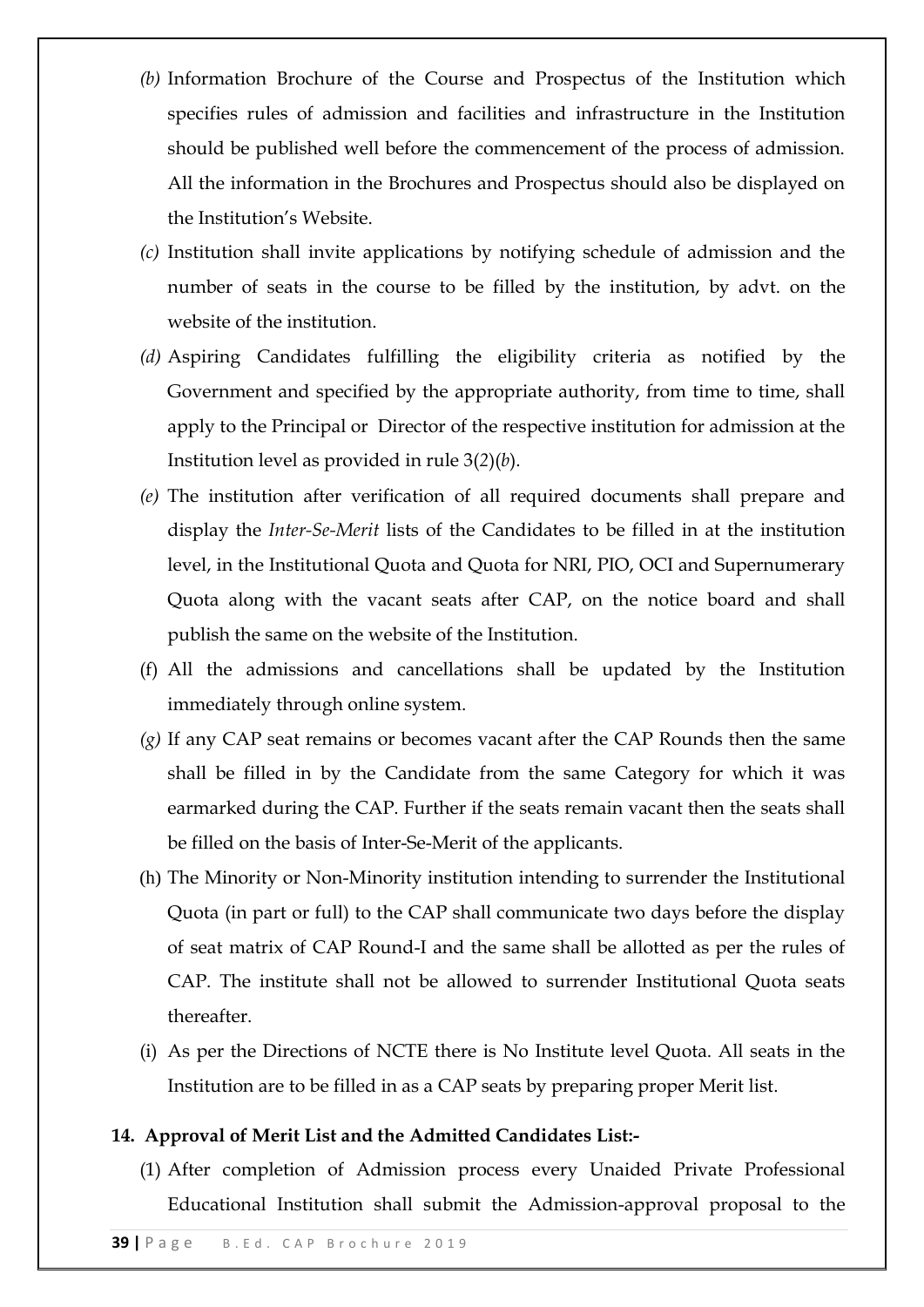Director, Higher Education in the format generated by the Admission Portal and after due verification of the admissions by the Expert panel appointed by Director of Higher Education, the Unaided Institutions will submit the verified admission report to the Admission Regulating Authority in accordance with the sub-section (*5*) of the section 9 of the Act as per the Schedule declared

- (2) The Admission-approval proposal shall include the list of all Candidates admitted which shall have the quota, Candidature Type, Reservation, Qualification Marks, etc., as well as, the required documents of the Candidates uploaded on the admission portal /web site for the candidates admitted at Institution level. The Institution will verify the documents uploaded by the candidate and match them with the original documents available with the candidate and put an on line remark "documents verified" and "admission confirmed" on the admission portal.
- (3) If a minority institution fails to admit minimum fifty-one percent of its sanctioned intake from the persons belonging to the concerned minority, for period of three consecutive years the Competent Authority shall inform the Department accordingly. The Department shall forward such cases along with observations to the Minorities Development Department as per provisions of sub-section (*2*) of section 6 of the Act.

# **15. Cancellation of Admission and Refund of Fees, Return of Documents by Institutions:-**

(a) The Candidate shall apply online or off line for cancellation and submit duly signed copy of system generated application or hand written application for cancellation of admission to the Institution. Once the Candidate submits online or off line request for cancellation, his admission shall be treated as cancelled. The Institute shall consider the online or off line request made by Candidate for cancellation as final irrespective of whether he has submitted duly signed copy of system generated application or hand written application to the institute. Upon such cancellation, the Candidate shall lose the claim on the seat and such seat shall become available for further allotment. The Candidate shall then become entitled to and the institute shall refund the entire fee to the Candidate after deduction of Rs.1000/- towards processing charge and refund all his original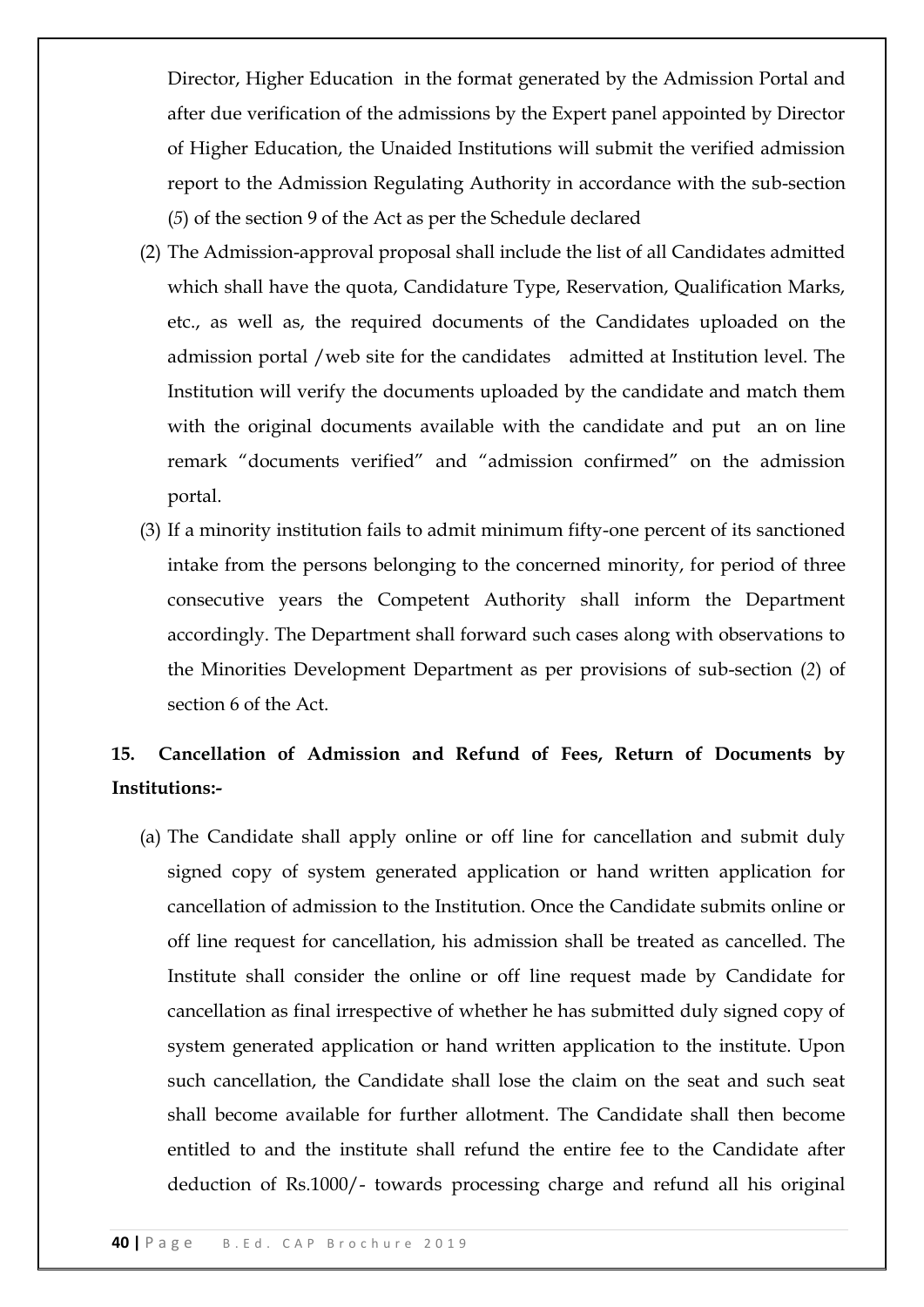documents submitted to the Institute within two day's form submission of duly signed copy of system generated application or hand written application to the institute.

- (b) Notwithstanding clause (a) above, Candidate shall not be entitled to any refund of his fee except the Security Deposit and Caution Money Deposit if the online cancellation is effected by the Candidate after 5.00 p.m. of the cut-off date prescribed by the Competent Authority.
- (c) No Institution, who has in its possession or custody, of any document in the form of certificates of degree, diploma or any, other award or other document deposited with it by a person for the purpose of seeking admission in such Institution, shall refuse to return such degree, certificate, award or other document with a view to induce or compel such person to pay any fee or fees in respect of any course or program of study which such person does not intend to pursue or avail any facility in such Institution.

The Institution shall not recover the fees for the subsequent years from the student seeking cancellation of his admission at any point of time.

# **15.1 Publication of Fees on website:-**

- 1) FEES to be charged by the Admitting College will be displayed on their website and the Notice Board**.**
- 2) Unaided and Permanently unaided Colleges of Education/Department of Education will have to publish their Fee as decided by the Shikshan Shulka Samiti, having its office at Secondary Training College, 3, Mahapalika Marg, Dhobi Talalo, Mumbai 400 001. Candidates seeking admission to these colleges should verify the fees before seeking admission.
- 3) In case the University levies additional fee other than the fees structure stipulated above it is obligatory for the student to pay the fees as per the University norms.

### **16. Change of Institution after First Year:-**

(1) The Candidate seeking for a change in institution or shift after successfully completing the First Year of studies in unaided institution will be allowed to do so in any other unaided institution subject to the availability of seats and changes will be carried out based on the marks of First Year or First and Second Semester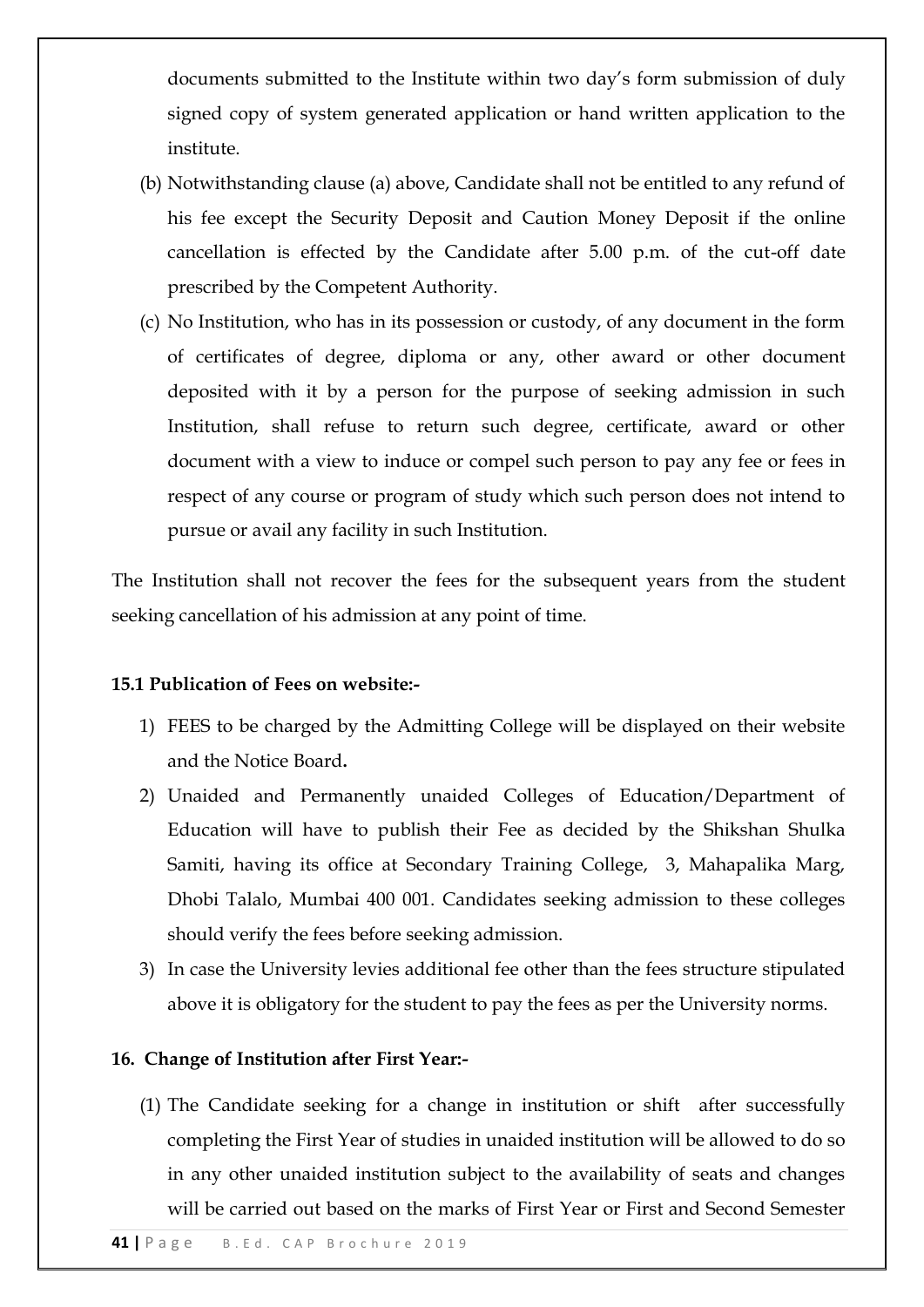together. The Principal of the Institution shall be responsible for ascertaining the eligibility of the Candidates as laid down by the concerned University for the Course.

- (2) Transfer of Candidates (Institution) after one year shall be made in the following manner :-
	- *(a)* The Candidate once admitted in First Year shall not be eligible for transfer to any other institution during the same Academic Year.
	- *(b)* The Candidate passing the First Year or both first and second semester examinations in full or failed in one of the heads of passing are considered as eligible for transfer of Institution in the jurisdiction of the same University only.
	- *(c)* There shall be no transfer of students at any stage in any case from Unaided Institutions to Government or Government Aided, University Departments, University Managed Institutions. However, the Candidate from Government or Government Aided, University Departments, University Managed Institution may seek transfer to Unaided Educational Institution;
	- *(d)* There shall be no transfer of students at any stage to Autonomous Institutions;
	- *(e)* Transfer of Unaided Institution:-The Principals of Unaided institutions shall consider the Candidates from other institutions for transfer with prior approval from the Directorate of Higher Education on submission of No Objection Certificate (NOC) from the institution, Eligibility Certificate from University and Vacancy position. The Principal or Director shall ascertain the eligibility of Candidates as laid down by the concerned University for the course to which the Candidate is being transferred;
	- *(f)* No application without recommendation of the Principal of Institution shall be entertained by the Directorate of Higher Education, M.S. Pune;
	- *(g)* If the result of the University is not declared before the process of the transfer, candidates of that university will lose claim on transfer.
- (3) The Candidates admitted under Jammu Kashmir Migrants seats under are not eligible for change of course or institution.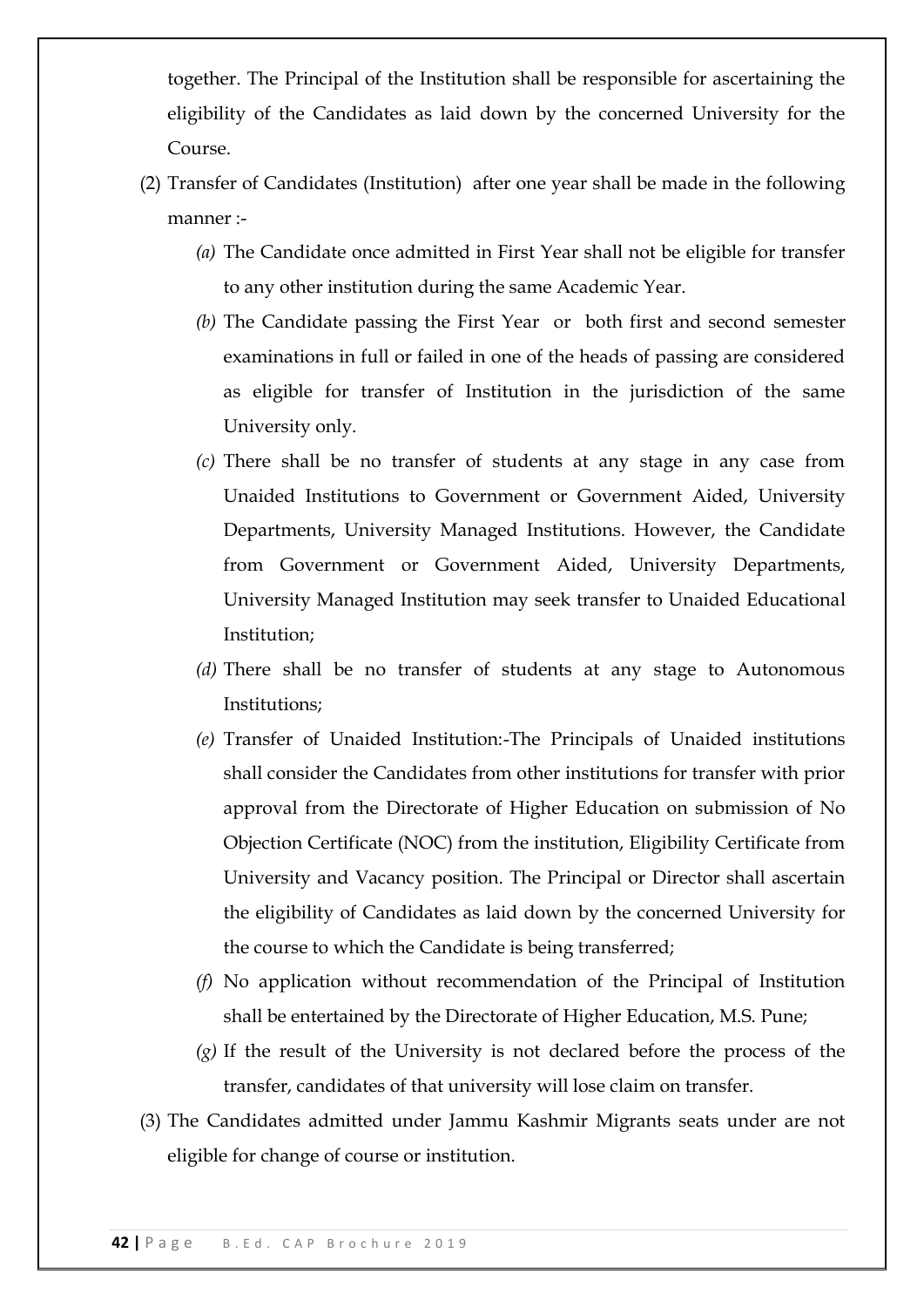- (4) The candidates from the professional educational institutions which are outside the purview of this Act shall be eligible for transfer to the unaided private professional educational institutions subject to the fulfilment of eligibility criterion and requirements stipulated under the provisions of sub-section (*1*) of section 3 of the Act and the fulfilment of the conditions stated in sub-rule (2);
- (5) List of all such transfers shall be communicated by the Directorate of Higher Education to the office of the Admissions Regulating Authority for final approval.

# 17. Documents to be uploaded along with "On Line Application form for Centralized **Admission Process‖:-**

The candidates are required to carry **All Original Certificates / Documents** which he has uploaded in support of their claim at the time of filling up of application Form for Admission for the Scrutiny and Verification at Admitted College. The Admitted College will appoint an expert committee to verify the documents of the candidates before admitting them. The Expert Committee will verify the documents uploaded by the candidate on line and match with the original documents presented by the candidate.

If a candidate is unable to produce original certificates at the time of his/her admission on account of admission already secured to some other institution, he or she shall produce a certificate from the Head of the institution where he/she has already taken admission indicting that he/she has been admitted to a particular course in that institution on a particular date and hence original certificates have been retained in that institution. The candidate shall produce the self - attested copies of the certificates dully attested by the Head of the concerned institution. Such candidates shall be required to pay the fees immediately at the time of admission and such candidates shall be permitted to submit the required original certificates within the 04 working days after the date of payment of fees.

# **17.1 Instructions for Uploading the Documents required while filling the online application form for admission to B.Ed CAP-2019:-**

Candidates and Parents are requested to Scan the following documents & keep ready for uploading while filling the on line Application form in their Pen Drive **OR** Desktop **OR** Laptop.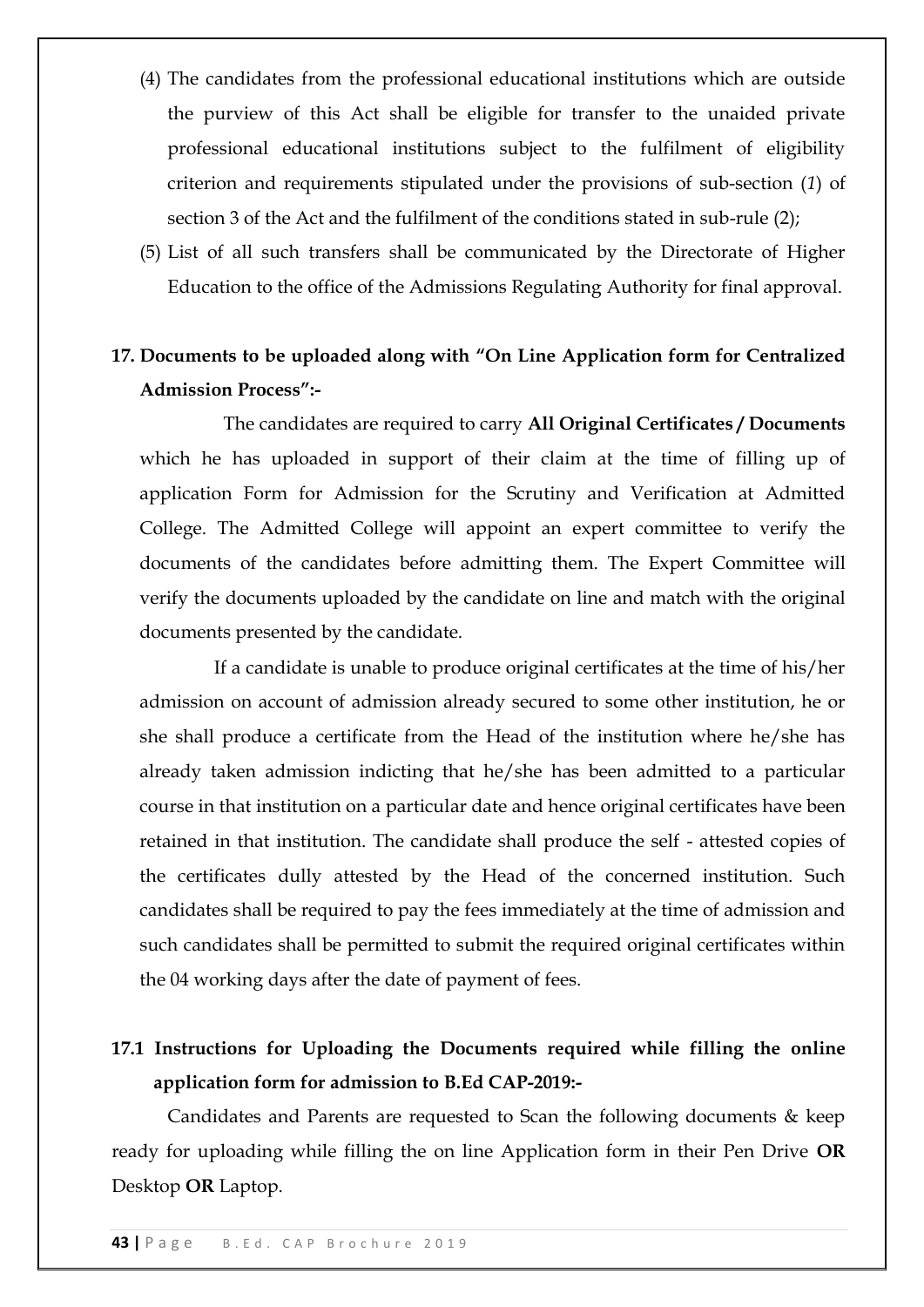- 1) Photograph Image: Passport size colour photograph. Size of photo file should be between 20KB to 50KB. The Image file should be in JPG or JPEG format.
- 2) Signature Image: Applicant has to Sign on white paper with Black Ink Pen. Signature image Size file should be between 10KB to 20KB. The Image file should be in JPG or JPEG format
- 3) The documents listed in following table should be in PDF format of Size upto 150KB.
- 4) The Scanned Uploaded documents should be readable; upload the documents only after ensuring this. If the uploaded documents are not readable then such documents will not be considered as valid and the responsibility of the same shall completely by with the candidate.

| Sr.<br>No.     | Type of candidate        | Following documents are to be scanned and<br>uploaded while filling the online CAP<br>Application form.                                        |
|----------------|--------------------------|------------------------------------------------------------------------------------------------------------------------------------------------|
| $\mathbf{1}$   | All candidates           | 1. FY, SY, TY Degree Marks Memo                                                                                                                |
|                |                          | Degree/Convocation certificate.(If needed)<br>2.                                                                                               |
|                |                          | 3. Post -Graduation Marks Memo I- year & II-                                                                                                   |
|                |                          | Year (If Applicable)                                                                                                                           |
|                |                          | 4. CET Score Card 2019.                                                                                                                        |
|                |                          | 5. Hall Ticket of CET-2019.                                                                                                                    |
|                |                          | 6. CET Application form2019.                                                                                                                   |
|                |                          | 7. Domicile Certificate or Birth Certificate                                                                                                   |
|                |                          | Mentioning place of Birth or School Leaving                                                                                                    |
|                |                          | Certificate mentioning Place of Birth.                                                                                                         |
|                |                          | In addition to the above documents, candidates are required to upload following<br>documents depending upon the Category to which they belong. |
| $\overline{2}$ | Maharashtra State Type-  | Domicile Certificate of the candidate                                                                                                          |
|                | A Candidates             | or                                                                                                                                             |
|                |                          | <b>Birth Certificate</b><br>or                                                                                                                 |
|                |                          | School Leaving certificate of the candidate                                                                                                    |
|                |                          | Indicating place of Birth in the<br>State of<br>Maharashtra.                                                                                   |
|                |                          | $\Omega$ r                                                                                                                                     |
|                |                          | Community, Nativity & Date of Birth Certificate.                                                                                               |
|                |                          | Candidate has to upload any one document from<br>these four document.                                                                          |
| 3              | Maharashtra State Type-B | Domicile certificate of father or mother of                                                                                                    |
|                | Candidates               | candidate indicating that he/she is domiciled in<br>the State of Maharashtra.                                                                  |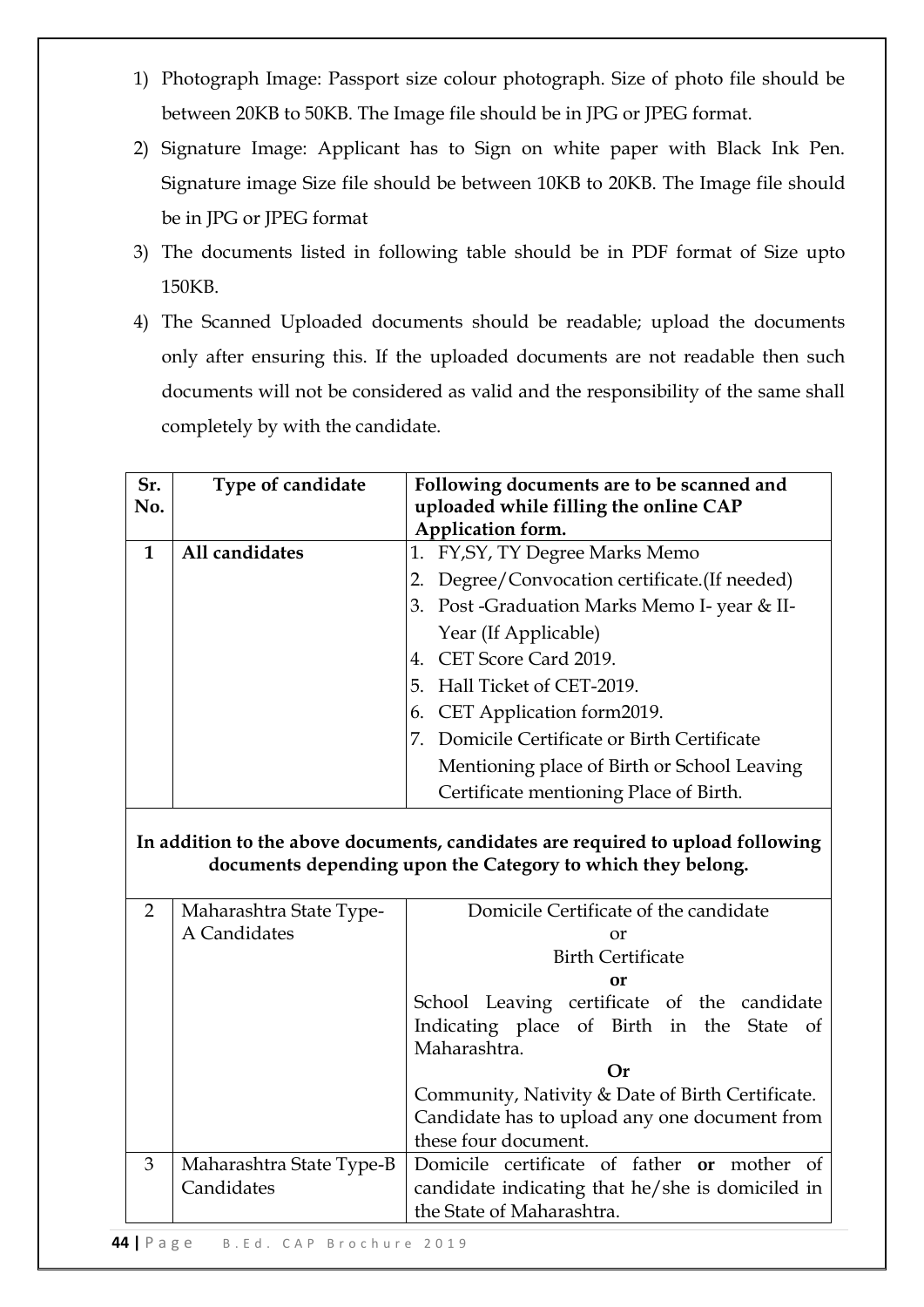| 4<br>5         | Maharashtra State Type-C<br>Candidate<br>Maharashtra State Type-<br>D Candidate                                                                  | Certificate from the employer in Pro forma-A<br>stating that father or mother of the candidate<br>who is a Central Government/Government of<br>India undertaking employee is presently posted<br>in/outside Maharashtra.<br>Certificate from the employer in Pro forma-B-1<br>stating that father or mother of the candidate<br>who is a Maharashtra State Government or<br>Maharashtra State Government undertaking                                                                                                                                                                                                                                                                                                                                                                                                                                                                                                                                                                                                                                                                                                                    |
|----------------|--------------------------------------------------------------------------------------------------------------------------------------------------|-----------------------------------------------------------------------------------------------------------------------------------------------------------------------------------------------------------------------------------------------------------------------------------------------------------------------------------------------------------------------------------------------------------------------------------------------------------------------------------------------------------------------------------------------------------------------------------------------------------------------------------------------------------------------------------------------------------------------------------------------------------------------------------------------------------------------------------------------------------------------------------------------------------------------------------------------------------------------------------------------------------------------------------------------------------------------------------------------------------------------------------------|
|                |                                                                                                                                                  | employee.<br><b>OR</b><br>Undertaking along with documentary evidences<br>from the retired employees stating the Place of<br>Settlement in Proforma-B2.                                                                                                                                                                                                                                                                                                                                                                                                                                                                                                                                                                                                                                                                                                                                                                                                                                                                                                                                                                                 |
| 6              | Maharashtra State Type-E<br>Candidates<br>Maharashtra Karnataka<br>disputed border area<br>Candidates                                            | 1. Certificate stating that candidate belongs to<br>the disputed border area in Pro forma-G1.<br>And<br>2. Certificate stating that the mother tongue of<br>the candidate is Marathi in Pro forma-G2                                                                                                                                                                                                                                                                                                                                                                                                                                                                                                                                                                                                                                                                                                                                                                                                                                                                                                                                    |
| $\overline{7}$ | <b>Backward</b> class<br>candidates<br>belonging to S.C./ S.T.<br>from the State of<br>Maharashtra only.                                         | 1. Caste certificate<br>And<br>Validity<br>Caste/Tribe<br>Certificate.<br>$[If]% \begin{center} \includegraphics[width=8cm]{cd_a}\ \includegraphics[width=8cm]{cd_a}\ \includegraphics[width=8cm]{cd_a}\ \includegraphics[width=8cm]{cd_a}\ \includegraphics[width=8cm]{cd_a}\ \includegraphics[width=8cm]{cd_a}\ \includegraphics[width=8cm]{cd_a}\ \includegraphics[width=8cm]{cd_a}\ \includegraphics[width=8cm]{cd_a}\ \includegraphics[width=8cm]{cd_a}\ \includegraphics[width=8cm]{cd_a}\ \includegraphics[width=8cm]{cd_a}\ \includegraphics[width=8cm]{cd_a}\ \includegraphics[width=8cm]{cd_a}\ \includegraphics[width=8cm]{cd_a}\ \includegraphics[width=8cm]{cd_a}\ \includegraphics[width=8cm]{cd_a}\ \includegraphics[width=8cm$<br>2.<br>Caste/Tribe Validity certificate is<br>not<br>available then candidate has to upload<br>Receipt of application form for Caste/Tribe<br>Validity Certificate. But Candidates have to<br>upload the Caste/Tribe Validity certificate<br>before the last date of confirmation of<br>Admission of the Second Round, otherwise<br>candidate will be considered in Open<br>category.] |
| 8              | Backward<br>class<br>candidates belonging to<br>VJ/ DT $/NT(A)/NT(B)/$<br>NT(C) / NT(D) / O.B.C/<br>S.B.C from the State of<br>Maharashtra only. | 1. Caste certificate.<br>And<br>Caste/Tribe validity<br>Certificate.<br>$[$ If<br>2.<br>Caste/Tribe Validity certificate is<br>not<br>available, then candidate has to upload<br>Receipt of application form for Caste/Tribe<br>Validity Certificate. But Candidates have to<br>upload the Caste/Tribe Validity certificate<br>the last day of confirmation of<br>before<br>Admission of the Second Round, otherwise<br>candidate will be considered in Open<br>category.]<br>And<br>3. Non creamy layer certificate valid up to 31 <sup>st</sup><br>March 2020. [If Non creamy layer certificate is<br>not available, then candidate has to upload<br>Receipt of application form for Non creamy                                                                                                                                                                                                                                                                                                                                                                                                                                       |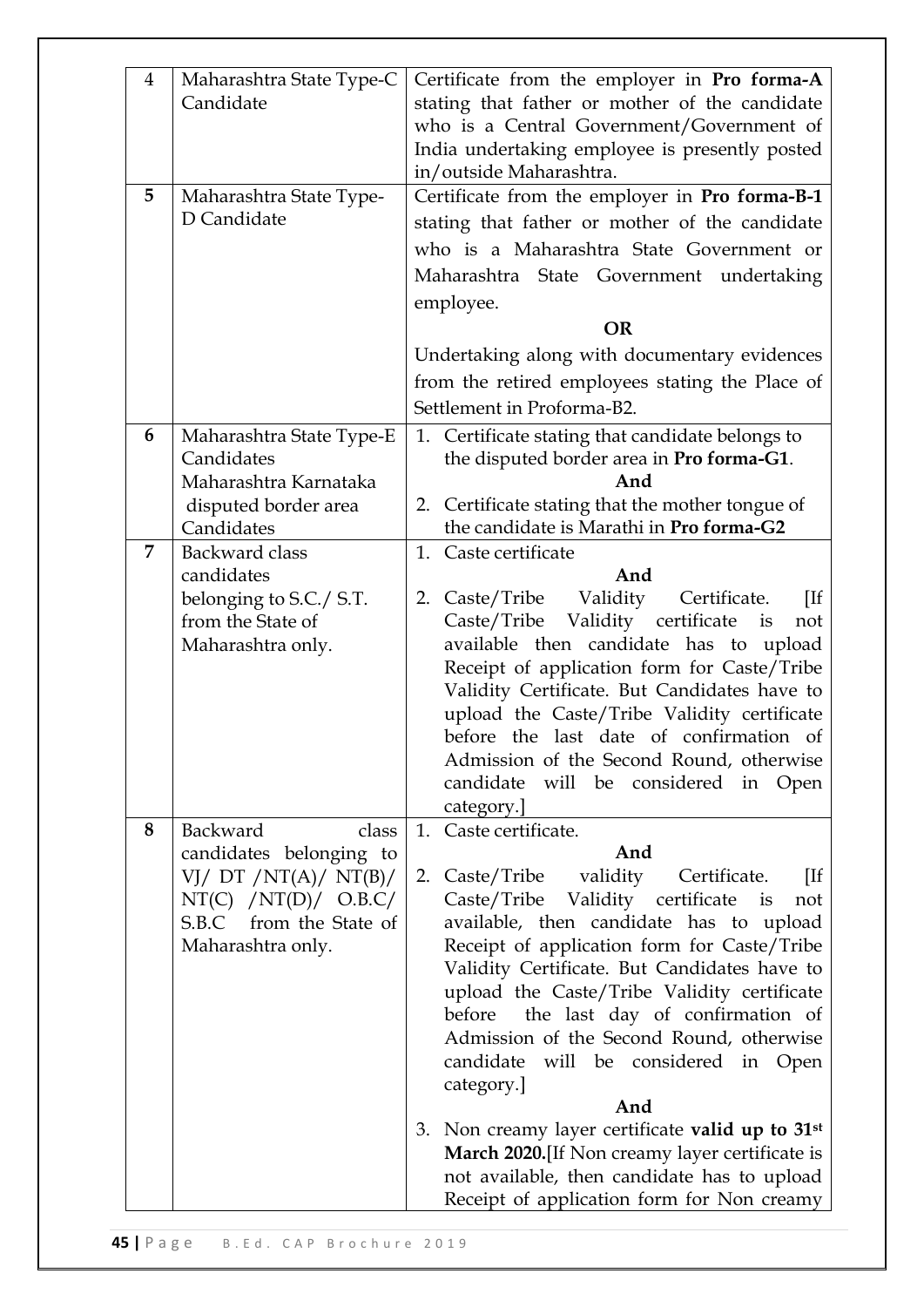|    | Socially and<br>a)<br><b>Economically Backward</b><br>class Candidates (SEBC)<br>from the State of<br>Maharashtra only. | layer certificate. But Candidates have to<br>upload the Non creamy layer certificate<br>before the 31 <sup>st</sup> August 2018 or before the last<br>date of confirmation of Admission of the<br>Second Round,, otherwise candidate will be<br>considered in Open Category.]<br>1. Caste certificate.<br>And<br>Non Creamy Layer Certificate valid up to 31 <sup>st</sup><br>March 2020. [If Non creamy layer certificate is<br>not available, then candidate has to upload<br>Receipt of application form for Non creamy layer<br>certificate. But Candidates have to upload the<br>Non creamy layer certificate before the 31 <sup>st</sup><br>August 2018 or before the last date<br>of<br>confirmation of Admission of the Second Round, |
|----|-------------------------------------------------------------------------------------------------------------------------|-----------------------------------------------------------------------------------------------------------------------------------------------------------------------------------------------------------------------------------------------------------------------------------------------------------------------------------------------------------------------------------------------------------------------------------------------------------------------------------------------------------------------------------------------------------------------------------------------------------------------------------------------------------------------------------------------------------------------------------------------|
|    | b) Economically Weaker<br>Section Candidates (EWS)<br>from the State of                                                 | otherwise candidate will be considered in Open<br>Category.]<br>Eligibility Certificate for Economically Weaker<br>Section.                                                                                                                                                                                                                                                                                                                                                                                                                                                                                                                                                                                                                   |
|    | Maharashtra only                                                                                                        |                                                                                                                                                                                                                                                                                                                                                                                                                                                                                                                                                                                                                                                                                                                                               |
| 9  | Ex-Servicemen<br>$(Def-1)$                                                                                              | 1. Defence service Certificate Pro forma-C.<br>And<br>2. Domicile certificate of father/mother who is<br>an ex-service personnel is domiciled in the<br>State of Maharashtra.                                                                                                                                                                                                                                                                                                                                                                                                                                                                                                                                                                 |
| 10 | <b>Active Domicile Defence</b><br>Candidates.<br>$($ Def-2 $)$                                                          | 1. Defence service Certificate Pro forma-C.<br>And<br>Domicile certificate of father/mother who is<br>active defence service person is domiciled in<br>the State of Maharashtra.                                                                                                                                                                                                                                                                                                                                                                                                                                                                                                                                                              |
| 11 | <b>Active Non Domicile</b><br>Defence candidates.<br>$(Def-3)$                                                          | Defence service Certificate Pro forma-C<br>1.<br>And<br>2. Certificate from the employer in the Pro<br>forma-D stating that father/mother of the<br>candidate who is an active defence service<br>person presently posted in Maharashtra.<br><b>OR</b><br>Certificate<br>from<br>the<br>employer<br>in<br>the<br><b>Proforma-E</b> stating that father/mother of the<br>candidate who is an active defence service<br>person and has retained the family in his<br>previous place of posting in Maharashtra.                                                                                                                                                                                                                                  |
| 12 | Jammu and Kashmir<br>Migrant Candidates.                                                                                | Certificate of posting in case of defence and<br>1.<br>Government servants in Proforma-J<br>Оr<br>Certificate of stay in refugee camp for those<br>1.<br>staying in camp in Pro forma-K                                                                                                                                                                                                                                                                                                                                                                                                                                                                                                                                                       |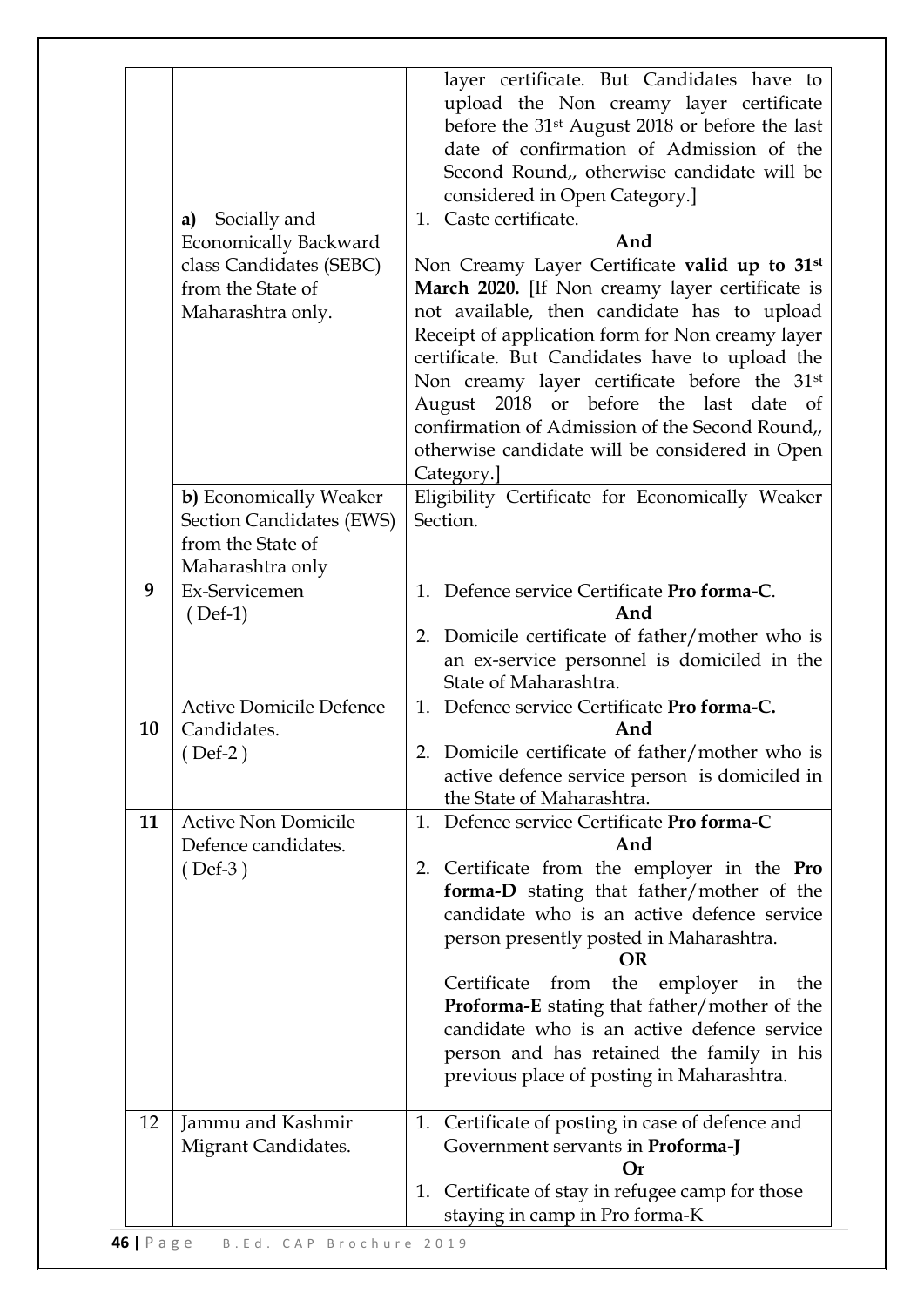|    |                         | <b>Or</b>                                                                               |
|----|-------------------------|-----------------------------------------------------------------------------------------|
|    |                         | 1. Certificate stating that the candidate belongs<br>to displaced family in Pro forma-L |
| 13 | Foreign Nationals/      | Eligibility certificate from concerned<br>1.                                            |
|    | Foreign students        | University in which candidates is seeking                                               |
|    |                         | admission                                                                               |
|    |                         | 2. Certificate / Proof of foreign national or                                           |
|    |                         | Foreign student status.                                                                 |
|    |                         | 3. Pass port of the candidate & Valid Student                                           |
|    |                         | Visa of the Candidate                                                                   |
|    |                         | 4. Equivalence certificate from the Association                                         |
|    |                         | of Indian Universities, New Delhi (AIU)                                                 |
| 14 | Persons of Indian       |                                                                                         |
|    |                         | 1. Eligibility<br>certificate<br>from<br>concerned                                      |
|    | Origin/Overseas Citizen | University in which the candidate is seeking                                            |
|    | of India Candidates     | admission                                                                               |
|    |                         | 2. Certificate / Proof of Persons of Indian Origin                                      |
|    |                         | status.                                                                                 |
|    |                         | 3. Passport of the candidate & PIO/OCI Card                                             |
|    |                         | 4. Affidavit of Claimant/Sponsor disclosing his                                         |
|    |                         | full identity i.e Full Name, Age, Residence,                                            |
|    |                         | Occupation, relationship with candidate, etc                                            |
|    |                         | duly signed by the sponsor(Annexure-A).                                                 |
|    |                         | 5. Affidavit of Claimant disclosing his full                                            |
|    |                         | identity i.e Full Name , Age, Residence,                                                |
|    |                         | Occupation, relationship with sponsor along                                             |
|    |                         | Family<br>tree<br>duly<br>signed<br>by                                                  |
|    |                         | Candidate/student or his/her parents in                                                 |
|    |                         | prescribed format (Annexure-B).                                                         |
|    |                         | 6. Equivalence certificate from the Association                                         |
|    |                         | of Indian Universities, New Delhi (AIU) if                                              |
|    |                         | qualifying examination is from foreign                                                  |
|    |                         | Board.                                                                                  |
| 15 | Workers in Gulf         | 1. Eligibility<br>certificate<br>from<br>concerned                                      |
|    | Countries/              | University.                                                                             |
|    |                         | 2. Certificate / Proof of Person having workers                                         |
|    |                         | in Gulf Countries/ NRI Status.                                                          |
|    |                         | OR                                                                                      |
|    |                         | 2. Letter from Employer on Company Letter                                               |
|    |                         | Head along with the necessary information                                               |
|    |                         | (i.e. date of appointment and working period                                            |
|    |                         | in the said firm, address, etc.),                                                       |
|    |                         | 3. Passport and Visa of parent working in                                               |
|    |                         | foreign country                                                                         |
|    |                         | 4. Residence/work permit                                                                |
|    |                         | Оr                                                                                      |
|    |                         | 4. Residence (Address) Proof Suchas: Driving                                            |
|    |                         | License/Telephone<br>Bill/Electric<br>Bill/                                             |
|    |                         |                                                                                         |
|    |                         | Property Tax Copy/ It Return Copy/ Bank                                                 |
|    |                         | Statement to prove 182 days of the Stay in                                              |
|    |                         | foreign country etc. documents showing the                                              |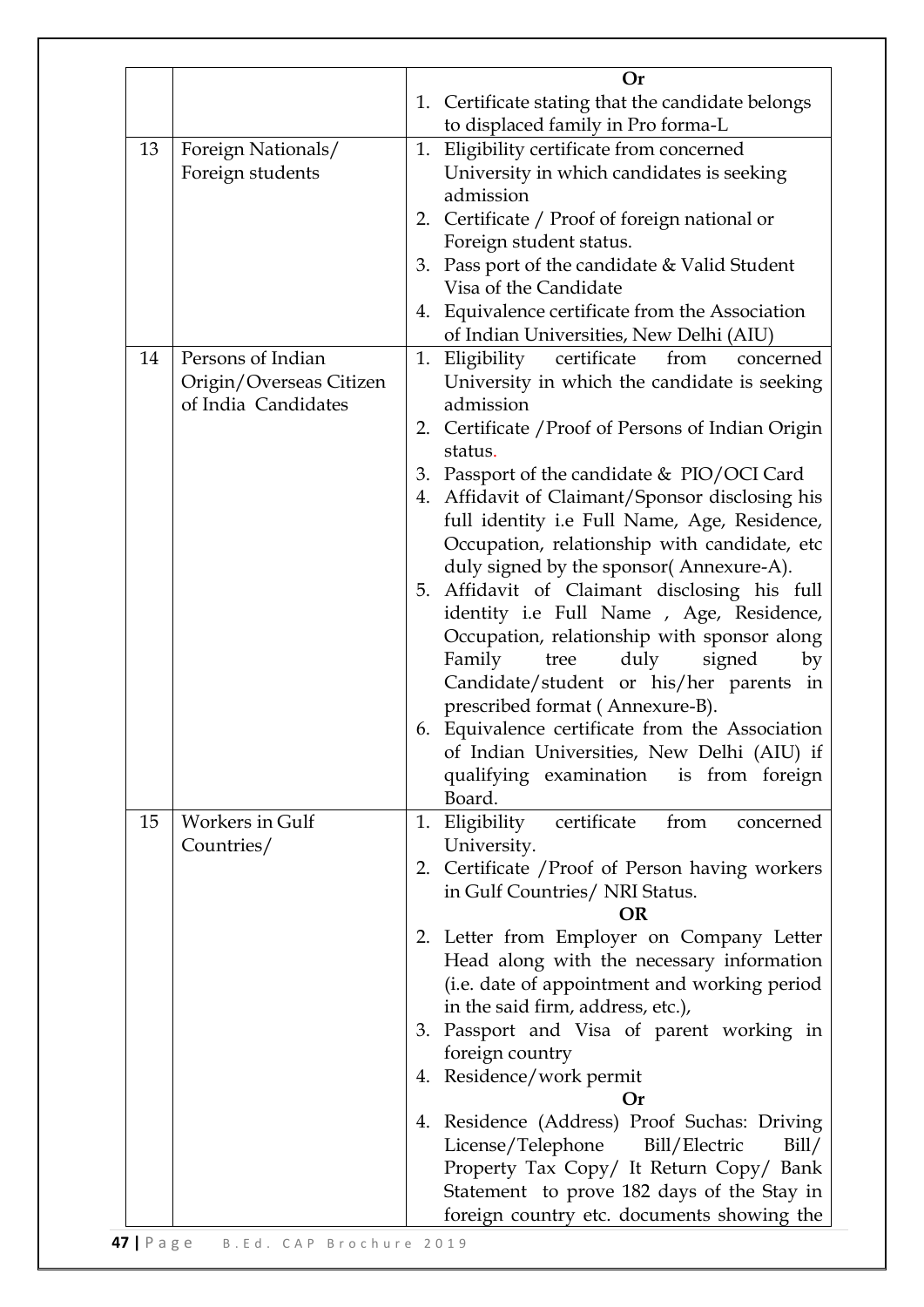|    |                            |    | residence address.<br>5. Affidavit of Claimant/Sponsor disclosing his<br>full identity i.e Full Name, Age, Residence,<br>Occupation, relationship with candidate, etc<br>duly signed by the sponsor (Annexure-A).<br>6. Affidavit of Claimant disclosing his full<br>identity i.e Full Name, Age, Residence,<br>Occupation, relationship with sponsor along<br>Family<br>duly<br>signed<br>by<br>tree<br>Candidate/student or his/her parents in<br>prescribed format (Annexure-B).<br>7. Equivalence certificate from the Association<br>of Indian Universities, New Delhi (AIU) if<br>qualifying examination is from foreign<br>Board. |
|----|----------------------------|----|------------------------------------------------------------------------------------------------------------------------------------------------------------------------------------------------------------------------------------------------------------------------------------------------------------------------------------------------------------------------------------------------------------------------------------------------------------------------------------------------------------------------------------------------------------------------------------------------------------------------------------------|
| 16 | Non Resident Indian        | 1. | Eligibility certificate<br>from<br>concerned<br>University in which the candidate is seeking<br>admission.<br>2. Certificate of Embassy stating NRI Status of                                                                                                                                                                                                                                                                                                                                                                                                                                                                            |
|    |                            |    | the Sponsor.                                                                                                                                                                                                                                                                                                                                                                                                                                                                                                                                                                                                                             |
|    |                            |    | <b>OR</b><br>2. Proof of residence showing minimum<br>continuous 182 days of stay of claimant NRI<br>abroad for the Academic year of<br>in                                                                                                                                                                                                                                                                                                                                                                                                                                                                                               |
|    |                            |    | Admission, prior to the admission date. Proof<br>Such as : Driving License/Telephone<br>Bill/Electric Bill/ Property Tax Copy/ It<br>Return Copy/ Bank Statement etc showing<br>the residence address.                                                                                                                                                                                                                                                                                                                                                                                                                                   |
|    |                            |    | 3. Sponsors valid Passport and VISA.<br>4. Affidavit of Claimant/Sponsor disclosing his<br>full identity i.e Full Name, Age, Residence,<br>Occupation, relationship with candidate, etc<br>duly signed by the sponsor (Annexure-A).                                                                                                                                                                                                                                                                                                                                                                                                      |
|    |                            |    | 5. Affidavit of Claimant disclosing his full<br>identity i.e Full Name, Age, Residence,<br>Occupation, relationship with sponsor along<br>Family<br>duly<br>signed<br>tree<br>by<br>Candidate/student or his/her parents in                                                                                                                                                                                                                                                                                                                                                                                                              |
|    |                            | 6. | prescribed format (Annexure-B).<br>Equivalence certificate from the Association<br>of Indian Universities, New Delhi (AIU) if                                                                                                                                                                                                                                                                                                                                                                                                                                                                                                            |
|    |                            |    | qualifying examination is from foreign Board<br>7. School<br>Leaving<br>Certificates/<br>Birth<br>Certificates/ Mark sheets/ PAN cards /<br>Passports/ Marriage Certificates<br>etc of<br>concerned relative members shown on family<br>tree/chart.                                                                                                                                                                                                                                                                                                                                                                                      |
| 17 | <b>Minority Candidates</b> | 1. | Candidate<br>the<br>Declaration<br>of the<br>for                                                                                                                                                                                                                                                                                                                                                                                                                                                                                                                                                                                         |
|    |                            |    | respective Linguistic / Religious Minority                                                                                                                                                                                                                                                                                                                                                                                                                                                                                                                                                                                               |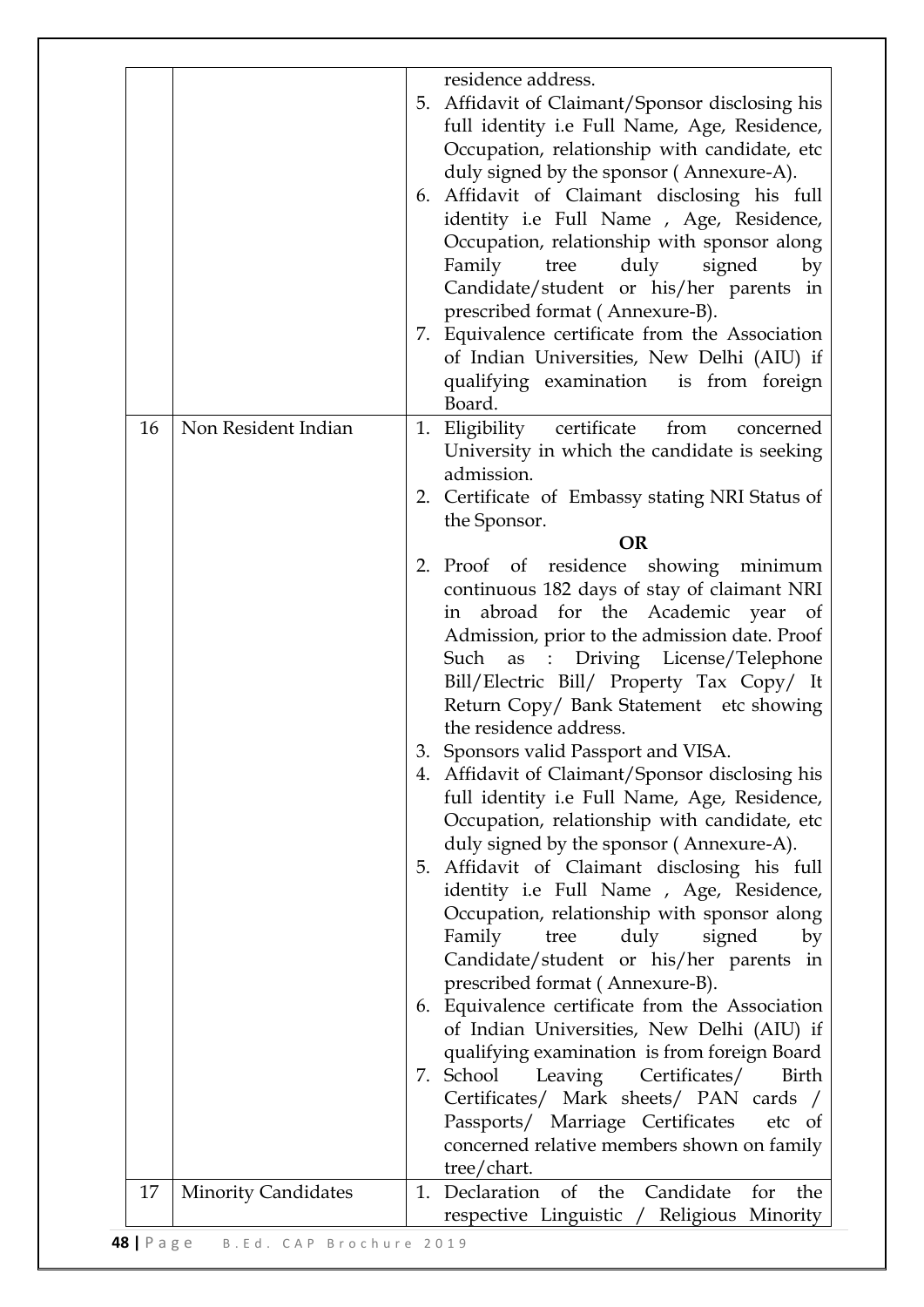|    |                                      | Community in Profarma "O"<br>OR<br>1. Leaving Certificate having Information<br>pertaining to Religion / Mother tongue                                                                                                                                                                                                         |  |  |  |  |  |  |
|----|--------------------------------------|--------------------------------------------------------------------------------------------------------------------------------------------------------------------------------------------------------------------------------------------------------------------------------------------------------------------------------|--|--|--|--|--|--|
|    |                                      | 2. Domicile certificate of the candidate<br>belonging to the State of Maharashtra                                                                                                                                                                                                                                              |  |  |  |  |  |  |
| 18 | Certificate for Orphan<br>Candidates | These candidate claiming reservation under this<br>quota as per G. R. No.<br>OCC-<br>2011/C.N.212/Desk-3 Woman and Child<br>Development Department, Mantralaya Mumbai<br>400032 dated 2 <sup>nd</sup> April 2018 will have to produce<br>Orphan Certificate from Regional Deputy<br>Commissioner, Woman and Child Development. |  |  |  |  |  |  |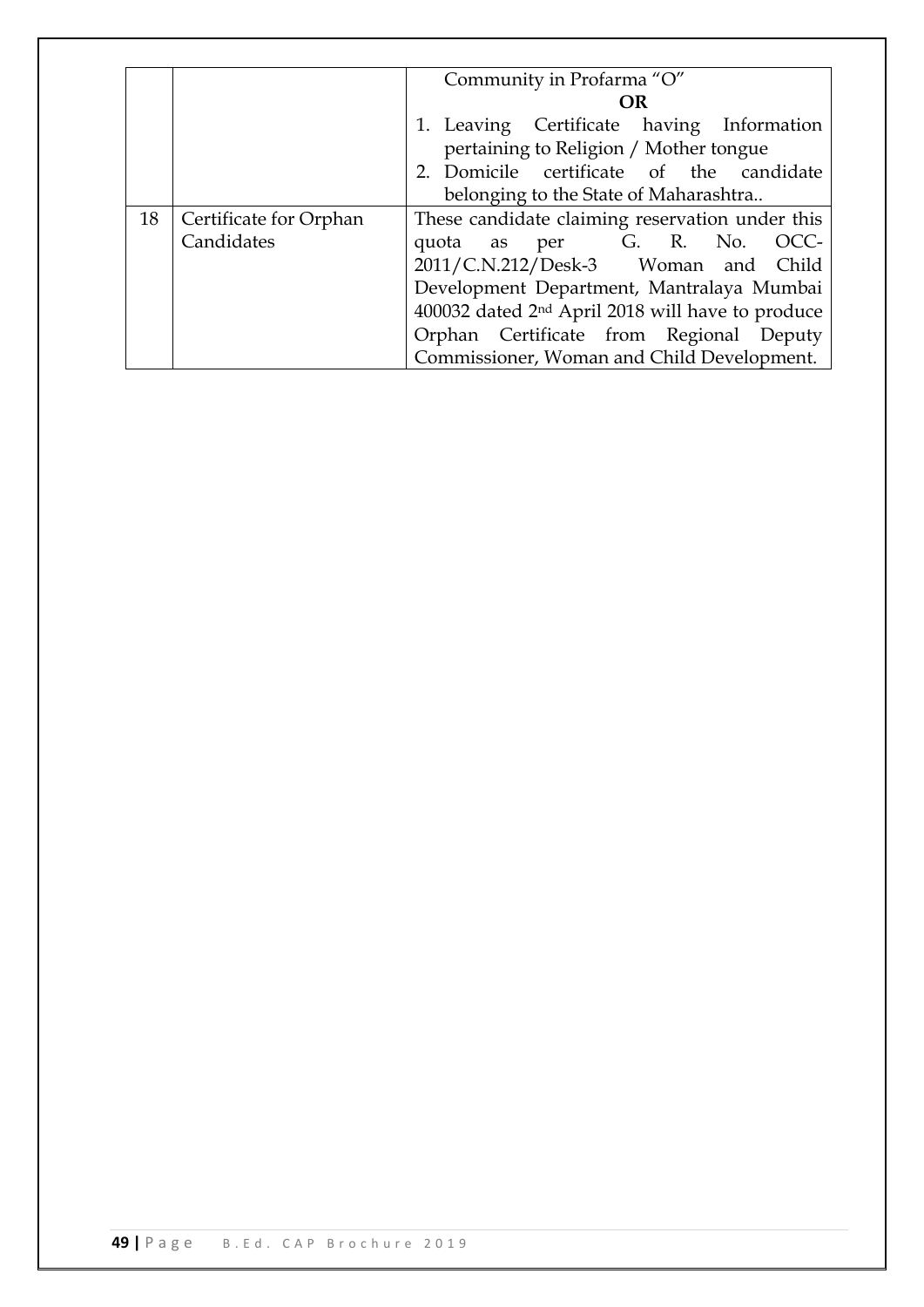### **Pro forma-A [For Type-C candidates]**

[For sons and daughters of Central Government/Government of India Undertaking Employees]

#### **CERTIFICATE**

|                                                                                | is an                                                                                                |  |  |  |  |  |  |
|--------------------------------------------------------------------------------|------------------------------------------------------------------------------------------------------|--|--|--|--|--|--|
|                                                                                | employeein the capacity of _______________________(Designation) in ______________<br>(Name of the    |  |  |  |  |  |  |
|                                                                                |                                                                                                      |  |  |  |  |  |  |
| This Organization/Establishment/Department is Under<br>(Department of Central) |                                                                                                      |  |  |  |  |  |  |
|                                                                                |                                                                                                      |  |  |  |  |  |  |
|                                                                                | in Maharashtra                                                                                       |  |  |  |  |  |  |
| StateVide transfer Order No.<br>Dated                                          |                                                                                                      |  |  |  |  |  |  |
| He/ She has joined duty in Maharashtra on                                      | and is currently working in the same post.                                                           |  |  |  |  |  |  |
|                                                                                |                                                                                                      |  |  |  |  |  |  |
|                                                                                | First year of the Undergraduate Degree course leading to B.Ed. Degree for the academic year 2019-20. |  |  |  |  |  |  |
|                                                                                |                                                                                                      |  |  |  |  |  |  |

**Outward No.& Date (Signature)**

**Place: Name & Designation of the Head of the Office**

**Seal of the Office**

**Note: This Pro forma is to be accompanied by attested copy of:-1) Transfer order 2) Joining repor**

#### **Pro forma-B-1 [For Type-D candidates]**

[For sons and daughters of Maharashtra state Government/Maharashtra State Government Undertaking Employees] **CERTIFICATE**

| This is certify that Shri/Smt.                                                                      |       | is an                   |
|-----------------------------------------------------------------------------------------------------|-------|-------------------------|
|                                                                                                     |       | (Name of the            |
| Organization / Establishment / Department)                                                          |       |                         |
| This Organization/Establishment/Department is Under                                                 |       | (Department of Central) |
| Government/ Government of India Undertaking)                                                        |       |                         |
|                                                                                                     |       | in Maharashtra          |
| State Vide transfer Order No.                                                                       | Dated |                         |
|                                                                                                     |       |                         |
|                                                                                                     |       |                         |
| First year of the Undergraduate Degree course leading to B.Ed. Degreefor the academic year 2019-20. |       |                         |

**Outward No.& Date (Signature)**

**Place: Name & Designation of the Head of the Office**

.

**Seal of the Office**

**Note: This Pro forma is to be accompanied by attested copy of:- 1) Transfer order 2) Joining report.**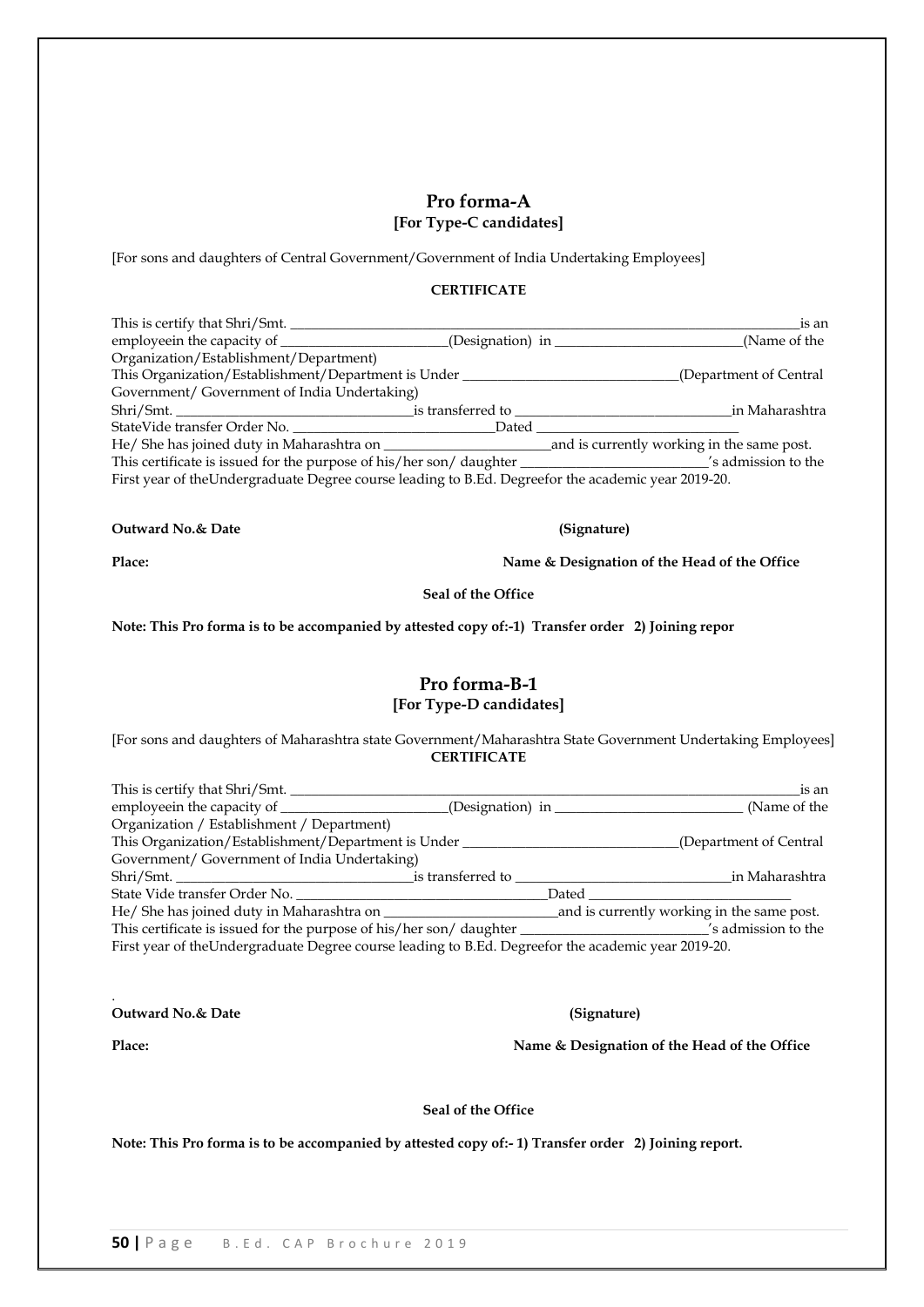# **Pro forma B-2 (For Type-D Candidate)**

[For sons and daughters of Maharashtra state Government/Maharashtra State Government Undertakingretired Employee]

#### **UNDERTAKING**

| This is to undertake that I,                                                                                     | have retired from the service from the post of |
|------------------------------------------------------------------------------------------------------------------|------------------------------------------------|
| (Designation) in                                                                                                 | (Name of the                                   |
| <b>Organization/Establishment / Department)</b>                                                                  |                                                |
| This Organization/Establishment/Department is Under                                                              | (Department of                                 |
| Maharashtra State Government/ Maharashtra State Government Undertaking).                                         |                                                |
| I have retired on the contract and settled in the contract of Taluka                                             | District.                                      |
|                                                                                                                  |                                                |
| admission to the First year of Undergraduate Degree course leading to B.Ed. Degreefor the academic year 2019-20. |                                                |

.

Place: Signature Date: Name

Note: : This Pro forma is to be accompanied by attested copy of:- 1) Pension Order. 2) Proof of settlement(Ration Card/Electricity Bill/Aadhar card/ Telephone Bill/ Property Documents/Election card).

**\_\_\_\_\_\_\_\_\_\_\_\_\_\_\_\_\_\_\_\_\_\_\_\_\_\_\_\_\_\_\_\_\_\_\_\_\_\_\_\_\_\_\_\_\_\_\_\_\_\_\_\_\_\_\_\_\_\_\_\_\_\_\_\_\_**

# **Pro forma -C (For Def-1,Def-2 and Def-3 Candidate)**

[For sons and daughters of Defence Service Personnel]

# **CERTIFICATE**

| This is to certify that Shri/Smt.                                           | , (Full name of the Employee with Rank of the |          |
|-----------------------------------------------------------------------------|-----------------------------------------------|----------|
| employee) is/has been a member of Armed forces of India. He /she has put in |                                               | Years of |
| service in Indian Army/Indian Navy/Indian Air Force from                    |                                               | and is   |
| currently working/retired from service on                                   | permanently disabled since                    |          |
| killed in action on                                                         |                                               |          |
|                                                                             |                                               |          |

This certificate is issued for the purpose of his/her son/daughter \_\_\_\_\_\_\_\_\_\_\_\_\_\_\_\_\_\_\_\_\_\_\_\_\_\_\_\_\_\_\_\_\_\_\_\_\_'s admission to theUndergraduate Degree course leading to B.Ed. Degreefor the academic year 2019-20.

.

Outward No. & date Signature Signature Signature Signature Signature Signature Signature Signature Signature Signature Signature Signature Signature Signature Signature Signature Signature Signature Signature Signature Sig Place: Name and Designation of theAuthority not below the rank of Commandant or equivalent/ District Sainik Welfare Officer

**Seal of the Office**

Note: 1) This certificate is **not** to be issued for the Civilian Staff working in the Indian Army/Navy/Air force.

2)For Def-1 and Def-2 candidates, above pro forma is to be accompanied by attested copy of **Domicile certificate of parents who is in active service or ex-serviceman.**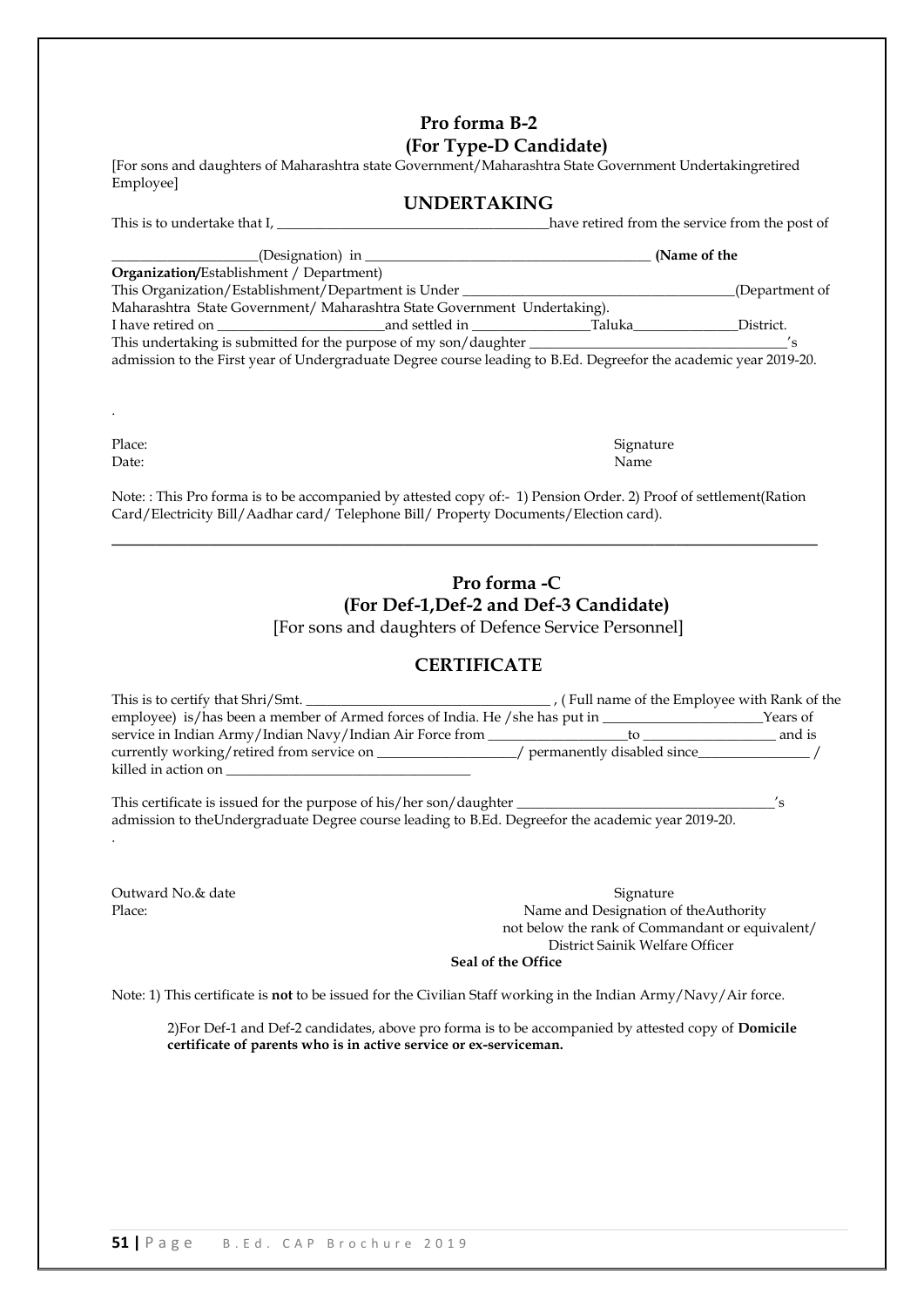# **Pro forma-D (For Def-3 Candidates)**

[For sons and daughters of Active Defence service personnel not domiciled in Maharashtra state]

#### **CERTIFICATE**

This is to certify that Shri/Smt. \_\_\_\_\_\_\_\_\_\_\_\_\_\_\_\_\_\_\_\_\_\_\_\_\_\_\_\_\_\_\_\_\_\_, ( Full name of the Employee with Rank of the employee) is a member of Armed forces of India, and is currently in Indian Army/Indian Navy/Indian Air Force.

Shri/Smt.\_\_\_\_\_\_\_\_\_\_\_\_\_\_\_\_\_\_\_\_\_\_\_\_\_\_\_\_\_\_is transferred to \_\_\_\_\_\_\_\_\_\_\_\_\_\_\_\_\_\_\_\_\_(Place of Posting) in Maharashtra State vide transfer order No. \_\_\_\_\_\_\_\_\_\_\_\_\_\_\_\_\_\_\_\_\_\_Dated\_\_\_\_\_\_\_\_\_\_\_\_\_\_\_\_\_\_\_\_\_\_\_. He/ She has joined duty in Maharashtra on \_\_\_\_\_\_\_\_\_\_\_\_\_\_\_\_\_\_\_\_\_\_\_\_\_\_(Date of Joining) and is currently working in the same post.

This certificate is issued for the purpose of his/her son/daughter \_\_\_\_\_\_\_\_\_\_\_\_\_\_\_\_\_\_\_\_\_\_\_\_\_\_\_\_\_\_\_\_\_\_\_\_\_'s admission to the First year of the Undergraduate Degree course leading to B.Ed. Degreefor the academic year 2019-20.

Outward No. & date ( Signature) ( Signature) ( Signature ( Signature )

Place: Name and Designation of the Name and Designation of the Name and Designation of the Name and Designation of the Name and Designation of the Name and Designation of the Name and Designation of the Name and Designatio Head of the Office

**Seal of the Office**

#### **Note: This Pro forma is to be accompanied by attested copy of:- 1) Transfer order 2) Joining report.**

This certificate is **not** to be issued for the Civilian Staff working in the Indian Army/Navy/Air force.

# **Pro forma-E (For Def-3 Candidates)**

[For sons and daughters of Active Defence service personnel not domiciled in Maharashtra state but retained their family accommodation ]

#### **CERTIFICATE**

| This is to certify that Shri/Smt.                                                                                                                                                                                                   |    | (Full name of the Employee with Rank of the |
|-------------------------------------------------------------------------------------------------------------------------------------------------------------------------------------------------------------------------------------|----|---------------------------------------------|
| employee) is a member of Armed forces of India, and is currently in Indian Army/Indian Navy/Indian Air Force.                                                                                                                       |    |                                             |
| Shri/Smt. is presently posted at <u>services</u> is the state of the state of the state of the state of the state of the state of the state of the state of the state of the state of the state of the state of the state of the st |    | (Place of Posting).His/Her                  |
|                                                                                                                                                                                                                                     |    |                                             |
|                                                                                                                                                                                                                                     | 1n | Maharashtra                                 |
| State on account of posting in non-family station / for education purpose of son/daughter.                                                                                                                                          |    |                                             |
| This certificate is issued for the purpose of his/her son/daughter _______                                                                                                                                                          |    |                                             |
| admission to the First year of the B.Ed. Degreefor the academic year 2019-20.                                                                                                                                                       |    |                                             |

Outward No.& date (Signature) Place: Name and Designation of the Head of the Office

**Seal of the Office**

This certificate is **not** to be issued for the Civilian Staff working in the Indian Army/Navy/Air force**.**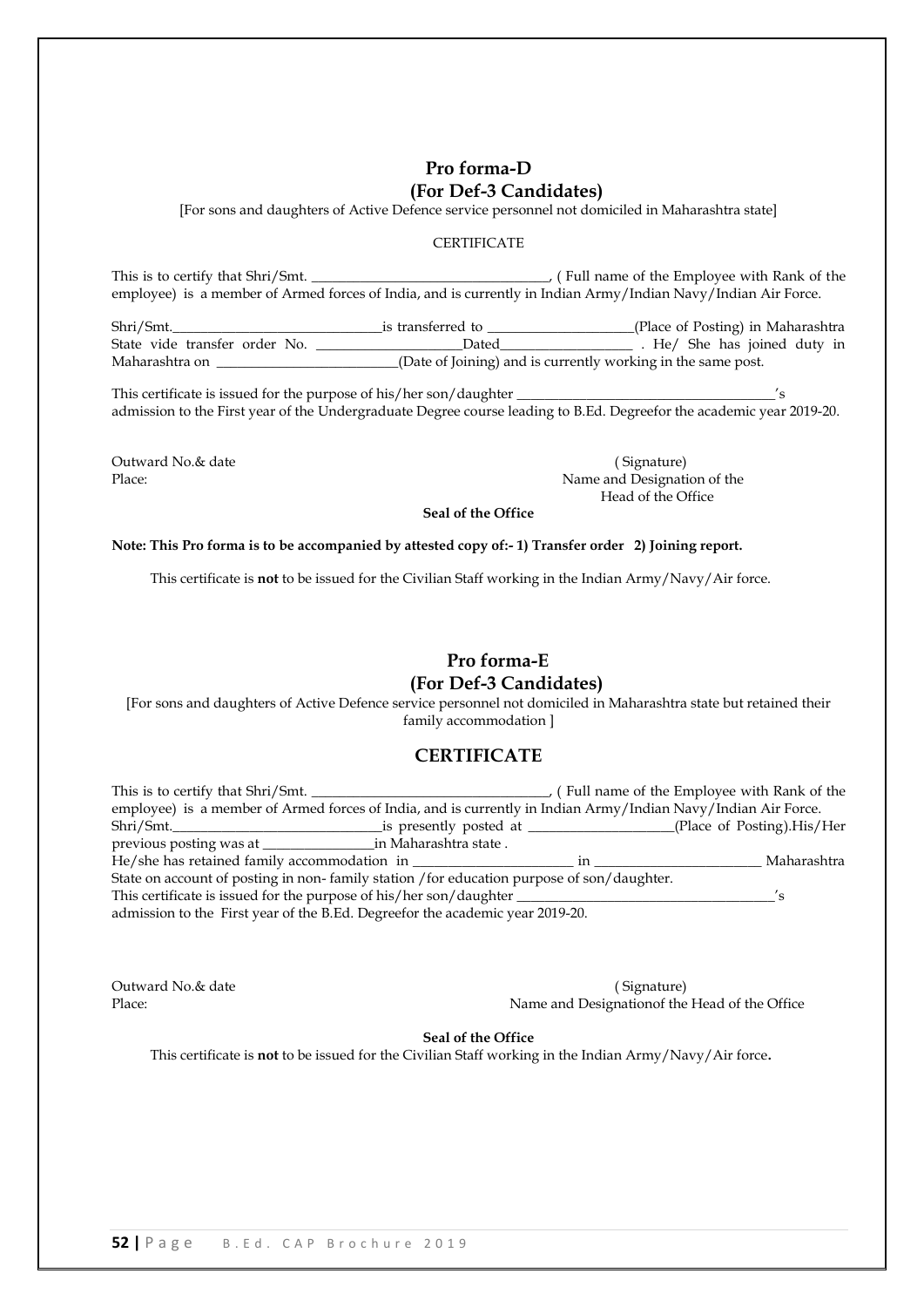# Proforma-G1 (For candidates from Maharashtra and Karnataka disputed Border Area)

# **CERTIFICATE**

This is to certify that Shri / Smt. \_\_\_\_\_\_\_\_\_\_\_\_\_\_\_\_\_\_\_\_\_\_\_\_\_\_\_\_\_\_\_\_\_\_\_\_\_\_( Candidate himself/herself) is a resident of \_\_\_\_\_\_\_\_\_\_\_\_\_\_\_\_\_\_\_\_\_\_\_\_\_\_\_\_\_\_Village in \_\_\_\_\_\_\_\_\_\_\_\_\_\_\_\_\_Taluka \_\_\_\_\_\_\_\_\_\_\_\_\_\_\_\_\_District. This village is a village which exists in Maharashtra Karnataka disputed border area.

This certificate is issued or the purpose of his / her ward's / candidate's admission to the First year of the Undergraduate Degree course leading to B.Ed. Degree for the academic year 2019-20.

Place:

Outward No.& Date: District Collector/Deputy Commissioner/ District Magistrate/ Additional District Magistrate/ Taluka Executive Magistrate

**Seal of the Office**

 $\_$  , and the set of the set of the set of the set of the set of the set of the set of the set of the set of the set of the set of the set of the set of the set of the set of the set of the set of the set of the set of th

#### Pro forma-G2

#### (For candidates from Maharashtra and Karnataka disputed Border Area)

# **CERTIFICATE**

This is to certify that Mr./Miss . \_\_\_\_\_\_\_\_\_\_\_\_\_\_\_\_\_\_\_\_\_\_\_\_\_\_\_\_\_\_\_\_\_\_\_\_\_\_ is a student of this School/College. He / She has passed Std.XII / \_\_\_\_\_\_\_\_\_\_\_\_degree examination from this school / college located in Maharashtra Karnataka disputed border area. His / Her mother tongue is Marathi and he / she has passed Std.X / Std. XII / \_\_\_\_\_\_\_\_\_\_ degree examination with Marathi as one of the subjects.

This certificate is issued or the purpose of his / heradmission to the First year of the Undergraduate Degree course leading to B.Ed. Degreefor the academic year 2019-20.

Outward No.& Date: The Controllering of the Head Master/ Principal

School / College

Place:

Seal of school / College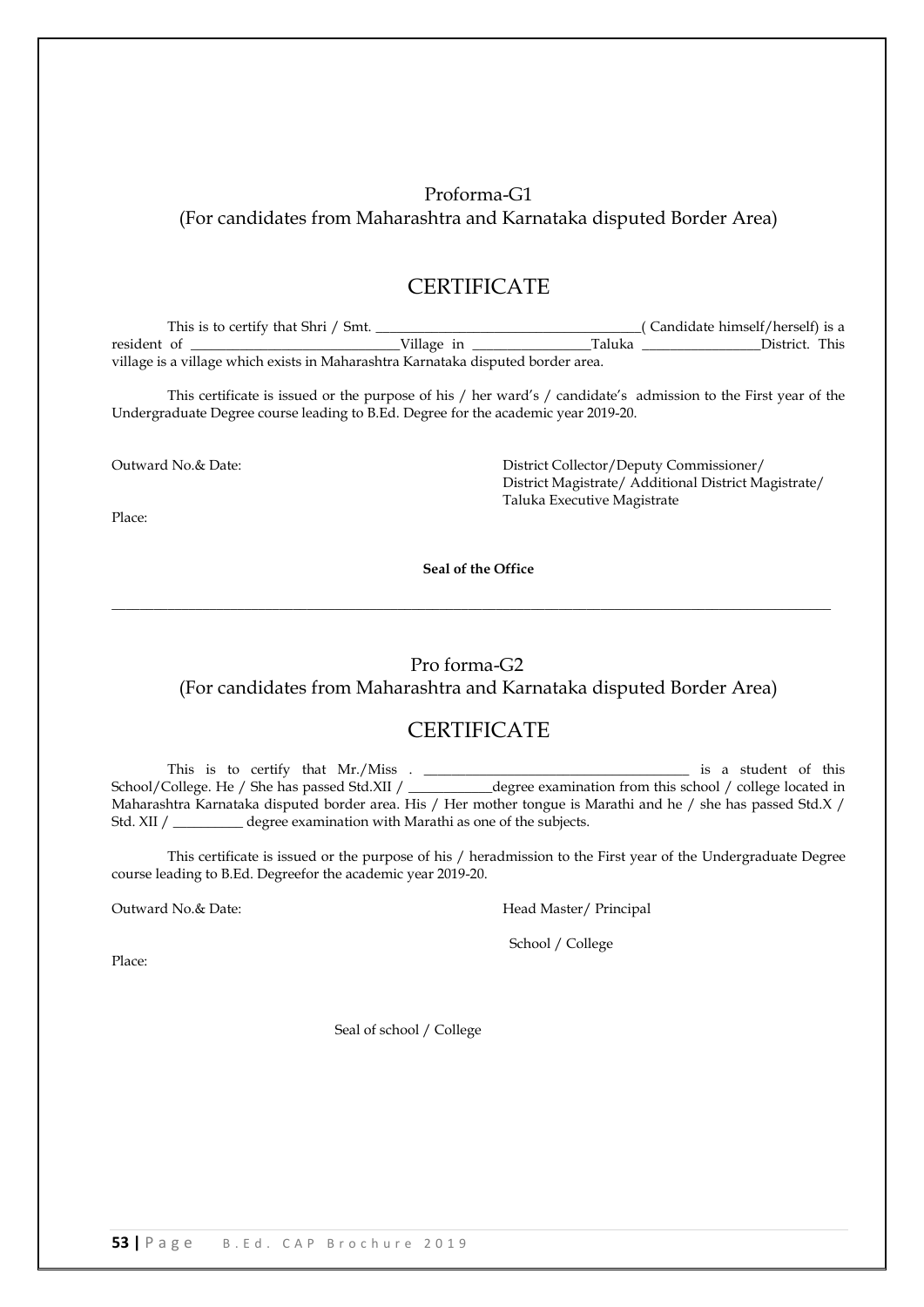Pro forma-J (For sons and daughters of defence/Paramillitary force/I.A.S. / I.P.S. /I.F.S./J&K Police officials posted in Jammu/ Kashmir to combat terrorist activities)

# **CERTIFICATE**

This is to certify that Shri / Smt. . \_\_\_\_\_\_\_\_\_\_\_\_\_\_\_\_\_\_\_\_\_\_\_\_\_\_\_\_\_\_\_\_\_\_\_\_\_\_ is an official belonging to defence/Paramillitary force/I.A.S. / I.P.S. /I.F.S./J&K Police presently posted and working at \_\_\_\_\_\_\_\_\_\_\_\_\_\_\_\_\_\_ which is treated as disturbed area in Jammu & Kashmir.

This certificate is issued or the purpose of his / her son/ daughter\_\_\_\_\_\_\_\_\_\_\_\_\_\_\_\_\_\_\_\_'s admission to the First year of the Undergraduate Degree course leading to B.Ed. Degreefor the academic year 2019-20.

Outward No. & Date: The Context of the Office Read of the Office

Place:

Seal of the Office

 $\_$  , and the set of the set of the set of the set of the set of the set of the set of the set of the set of the set of the set of the set of the set of the set of the set of the set of the set of the set of the set of th

Pro forma-K (For Jammu/ Kashmir Migrant candidates) (Migrants staying in refugee camps)

# **CERTIFICATE**

This is to certify that Mr. / Miss . \_\_\_\_\_\_\_\_\_\_\_\_\_\_\_\_\_\_\_\_\_\_\_\_\_\_\_\_\_\_\_\_\_\_\_\_\_\_belongs to a family residing in this refugee camp after being displaced after 1990 due to terrorist activities in Jammu & Kashmir. The details of refugee status is as under.

Ration Card Number: Name of the members on ration card:

This certificate is issued for the purpose of his / her admission to the First year of the Undergraduate Degree course leading to B.Ed. Degreefor the academic year 2019-20.

Outward No.& Date: Name & Signature of Head of the Office

Migrant / Refugee Camp

Place:

Seal of the Office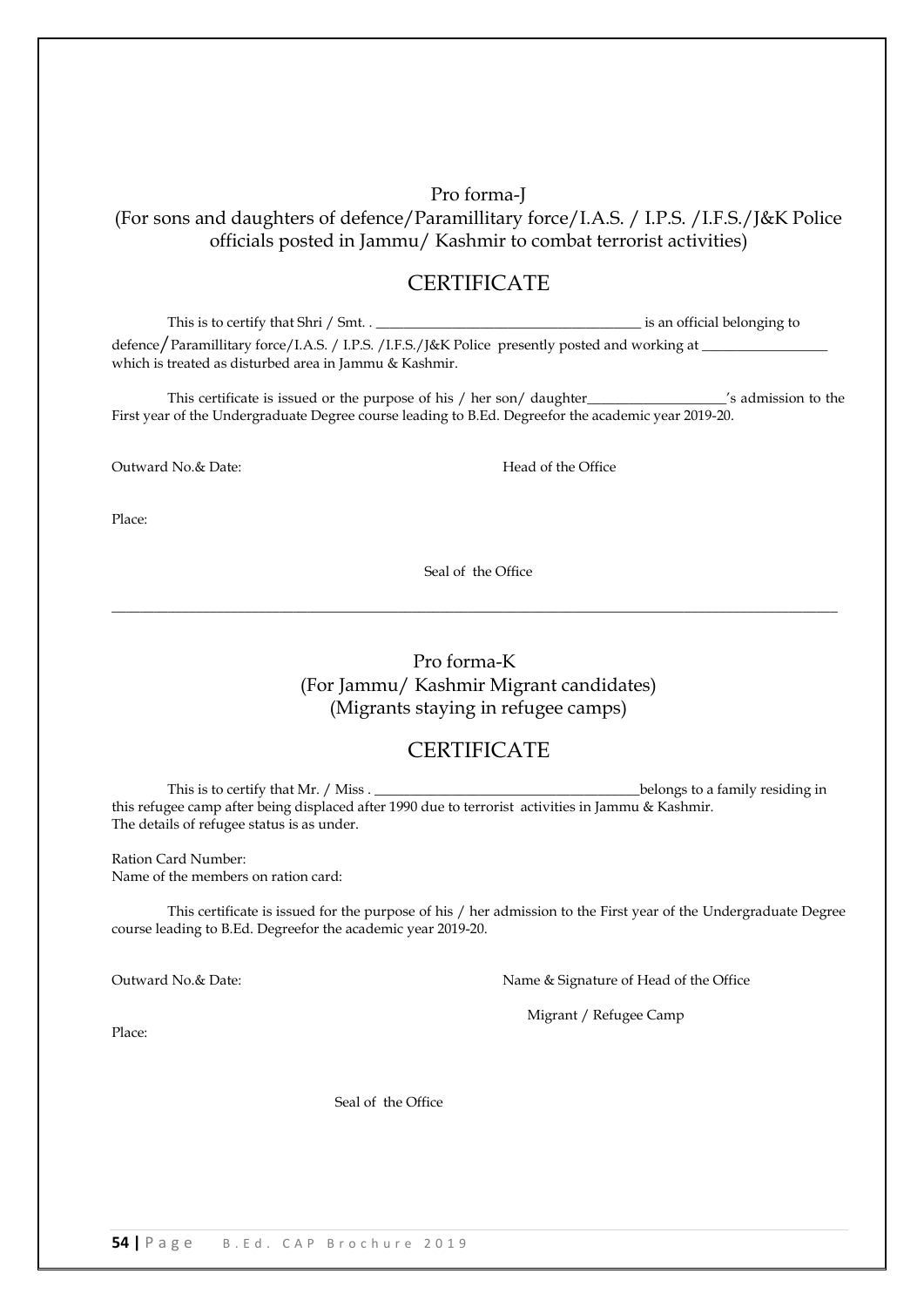# Pro forma-L (For Refugees staying with relatives) (Displace Jammu / Kashmir candidates staying with relatives / friends in India other than Migrant / Refugee camp)

# **CERTIFICATE**

| This is to certify that Mr. / Miss.             |  |  |  |        |                                                                                                     |  | is a displaced person from |  |
|-------------------------------------------------|--|--|--|--------|-----------------------------------------------------------------------------------------------------|--|----------------------------|--|
|                                                 |  |  |  |        | Jammu & Kashmir after 1990 due to terrorist activities in Jammu & Kashmir. He / She is staying with |  |                            |  |
|                                                 |  |  |  |        | (Name & complete address of the Person with whom                                                    |  |                            |  |
| the candidate is staying at present) since past |  |  |  | vears. |                                                                                                     |  |                            |  |

This certificate is issued for the purpose of his / her admission to the First year of the Undergraduate Degree course leading to B.Ed. Degreefor the academic year 2018-19.

Outward No.& Date:  $\blacksquare$  Name & Signature of District Collector

Place:

Seal of the Office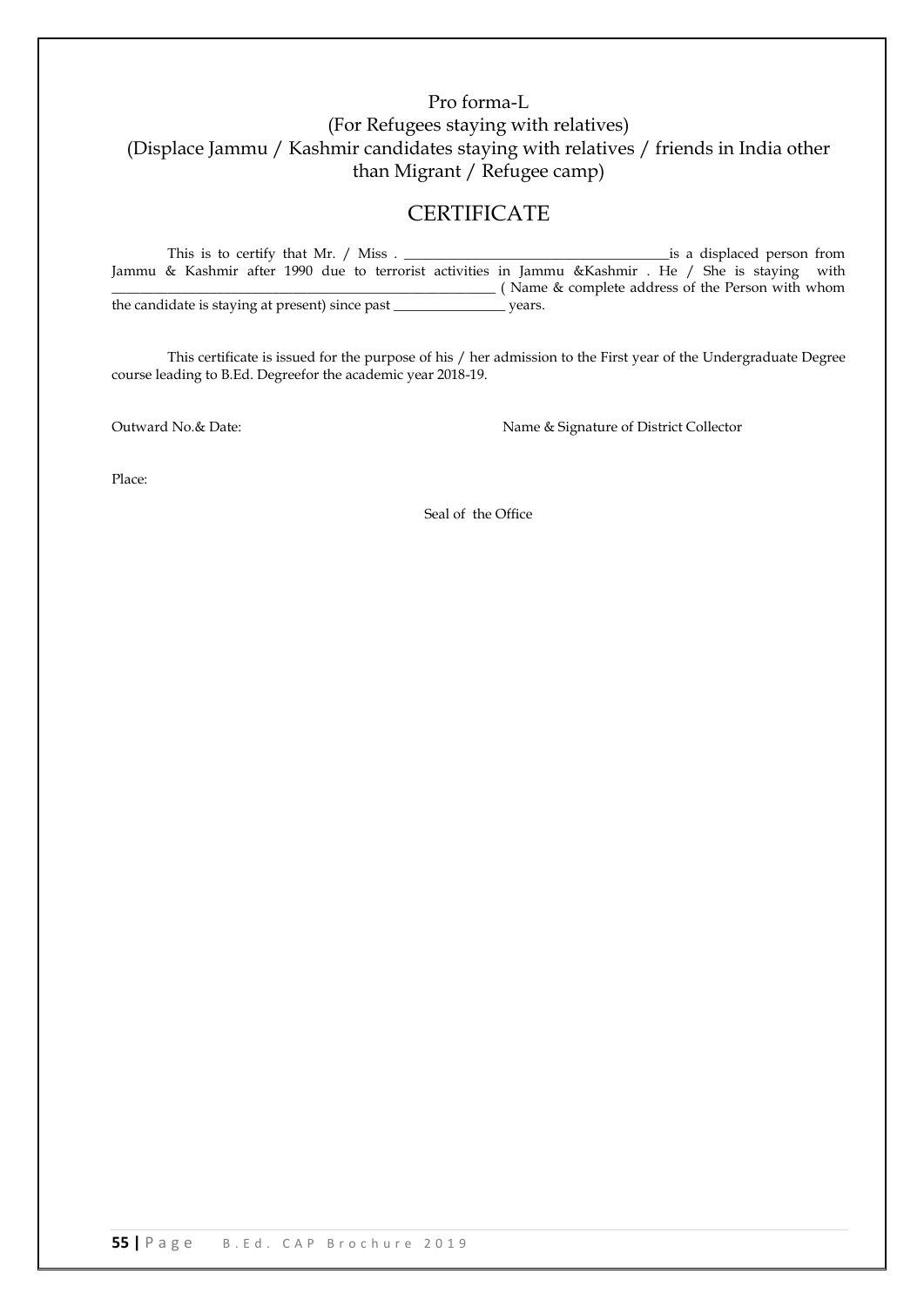# Pro forma-O

(For seats under Minority Quota)

# **MINORITY COMMUNITY STUDENT'S SELF DECLARATION**

|                                           | (Full address) hereby                                                                                                                                                                                                                         |
|-------------------------------------------|-----------------------------------------------------------------------------------------------------------------------------------------------------------------------------------------------------------------------------------------------|
| declare that                              |                                                                                                                                                                                                                                               |
| community*                                | 1) I belong to the Gujarathi/Hindi/Punjabi/Sindhi/Kannada/* Linguistic minority                                                                                                                                                               |
|                                           | 2) I belong to the Muslim/Sikh / Christian / Buddhist / Jain / Zoroastrian (Parsi)*                                                                                                                                                           |
| religious minority community*             |                                                                                                                                                                                                                                               |
| and $/$ or                                |                                                                                                                                                                                                                                               |
|                                           | As my mother tongue is not mentioned in my Leaving/Transfer Certificate for deciding                                                                                                                                                          |
|                                           | my candidature under linguistic minority status.I undertake that my mother tongue is                                                                                                                                                          |
|                                           |                                                                                                                                                                                                                                               |
|                                           |                                                                                                                                                                                                                                               |
| Institution.                              | I undertake to submit the relevant documents supporting my claim for belonging to<br>minority community as per government resolution Minority Department No.AVV-<br>2010C.No109/10Desk-5,Dated 1/7/2013 at the time admission to the Admitted |
| Date:                                     | Signature                                                                                                                                                                                                                                     |
| Place:                                    | Name of the Candidate                                                                                                                                                                                                                         |
| (*Strike out whichever is not applicable) |                                                                                                                                                                                                                                               |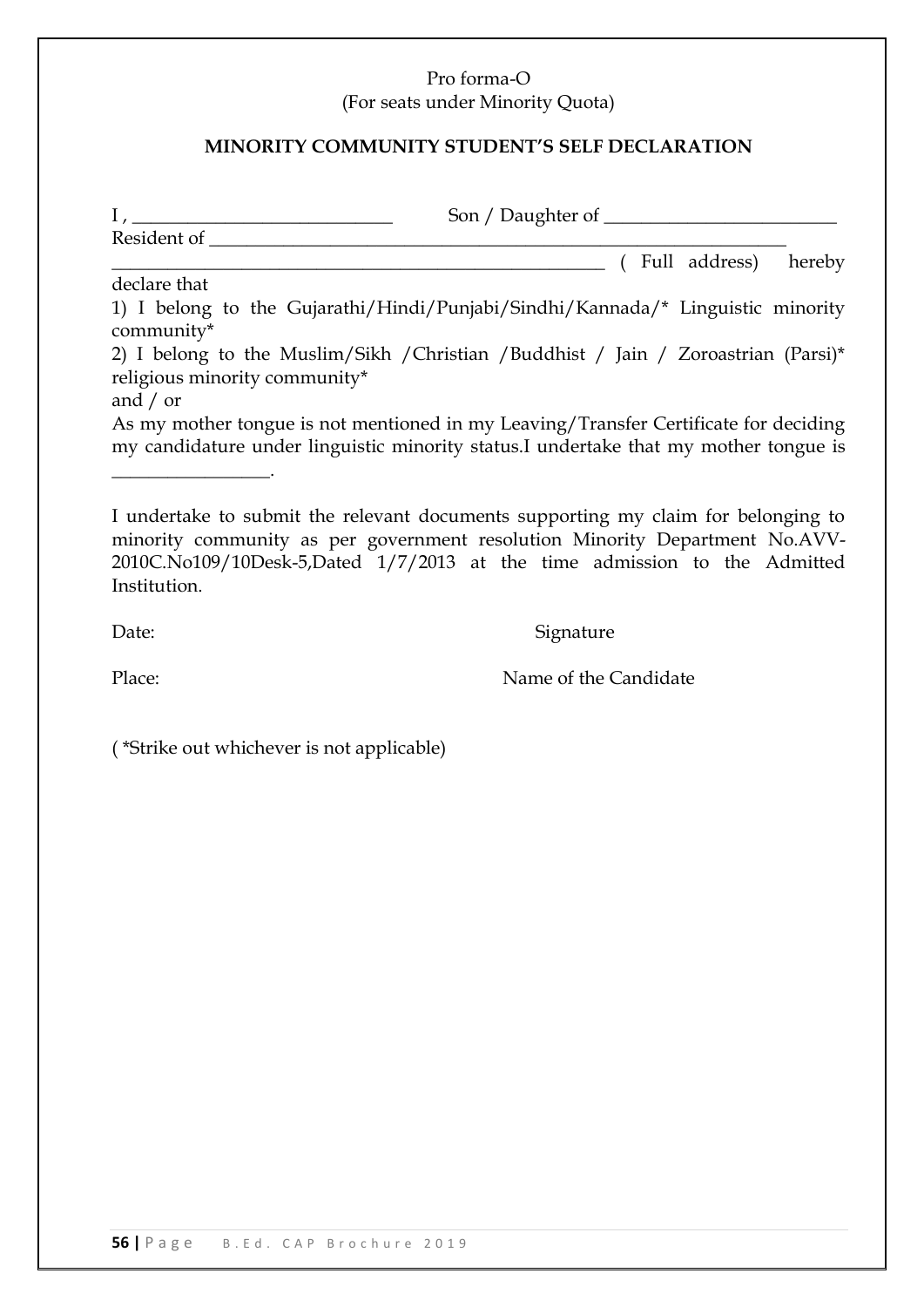# **18. Part A : Allocation of seats within Sanctioned Intake:**

# **Schedule I &II (Combined)**

Allocation of seats for admissions to the Professional Undergraduate Degree Courses in Education/Special Education into Government, Govt-Aided Professional Institution, Govt.-Aided Minority Institutions:

| Sr.            | Type of                     | <b>Seats</b> | No of Seats as %Sanctioned Intake |                    |                |            |          |              |  |
|----------------|-----------------------------|--------------|-----------------------------------|--------------------|----------------|------------|----------|--------------|--|
| No             | Institution                 | Availa       | <b>CAP</b> Seats                  |                    |                |            |          |              |  |
|                |                             | ble For      |                                   | Maharashtra State  |                |            |          |              |  |
|                |                             | CAP          |                                   | (M.S.) Candidates. |                |            |          |              |  |
|                |                             |              | Home                              | Other              | All            | Minority   | NRI,     | Institute    |  |
|                |                             |              | University                        | than               | India          | Commun     | PIO,     | Level        |  |
|                |                             |              | <b>Seats</b>                      | Home               | <b>Seats</b>   | ity Seats  | Foreign  | <b>Seats</b> |  |
|                |                             |              |                                   | University         |                |            | National |              |  |
| $\mathbf{1}$   | Government                  |              |                                   | seats              |                |            |          |              |  |
|                |                             | 100%         | 70%\$                             | 20%\$              | $5\%$          | <b>NIL</b> | $5%$     | NA           |  |
|                | Colleges of<br>Education    |              |                                   |                    |                |            |          |              |  |
| $\overline{2}$ | Government                  |              |                                   |                    |                |            |          |              |  |
|                | Aided                       |              |                                   |                    |                |            |          |              |  |
|                | Colleges of                 | 100%         | 70%\$                             | 20%\$              | $5\%^{\wedge}$ | <b>NIL</b> | 5%       | <b>NA</b>    |  |
|                | Education                   |              |                                   |                    |                |            |          |              |  |
| $\overline{3}$ |                             |              |                                   |                    |                |            |          |              |  |
|                | University /                |              |                                   |                    |                |            |          |              |  |
|                | Departments<br>/Colleges of | 100%         | 70%\$                             | 20%\$              | $5\%^{\wedge}$ | <b>NIL</b> | 5%       | <b>NA</b>    |  |
|                | Education                   |              |                                   |                    |                |            |          |              |  |
| $\overline{4}$ | Government                  |              |                                   |                    |                |            |          |              |  |
|                | Aided                       |              |                                   |                    |                |            |          |              |  |
|                | Minority                    | 100%         | 40%*                              | NA                 | $5\%^{\wedge}$ | 50%@       | 5%       | <b>NA</b>    |  |
|                | Colleges of                 |              |                                   |                    |                |            |          |              |  |
|                | Education                   |              |                                   |                    |                |            |          |              |  |
| 5              | Unaided                     |              |                                   |                    |                |            |          |              |  |
|                | Colleges of                 | 100%         | 70%\$                             | 20%\$              | $5\%$          | <b>NIL</b> | 5%       | NA           |  |
|                | Education                   |              |                                   |                    |                |            |          |              |  |
| 6              | Unaided                     |              |                                   |                    |                |            |          |              |  |
|                | Minority                    |              |                                   |                    |                |            |          |              |  |
|                | College of                  | 100%         | 39%*                              | NA                 | $5\%$          | 51%@       | 5%       | <b>NA</b>    |  |
|                | Education                   |              |                                   |                    |                |            |          |              |  |
|                |                             |              |                                   |                    |                |            |          |              |  |

CAP SEATS = SANCTIONED INTAKE.

\$ M.S. SEATS = CAP SEATS -( ALL INDIA SEATS+MINORITY QUOTA)

% - Percentage

\* The seats excluding the Minority Quota and shall be filled in the stipulated percentage from the Maharashtra Candidature candidate and All India Candidature Candidates.

@ **These are the minimum percentage of seats to be filled in the Minority Institutions Through CAP this may be extended up to 100%,** however, before commencement of the CAP, Such institutions shall declare and inform to the Competent Authority, the maximum percentage of Minority Quota to be filled in their institutions.

**57 |** P a g e B . E d . C A P B r o c h u r e 2 0 1 9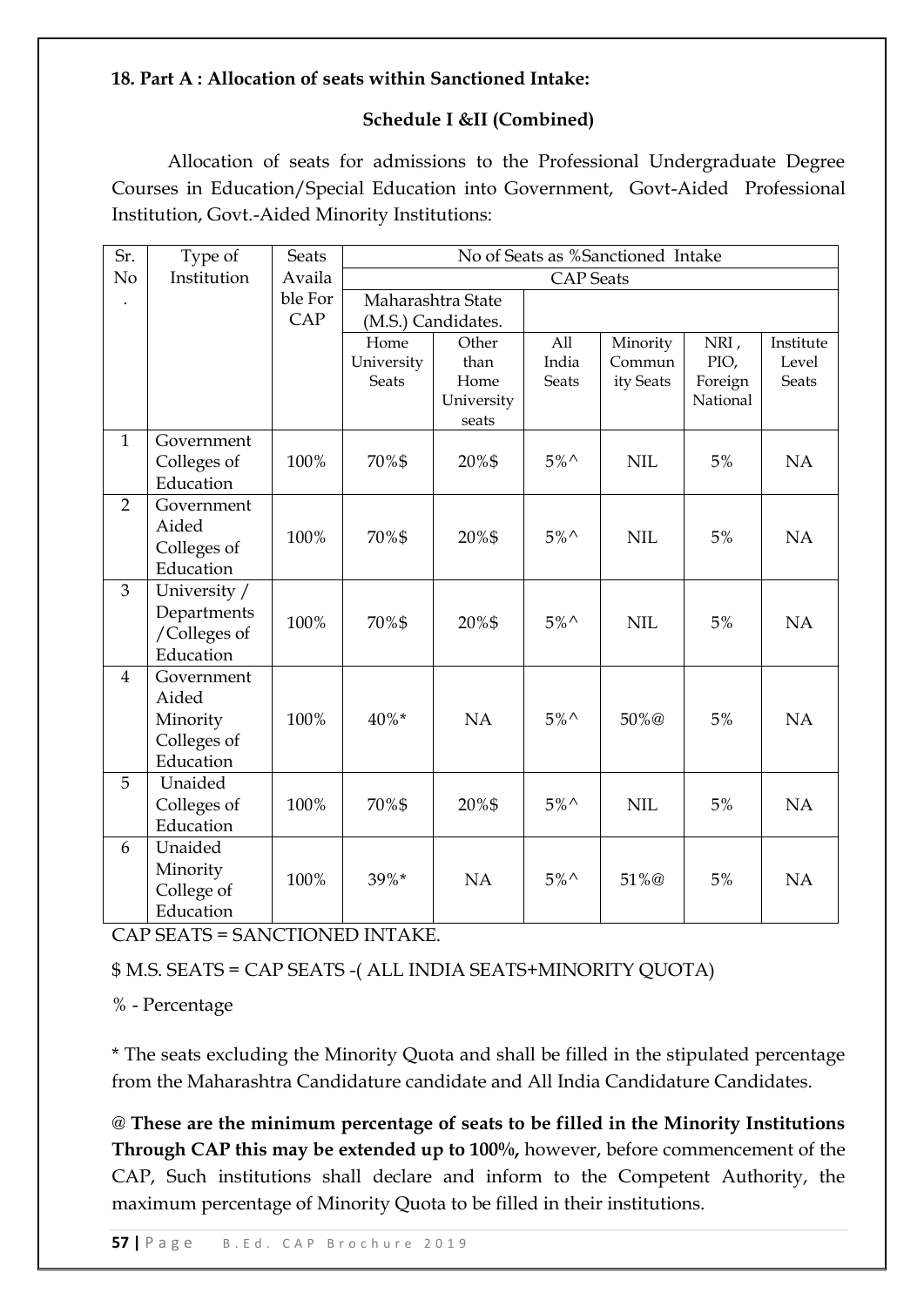^ One Seat is reserved for Jammu and Kashmir Migrant Candidate. This seat shall be filled by the Competent Authority as per the policy of the Government. If the seat remains vacant, it shall be filled through All India Candidature Candidate.

# **19. PART- B:**

**Distribution of seats based on Methodology (Discipline wise/subject wise) in the Colleges of Education (B.Ed.-General):**

# **A. Humanities Faculty:**

|    | Methodology of Teaching English | 15 percent |
|----|---------------------------------|------------|
| 2. | Methodology of Teaching Marathi | 15 percent |
| 3. | Methodology of Teaching Hindi   | 10 percent |
|    |                                 |            |

# **Total… 40 percent**

(Those colleges having more than three languages as Method then seats will be equally distributed among the all available language methods in the College.)

# **B. Science Faculty:**

|    | 1. | Methodology of Teaching Science              |       | 15 percent                         |
|----|----|----------------------------------------------|-------|------------------------------------|
|    | 2. | Methodology of Teaching Mathematics          |       | 10 percent                         |
|    | 3. | Computer/Information Technology/ Engineering |       | 05 percent                         |
|    |    |                                              |       | Total 30 percent                   |
| C. | 1. | Commerce/Management/Law                      |       | 03 percent                         |
|    | 2. | Agricultural Science / Medical Science       |       | 02 percent                         |
|    |    |                                              |       | Total 05 percent                   |
|    |    | <b>D. Social Sciences :</b>                  |       |                                    |
|    | 1. | Methodology of Teaching History              |       | 10 percent                         |
|    | 2. | Methodology of Teaching Geography            |       | 10 percent                         |
|    | 3. | Methodology of Teaching Social Science       |       | 05 percent                         |
|    |    |                                              | Total | ____________________<br>25 percent |
|    |    | Grand Total (A+B+C+D) 100 percent            |       |                                    |

(Note: Those Colleges where there are more than 2 Social Sciences teaching methodologies, in such cases the distribution of seats will be made equally amongst all social Science subjects)

**Explantation :-**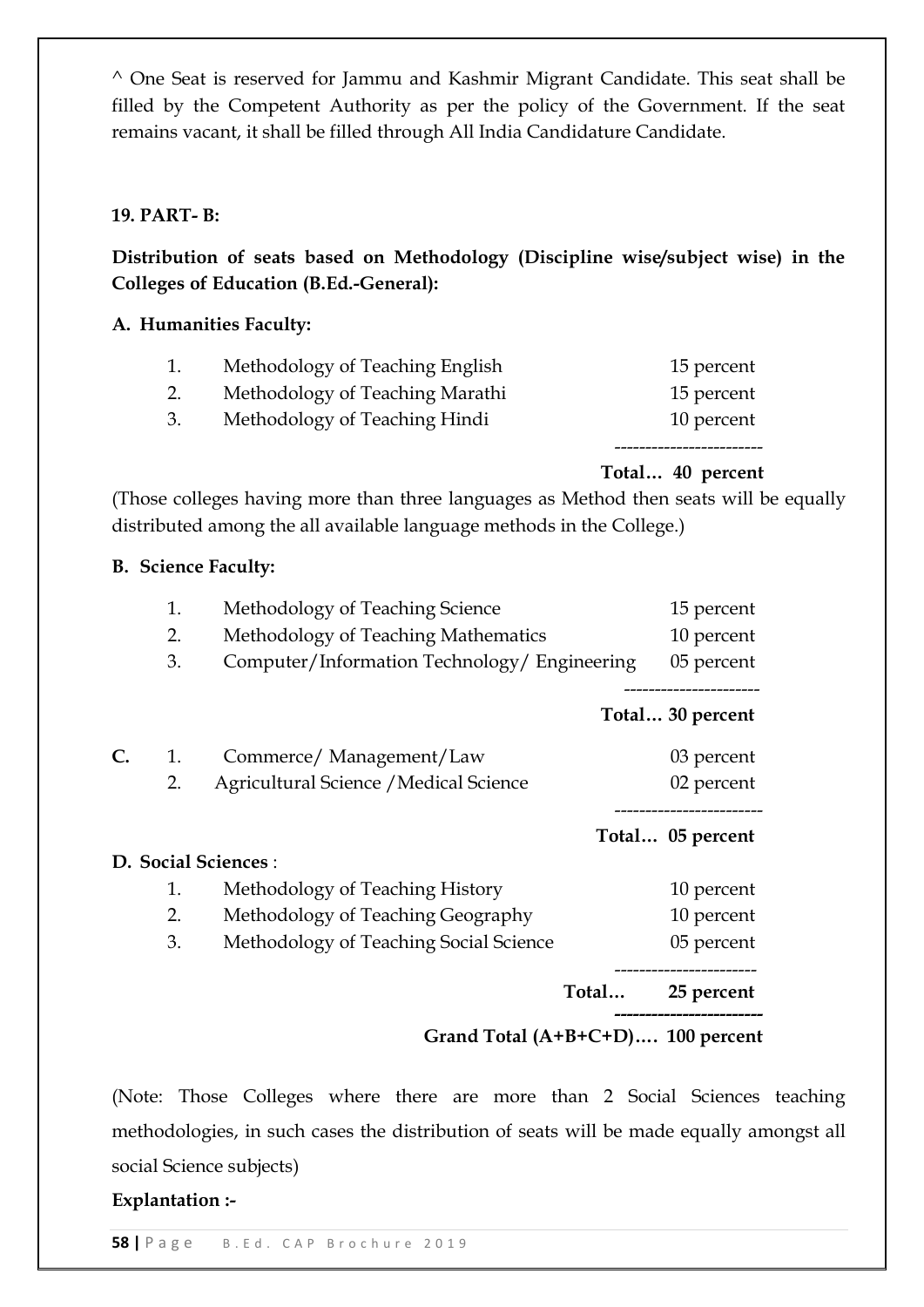For the purpose of Schedule I &II and PART B cited above dicipline means subjects studied at Graduation or Post Graduation level as Optional/ Special Level.

# **Note :-**

Subject-wise distribution shown in Part B above in sub part A, B, C. D above be maintained while filling various quotas shown in Schedule I & II combined above.

# **20. Schedule III:-**

# **Selection of Subject for Teaching Method for B.Ed.(General Course)**

The candidate should select one of the following subject as Teaching Method:--

- (1) Subjects studied for Graduation or Post Graduation subjects taught at School Level:-
	- *(a)* If the candidate has obtained Degree in School subject then while mentioning the chosen subject in Application, it should not be studied as Compulsory Subject at Degree level. It should be studied as Optional/ Special/ Subsidiary level or it must be studied by the Candidate at Post Graduation level.

The subject to be selected as a Method by the candidate must be one of subjects taught at Secondary (SSC)/ Higher Secondary (HSC) Level.

The candidate will be eligible to be admitted in the Colleges of Education where the facility of Teaching concerned subject method is available. The candidates will be able to view the Methods available in each college in the approved college list to be available while filling in the Option Forms.

*(b)* If a Candidate desires and is eligible for selecting two or more Teaching Methods, then s/he should mention those subjects/methods in his/her On Line application form. However, a candidate cannot offer the subject studied as compulsory subject at Graduation as a Method Subject. The subject/s to be offered for Methodology must have been studied as Optional/Special/Subsidiary level at Graduation. The subjects studied at Graduation level cannot be offered by the candidate and college as a Teaching Method.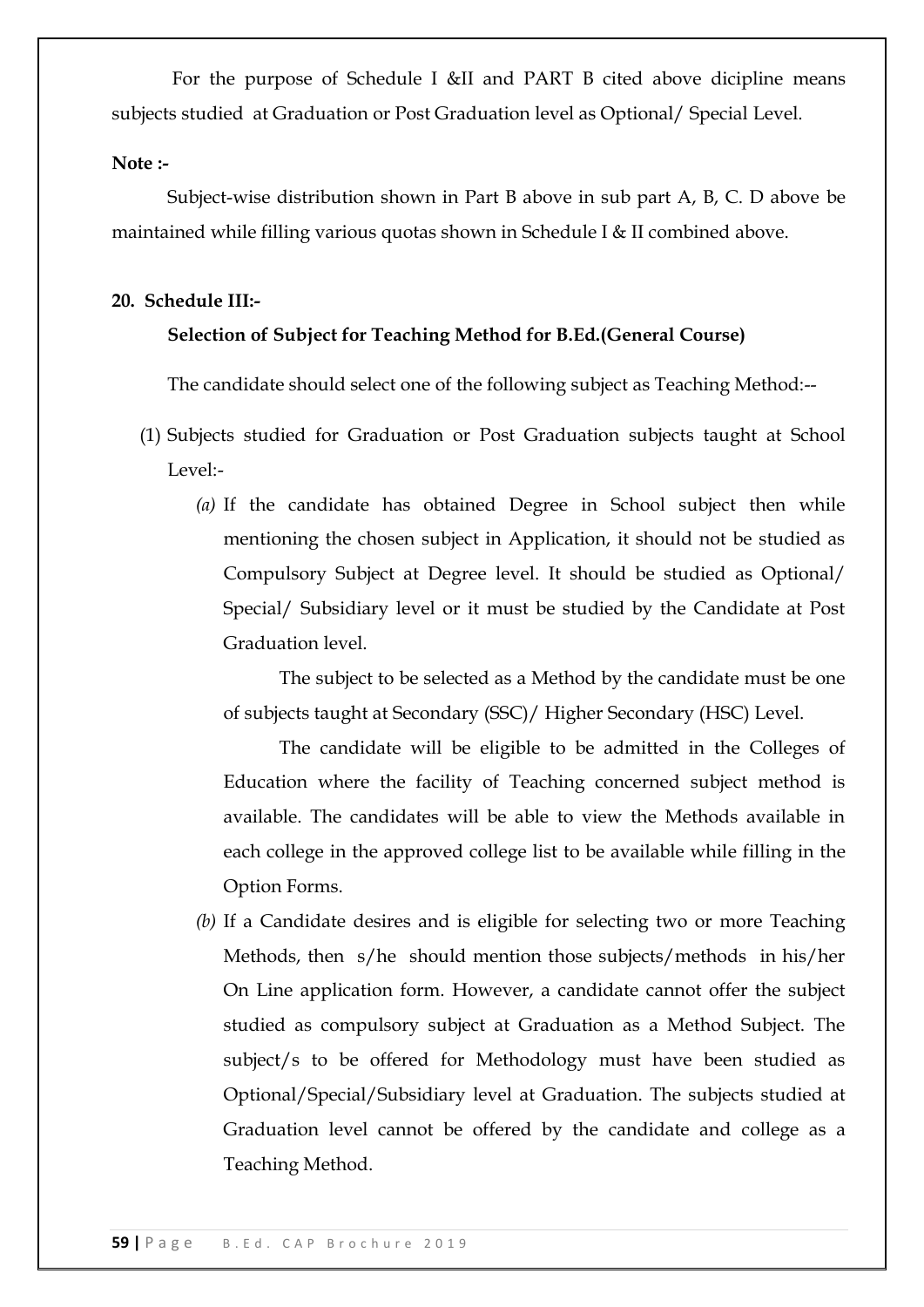- *(c)* If a candidate has secured Addition Degree in Additional Subject, then the candidate can offer that subject studied at Additional Degree as Optional/Special level as a Method.
- (2) Graduates in Other Than School Subjects:-
	- *(a)* In case of Graduates in other than School Subject ( subjects which are not taught/offered at School Level), the candidate should mention his/her discipline in the Application form instead of the Teaching Method.

The respective teaching methods are not available in all the Colleges of Education. However, seats are reserved for the respective Subjects/ Discipline in all the Colleges of Education. The Candidates admitted as per Merit and the Preference/Option in any such College of Education shall have no right to claim his/ her subject as a Method of Teaching. If a candidate wishes to opt for his graduation subject as a Teaching Method, then s/he should give preference to those Colleges of Education having the concerned Method in the Option Form.

*(b)* The Candidates admitted from above discipline through Centralized Admission Process, his Method will be decided by the Principal of the College of Education, where the candidate has secured admission though his Option , based on the related subject offered/studied by the Candidate at Graduation/ Post Graduation by the Candidate. For Example, the Graduate/ Post Graduate in Information Technology, Agriculture and Computer Science, the candidate will have to opt for Science, Mathematics as Methods of Teaching.

Candidates shouldr efer to Subject Specialization Table given below while filling in the Special Subject/Method in the CAP Application Form.

#### **21. Schedule: IV:**

### **Special Education Colleges of Education:**

Special Education B.Ed. means creating teachers for the education of Candidates who have an inclination of working for Children with Special Needs can opt for Special Education B.Ed. which is very challenging and rewarding profession. The various courses under Special Education B.Ed. are as under:-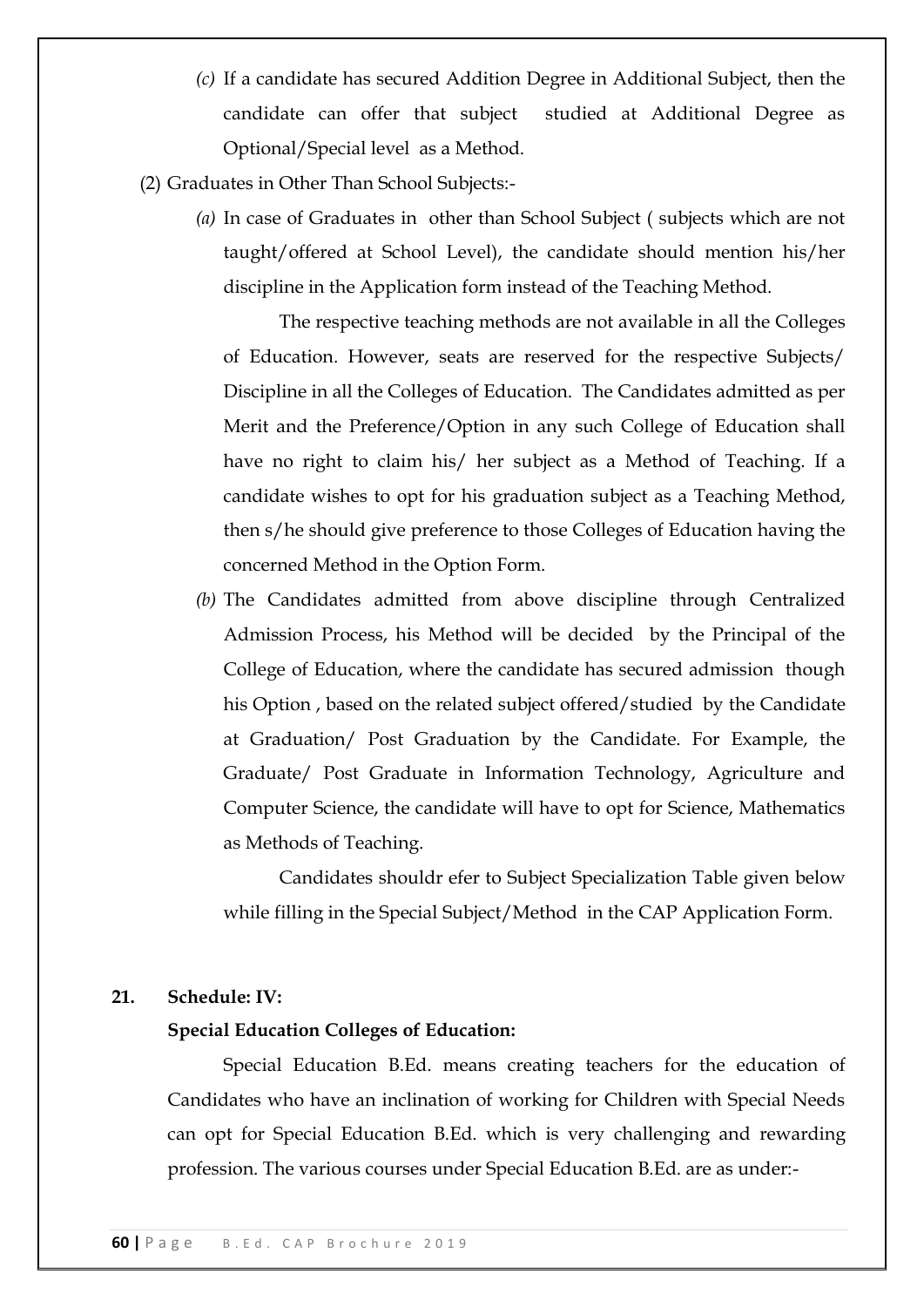| Sr.            | Name of the course                      | Agency for      | Remark          |
|----------------|-----------------------------------------|-----------------|-----------------|
| No.            |                                         | <b>Norms</b>    |                 |
| $\mathbf{1}$   | B.Ed. (Special) Hearing Impairment      | RCI, New        | Admissions      |
|                | Hearing Impaired (HI)).                 | Delhi*          | Norms of these  |
| $\overline{2}$ | B.Ed. (Special) Intellectual Disability | <b>RCI, New</b> | courses are the |
|                | Intellectual Disability (ID) Students   | Delhi           | same.           |
| 3              | B.Ed. (Special) Learning Disability     | <b>RCI, New</b> |                 |
|                | (Dyslexia) Learning Disability (LD)     | Delhi           |                 |
| $\overline{4}$ | B.Ed. (Special) Autism (Swa-Magna)      | <b>RCI, New</b> |                 |
|                | Autism Spectrum Disorder, (ASD)         | Delhi           |                 |
| 5              | B.Ed. (Special) Blind                   | <b>RCI, New</b> |                 |
|                | Visual Impairment (VI),                 | Delhi           |                 |
| 6              | B.Ed. (Special)                         | RCI, New        |                 |
|                | Mental Retardation (MR)                 | Delhi           |                 |

[\\*Rehabilitation Council of India](http://rehabcouncil.nic.in/) Website: rehabcouncil.nic.in (For More information)

The teachers teaching these types of students are to be trained by imparting Special Education. The colleges which impart training in Special Education of such children are known as 'Colleges for Special Education'. These colleges prepare teachers to teach variety of disabled children of various types as mentioned above The Colleges of Special Education are approved by Rehabilitation Council of India, New Delhi, (RCI).

These colleges follow the syllabus and the intake capacity and the admission norms of the ‗RCI', New Delhi After completing B.Ed. course in Special Education the trained teachers can teach in Special Schools or in schools for normal children or in schools for such children under 'Sarva Samaveshit Shikshanantargat'. Education is given to the handicapped students as per their need in all schools. As per the new approach, now such children are no more referred to as Handicapped children but they are referred to as "Children with Special Needs" (Divyanga Students).

These children cannot be educated without teachers trained for Special Education.

**No individual can work in this field without the recognition of RCI. This field is generating a lot of new job opportunities for the Trained Graduates as follows:-**

- 1. After completing this training course a teacher can work as a Resource Teacher in unit of Integrated School. In school unit one teacher is appointed against 5 ‗Special Need Children'.
	- *(a)* According to Maharashtra State Govt. UDISE Report of 2012-13, 34,435 children with special needs get admission in std. 9<sup>th</sup> to 12<sup>th</sup> classes. Above figures show that total 6,500 trained teachers are required to teach different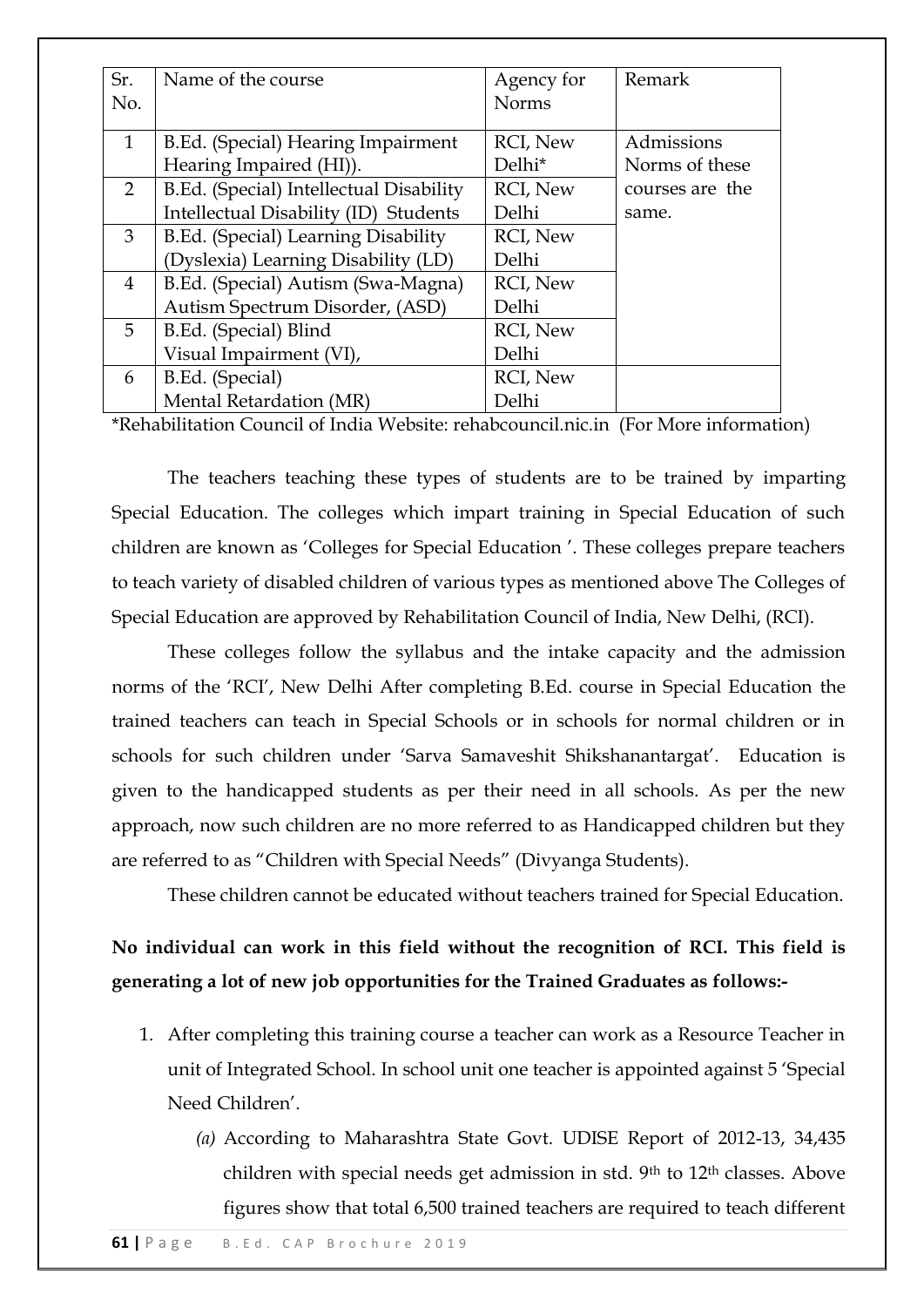kind of disabled students for secondary and higher secondary level. But only 300 teachers are appointed.

- 2. In the Integrated School, after completing this training under Sarva Shiksha Abhiyan can be appointed as 'Special Teacher/Mobile Teacher'. In Maharashtra Govt. and Non-Govt. Institute as per (UDISE report Maharashtra Govt. 2012-13) 70,776 special need children admitted in std.  $6<sup>th</sup>$  to  $8<sup>th</sup>$  in Sarva Shiksha Abhiyan 7,700 teachers are required but Maharashtra Govt. has appointed only 1,000 B.Ed. Special Education Degree holders per students rather 6,700 post of teacher are to be filled.
- 3. Under the scheme 'Rastriya Shiksha Mohim', Subject Expert, Special Teacher, Resource Teachers are appointed. Soon hence the need for such a trained teacher is more.
- 4. After taking this training Trained Teacher can work as a Special Teacher in the Special Schools. In Maharashtra there are 62 schools for the Blinds, 383 for the Deaf, 662 for theMentally Retorted / Slow learners, 319 for the handicapped, and 20 Govt. Inter mingle centres. Like this, overall in 1446 Special Schools opportunities are available for special teachers.
- 5. Apart from this, such a trained teacher may work as a Lecturer in Special D.Ed./B.Ed. Colleges.
- 6. Trained candidates can conduct Special Coaching Classes for handicapped.
- 7. In Maharashtra there are about 31 colleges for Special Education. Each of them has only 25 intake capacity, and per year only 775 teachers can be trained in the Academic Session spread over Two years.
- 8. In addition to above a lot of opportunities for employment are available in CBR. Candidates desirous of seeking admission for Special Education Colleges should give their option in the appropriate column while filling in the on line Common Admission Process form.
- 9. The candidate who has opted for Special Education Colleges can also opt for B.Ed. General Colleges also.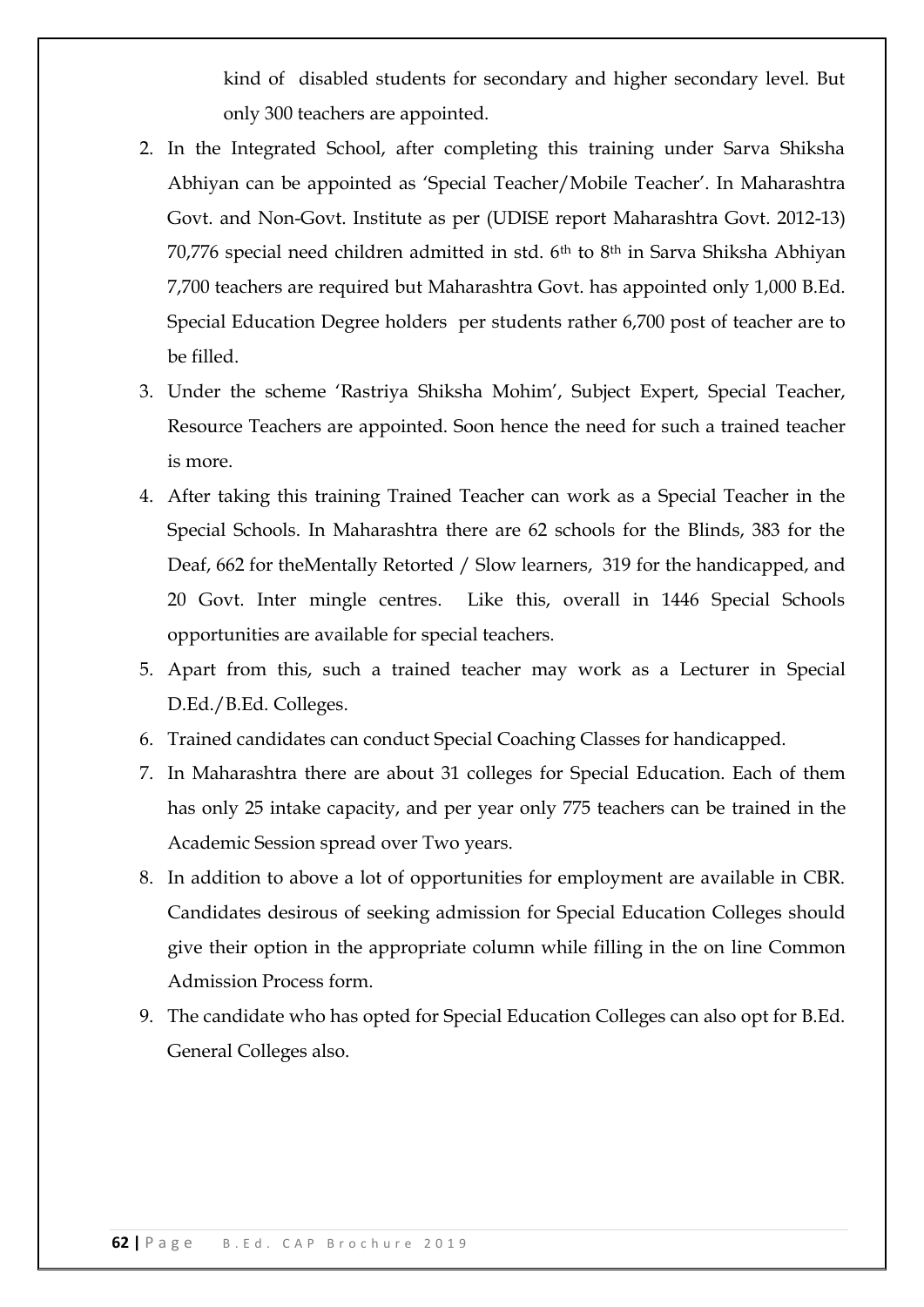# **22. Schedule : V :-**

#### **Kavi Kulguru Sanskrit University, Ramtek, Nagpur:-**

The candidates who have passed S.S.C. examination with Sanskrit as one of the subjects of Maharashtra State / Other State Secondary and Higher Secondary Board or higher level examination with Sanskrit as one of the subjects are eligible for admissions to the colleges affiliated toKaviKulguru Sanskrit University, Ramtek, Nagpur. The candidates who have qualified MAHB.Ed. CET-2019 should give options to the colleges affiliated to this University.

#### **Eligibility criteria for admission to Kavi Kulguru Kalidas Sanskrit University:-**

A Graduate from any university in the faculty of Arts, Science & Commerce, who has passed Common Entrance Test (MAH- B.Ed.CET-2019) and has passed Maharashtra State Secondary / Higher secondary level (S.S.C) examination with Sanskrit as one of the subjects or above level examination with Sanskrit as one of the subjects are eligible for admission to Colleges affiliated to Kavi Kulguru Kalidas Sanskrit Vishwa-vidyalaya.

The candidates giving option to KaviKulguruKalidas Sanskrit Vishwa-vidyalaya colleges can also give option to other University colleges too.

### **Important Notice:--**

Kavi Kulguru Sanskrit University, Ramtek, Nagpur under no circumstances will not conduct their own Admission Process.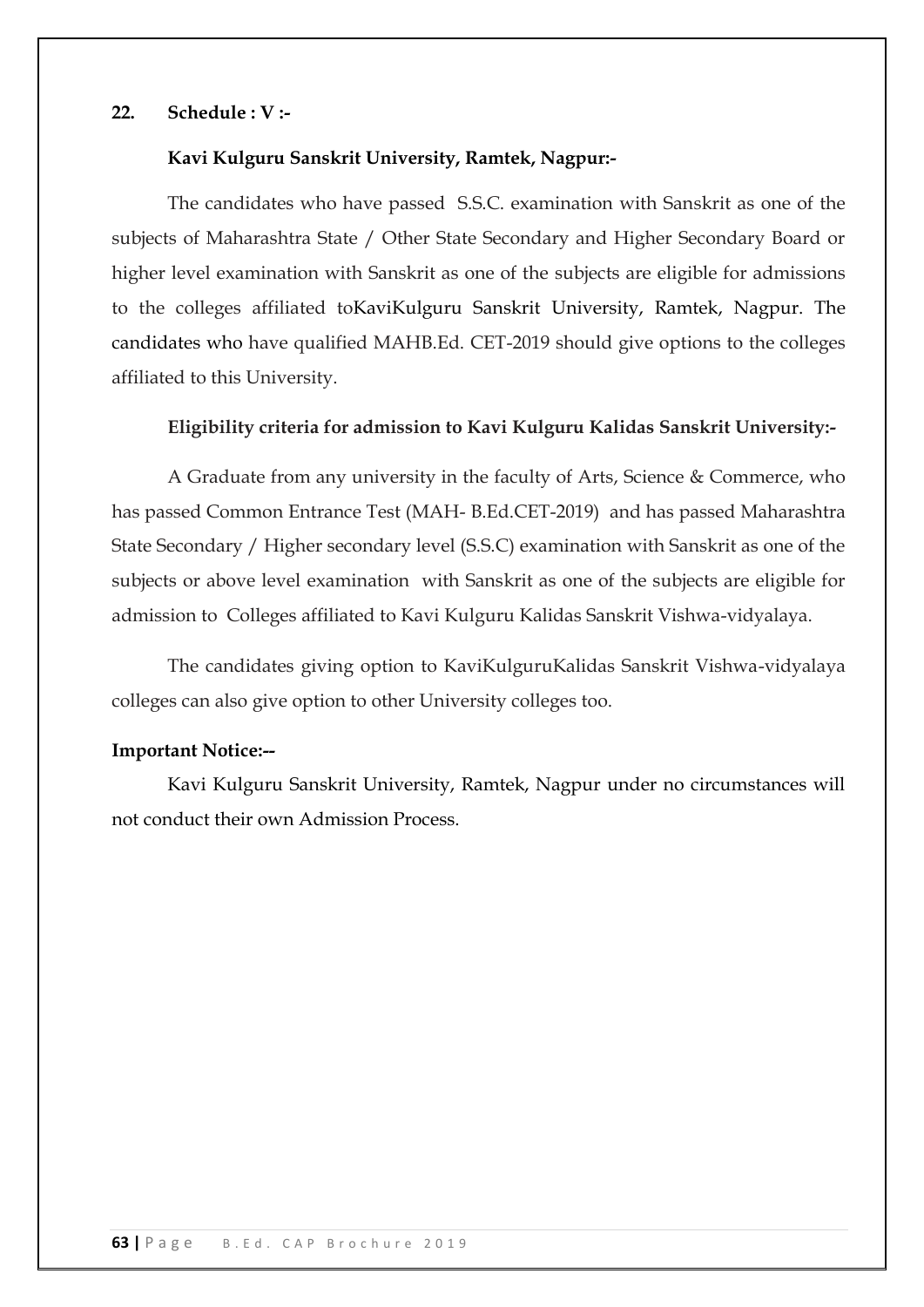# **23. Very Important General Instructions to the Candidates**:-

- 1) The detailed Schedule for Admission for B.Ed. CAP 2017. Is uploaded on **https://bed.hepravesh.in** .
- 2) Separate schedule will be uploaded for NRI,OCI,PIO, and Foreign National Candidates on **https://bed.hepravesh.in .**
- 3) Candidates are advised to keep in touch with the web site for Notices and change in the Schedule of Admission/ Time Table if any.
- 4) Candidates are advised to read the Information Brochure and the information of the Colleges of Education including infrastructure, facilities, faculty, library, fee structure, Staff, and other amenities before making the choice.
- 5) The Admission Process is based on Merit (CET Score), Academic Score in case of tie in CET Score, options of the candidates for Colleges, Category of the candidate and Candidature type.
- 6) Candidate who wants to edit their category from reserved category to open category filled in the CET Application form can do so by paying the balance amount of Fee on line.
- 7) Fee structure of Govt., Govt.-Aided and Unaided colleges will be displayed on the web site in All College list details,
- 8) Candidates should study the table given below for giving options to colleges of their choice.
- 9) While selecting the University, from which the candidate has done his Graduation/Post Graduation, Candidate must read the 4.2 Special Note:-A) Home University (HU) & Other than Home University (OHU) Quota in the Information Brochure.
- 10) While selecting the Method/Special/Optional Subject, the candidate must refer to the subject Specialization table especially Column 1 and 2 of the Table given below.
- 11) Candidates who have not downloaded the CET Application form, will be able to access the CET Application form by paying the On Line Payment of Rs. 100/- Only.
- 12) Maharashtra State Candidates belonging to reserved category will have to upload the 1) Caste Certificate 2) Non Creamy Layer certificate valid up to  $31<sup>st</sup>$  March 2019 if applicable 3) Caste Validity. In Case the candidate does not have Non-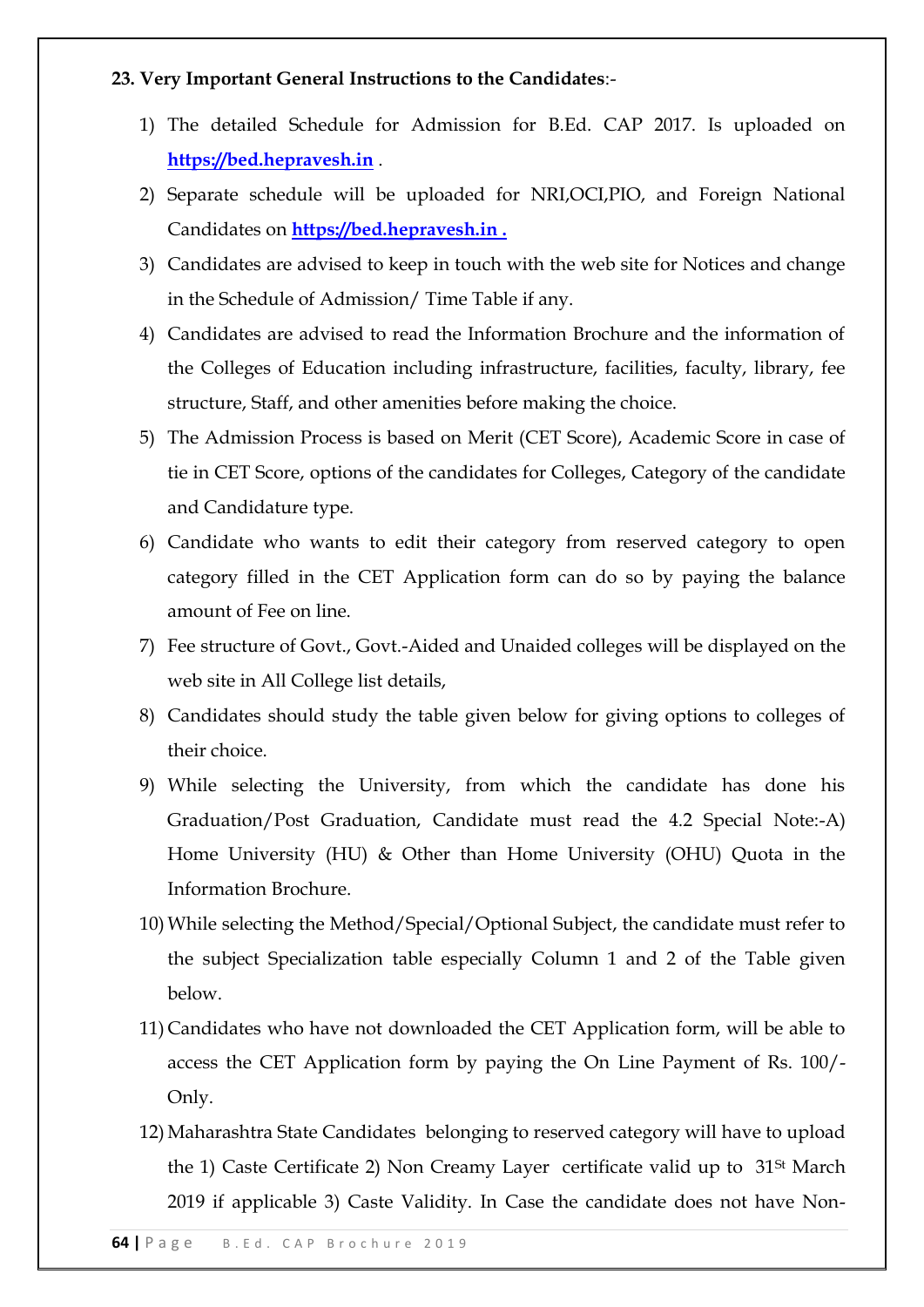creamy layer and Caste validity, he is allowed to upload the receipt of the application submitted for Non-creamy layer and or Caste validity. If the candidate fails to submit the Non Creamy Layer and or Caste validity before the cut -off date of admission of the Second Round as per the Schedule of the Admission. If the Candidate who has applied under reservation category fails to obtain Non Creamy Layer and or Caste Validity and upload it on or before the end of Second Round, has the option to change his candidature to Open Category before the start of the Third Round.

- 13) The candidates are expected to upload the Graduation and or Post-Graduation Marks memo based on which the candidate is seeking admission on the admission portal.
- 14)If the University has given Grade/CGPA in place of Percentage to the candidate has to upload the Conversion letter from University/Institute/College along with the Marks Memo.
- 15) Candidates should be careful while uploading the correct document at correct place. If any wrong document is uploaded by the candidate and admission is rejected by the Admitting College, the candidate will lose his claim of the seat for that round and candidate will be responsible for the same.
- 16) Candidates should upload the original documents enlisted in the table above applicable to them only using scanners with specified resolution and should avoid the use of mobiles for scanning the documents.
- 17) Candidates who have appeared for B.Ed. CET and ELCT and have qualifying score in both will only be considered for allocation to English Medium Colleges of Education in the First Three On Line Rounds of allocation conducted by CET CELL.

#### 18) **CET CELL Help Line Nos.:- 8657524677 & 8657524678**

Help Line No. for Form Technical Queries: 8657524677/8657524678

E-mail Address for Students' form filling technical Queries only: **bedhelpdesk1@gmail.com**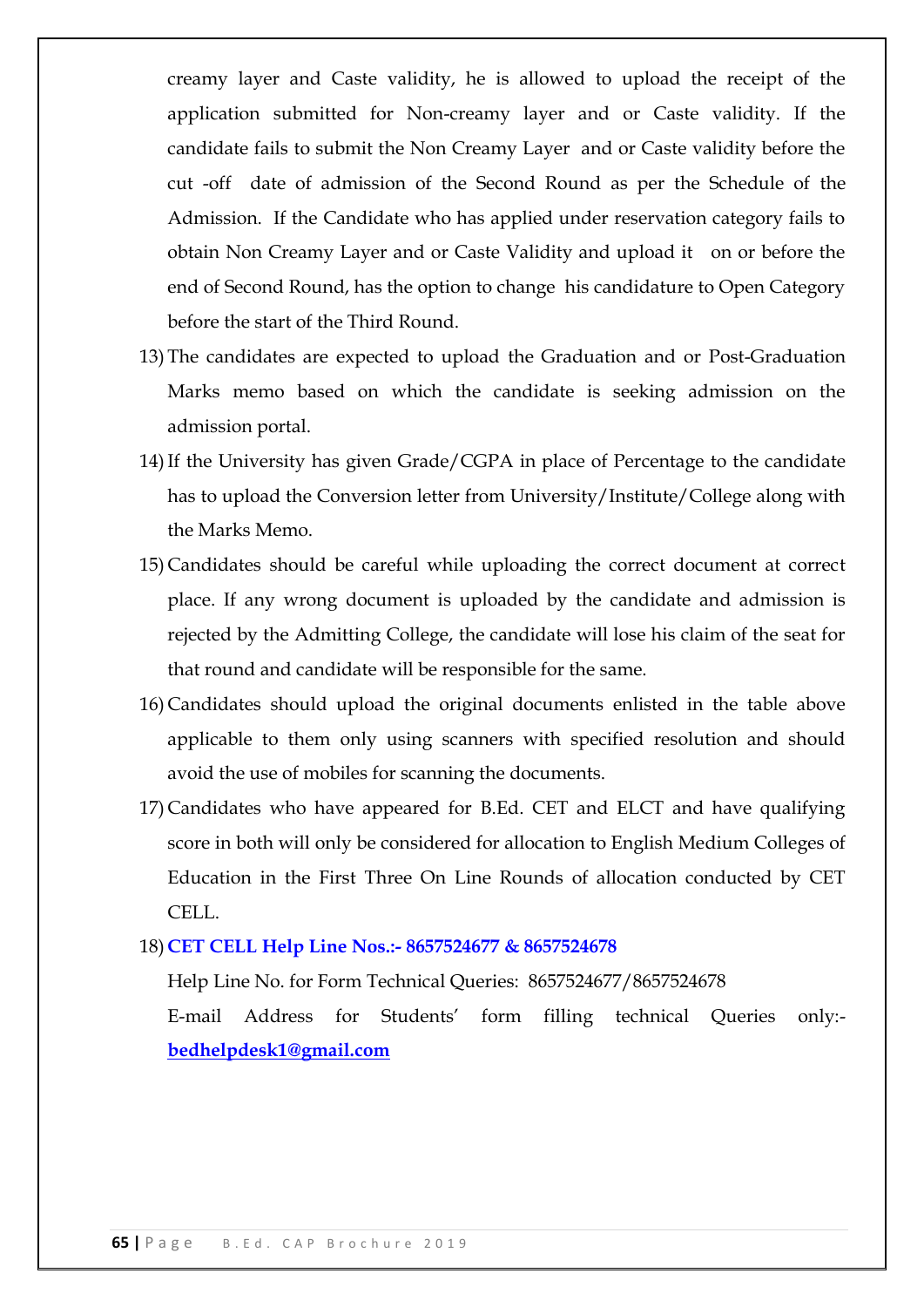| Subject/Stream                | Specialization/Optional subject    | UG degree         | PG degree      |
|-------------------------------|------------------------------------|-------------------|----------------|
| $\mathbf{1}$                  | $\overline{2}$                     | 3                 | $\overline{4}$ |
| <b>Sciences</b>               | Botany                             | B.Sc.             | M.Sc.          |
| Drop Down                     | Zoology                            | B.Sc.             | M.Sc.          |
|                               | Physics                            | B.Sc.             | M.Sc.          |
|                               | Chemistry                          | B.Sc.             | M.Sc.          |
|                               | Microbiology                       | B.Sc.             | M.Sc.          |
|                               | <b>Bio-Chemistry</b>               | B.Sc.             | M.Sc.          |
|                               | Bio-Technology                     | B.Sc.             | M.Sc.          |
| Others (General Science Only) |                                    | B.Sc.             | M.Sc.          |
| <b>Mathematics</b>            | Mathematics                        | B.Sc.             | M.Sc.          |
| <b>Social Sciences</b>        | History                            | B.A.              | M.A.           |
| Drop Down                     | Geography                          | B.A.              | M.A.           |
|                               | Economics                          | B.A.              | M.A.           |
|                               | <b>Political Sciences</b>          | B.A.              | M.A.           |
|                               | Psychology                         | B.A.              | M.A.           |
|                               | Philosophy                         | B.A.              | M.A.           |
|                               | Education                          | B.A.              | M.A.           |
|                               | Home Economics                     | B.A.              | M.A.,          |
|                               | <b>Library Science</b>             | B.Lib, BLI.Sc.    | M.Lib.         |
|                               |                                    |                   | MLI, Sc.       |
|                               | Languages studied                  |                   |                |
|                               | Special/Optional level             |                   |                |
| Humanity                      | English                            | B.A.              | M.A.           |
| Sciences :-                   | Hindi                              | B.A.              | M.A.           |
| Languages                     | Urdu                               | B.A.              | M.A.           |
| studied at                    | Marathi                            | B.A.              | M.A.           |
| Graduation/Po                 | Sanskrit                           | B.A.              | M.A.           |
| st Graduation                 | Pali / Pakrut                      | B.A.              | M.A.           |
| level as<br>Optional/         | Guajarati                          | B.A.              | M.A.           |
| <b>Special</b>                | ETC. Others (Languages only)       | B.A.              | M.A.           |
| Subject and                   |                                    |                   |                |
| not as                        |                                    |                   |                |
| Compulsory                    |                                    |                   |                |
| subject.                      |                                    |                   |                |
| Drop down                     |                                    |                   |                |
|                               | With Science as a Special subjects | B.E., B.Tech.,    | M.E.           |
|                               | for Engineering/Technology/        | B.Arch., B.Pharm. | M.Tech.        |
|                               | <b>Pharmacy Degree</b>             |                   | M.Arch,        |
| Engineering                   |                                    |                   | M.Pharm.       |
| and                           | With Mathematics as a Special      | B.E., B.Tech.,    | M.E.,          |
| <b>Technology</b>             | subjects for                       | B.Arch. B.Pharm.  | M.Tech.,       |
|                               | Engineering/Technology/Pharm       |                   | M.Arch,        |
|                               | acy Degree                         |                   | M.Pharm.       |
|                               | Others(Engineering                 | B.E., B.Tech.,    | M.E.,          |

# **24 :- B.Ed. Subject Specialization Table.:- (Candidates can use this while filling in the Method subject for the B.Ed.Course)**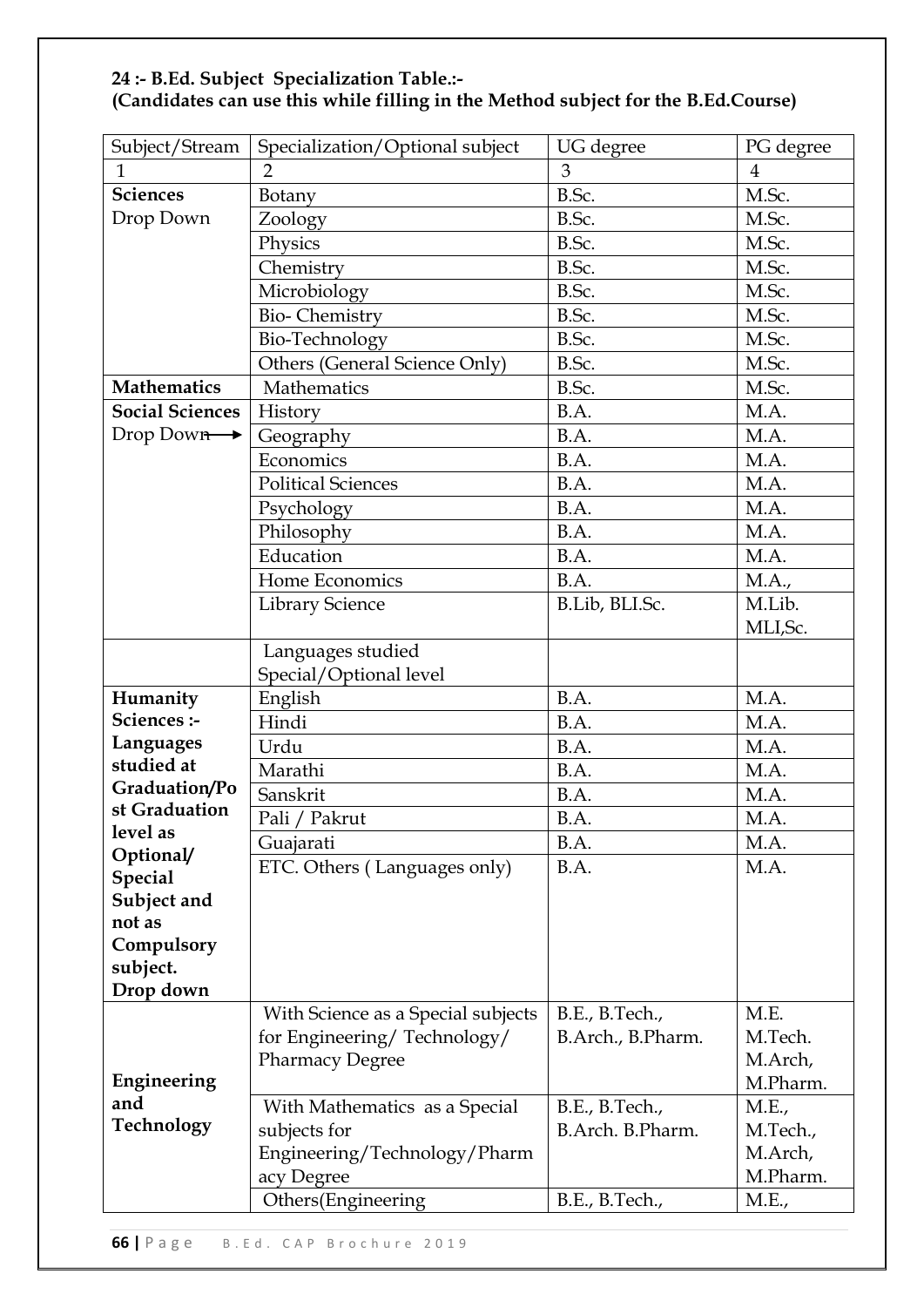|                       | /Technology/Pharmacy)              | B.Arch. B.Pharm. | M.Tech.,     |
|-----------------------|------------------------------------|------------------|--------------|
|                       |                                    |                  | M.Arch,      |
|                       |                                    |                  | M.Pharm.     |
| Management            | BBM, , BBA, BMS, B.A.F, B.F.M.     | <b>UG DEGREE</b> |              |
|                       | <b>MMS</b>                         | PG DEGREE        |              |
|                       | <b>MBA</b>                         | PG DEGREE        |              |
| Commerce              | B.Com, BBI                         | <b>UG DEGREE</b> | M.Com.       |
|                       | $-$                                |                  |              |
| Computers             | BCS/B.C.A                          |                  | MCS, MCA     |
| Law                   | BLS.LL.B./                         | <b>UG</b> Degree |              |
| Information           | B.Sc. IT                           |                  | M.Sc. IT     |
| Technology            |                                    |                  |              |
| Agriculture           | B.Sc. (Agri) B.Tech(Agri)          |                  | M.Sc. (Agri) |
|                       |                                    |                  | M.Tech.      |
| <b>BBI</b>            | <b>Bachelor of Banking &amp;</b>   |                  |              |
|                       | <b>Insurance</b>                   |                  |              |
| <b>Medical</b>        |                                    | MBBS, BDS, BAMS, | MD, MS,      |
| <b>Sciences</b>       |                                    | BUMS, BHMS       | M.V.Sc.      |
|                       |                                    | B.V.Sc.          |              |
| <b>All Social</b>     | Sociology                          |                  |              |
| <b>Sciences</b>       | Anthropology                       |                  |              |
|                       | Social work                        | <b>BSW</b>       | <b>MSW</b>   |
|                       | Journalism                         |                  |              |
|                       | <b>Ancient History and Culture</b> | ADD" OTHERS"     |              |
|                       | Mass Media                         | <b>BMM</b>       |              |
|                       | Heritage Management                | B.H.M.           |              |
|                       | <b>Labour Studies</b>              | B.L.S            | M.L.S.       |
|                       | <b>Statistics</b>                  | B.Sc.            | M.Sc.        |
|                       | Home Science                       | B.Sc.            | M.Sc.        |
| <b>Fine Art</b>       |                                    | <b>BFA</b>       | <b>MFA</b>   |
| <b>Performing Art</b> | Music                              | B.Mus.           | M.Mus.       |
|                       |                                    |                  |              |
|                       | Dance                              | B.P.A.           | M.P.A.       |
|                       | Drama                              | B.F.A.           | M.F.A.       |
|                       | Others                             |                  |              |
|                       |                                    |                  |              |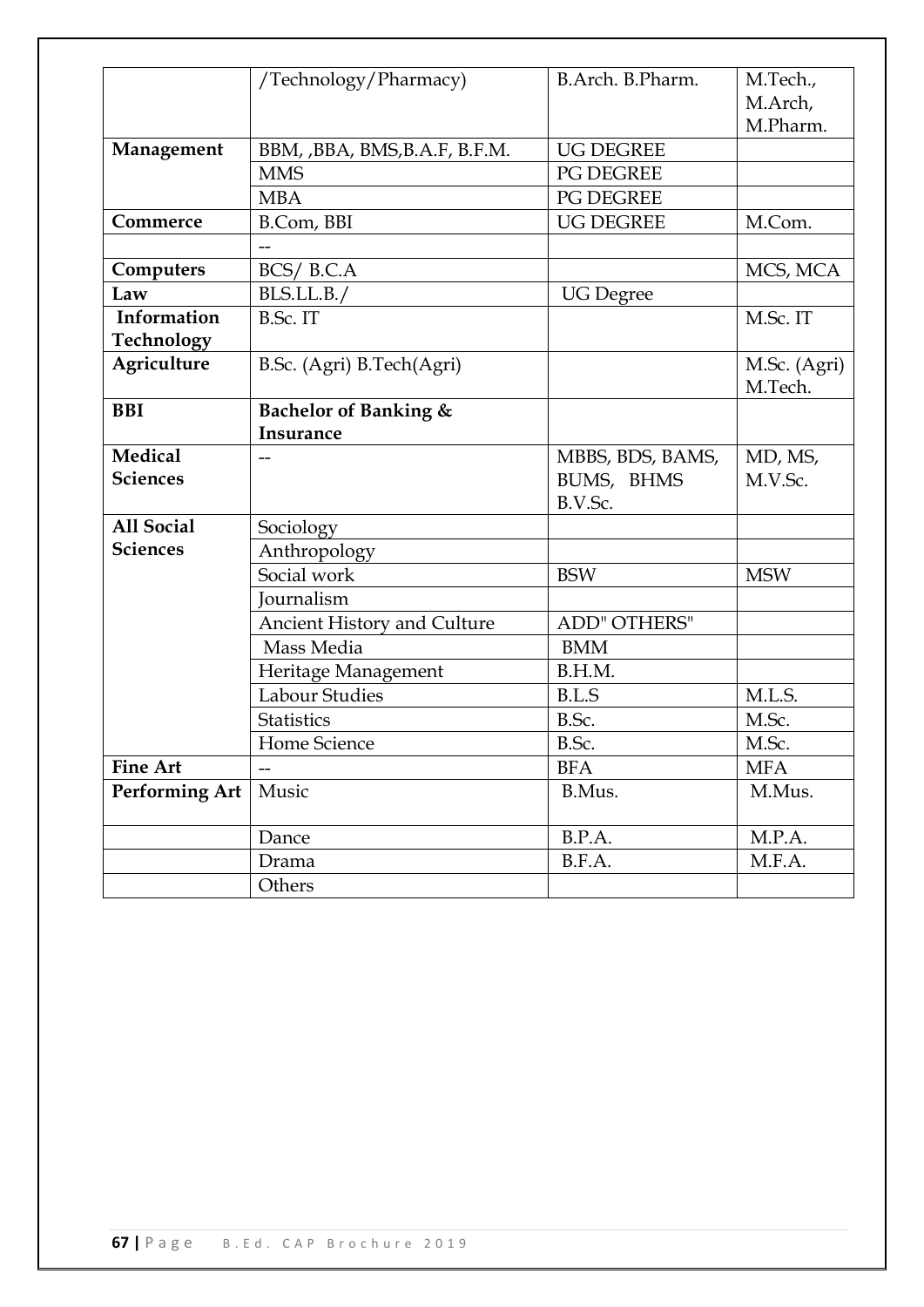

GOVERNMENT OF MAHARASHTRA

#### **STATE COMMON ENTRANCE TEST CELL, MAHARASHTRA, MUMBAI**

Address:8th Floor, New Excelsior Building, A.K.Nayak Marg, Fort, Mumbai – 400001. E-mail:- <u>[maharashtra.cetcell@gmail.com](mailto:maharashtra.cetcell@gmail.com)</u> CET CELL-Phone Nos. 022-22016157/59

### **http://bed.hepravesh.in**

#### **25 Score-wise Counts of Candidates for B.Ed. Centralized Admission Process 2018-2019**

| Marks out of 100. |              |                  |                         |  |  |
|-------------------|--------------|------------------|-------------------------|--|--|
| <b>CET Marks</b>  | Count of     | <b>CET Marks</b> | Count of                |  |  |
|                   | Candidates   |                  | Candidates              |  |  |
| $\mathbf{1}$      | $\mathbf{3}$ | 43               | 1940                    |  |  |
| $\overline{2}$    | 6            | 44               | 1770                    |  |  |
| 3                 | 10           | 45               | 1563                    |  |  |
| 4                 | 11           | 46               | 1306                    |  |  |
| 5                 | 14           | 47               | 933                     |  |  |
| 6                 | 18           | 48               | 976                     |  |  |
| 7                 | 42           | 49               | 842                     |  |  |
| 8                 | 55           | 50               | 717                     |  |  |
| 9                 | 78           | 51               | 632                     |  |  |
| 10                | 98           | 52               | 554                     |  |  |
| 11                | 120          | 53               | 431                     |  |  |
| 12                | 134          | 54               | 390                     |  |  |
| 13                | 150          | 55               | 294                     |  |  |
| 14                | 145          | 56               | 214                     |  |  |
| 15                | 164          | 57               | 212                     |  |  |
| 16                | 159          | 58               | 168                     |  |  |
| 17                | 189          | 59               | 156                     |  |  |
| 18                | 145          | 60               | 125                     |  |  |
| 19                | 188          | 61               | 112                     |  |  |
| 20                | 203          | 62               | 85                      |  |  |
| 21                | 242          | 63               | 90                      |  |  |
| 22                | 350          | 64               | 70                      |  |  |
| 23                | 382          | 65               | 38                      |  |  |
| 24                | 439          | 66               | 43                      |  |  |
| 25                | 570          | 67               | 28                      |  |  |
| 26                | 705          | 68               | 25                      |  |  |
| 27                | 844          | 69               | 28                      |  |  |
| 28                | 812          | 70               | 16                      |  |  |
| 29                | 1063         | 71               | 19                      |  |  |
| 30                | 1338         | 72               | 16                      |  |  |
| 31                | 1540         | 73               | 11                      |  |  |
| 32                | 1724         | 74               | 8                       |  |  |
| 33                | 1838         | 75               | ${\bf 3}$               |  |  |
| 34                | 2054         | 76               | 10                      |  |  |
| 35                | 2282         | 77               | $\overline{2}$          |  |  |
| 36                | 2443         | 78               | $\overline{\mathbf{2}}$ |  |  |
| 37                | 1934         | 79               | $\mathbf{1}$            |  |  |
| 38                | 2509         | 80               | $\mathbf{1}$            |  |  |
| 39                | 2432         | 83               | $\mathbf{1}$            |  |  |
| 40                | 2362         | 85               | $\mathbf{1}$            |  |  |
| 41                | 2600         | 87               | $\mathbf{1}$            |  |  |
| 42                | 2180         | <b>Total</b>     | 48,409                  |  |  |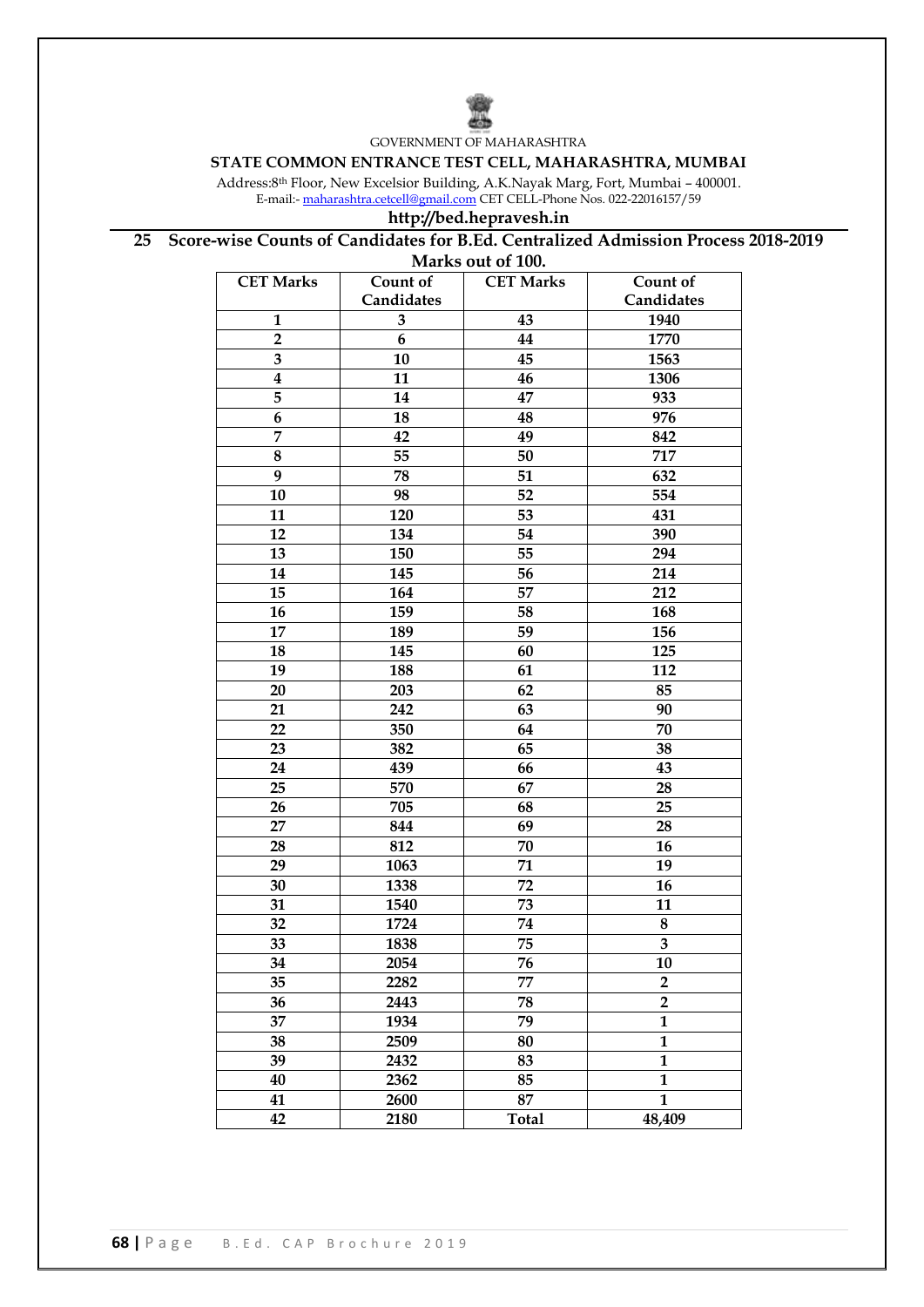

GOVERNMENT OF MAHARASHTRA

#### **STATE COMMON ENTRANCE TEST CELL, MAHARASHTRA, MUMBAI**

Address:8th Floor, New Excelsior Building, A.K.Nayak Marg, Fort, Mumbai – 400001. E-mail:- <u>[maharashtra.cetcell@gmail.com](mailto:maharashtra.cetcell@gmail.com)</u> CET CELL-Phone Nos. 022-22016157/59

# **http://bed.hepravesh.in**

**26 Score-wise Counts of Candidates for B.Ed.+ ELCT Centralized Admission Process 2018-** 

**Marks out of 150**

| <b>CET Marks</b><br>Count of<br>Count of<br><b>CET Marks</b><br><b>CET Marks</b><br>Count of<br>Candidates<br>Candidates<br>Candidates<br>59<br>12<br>$\mathbf{1}$<br>287<br>101<br>34<br>16<br>$\mathbf{1}$<br>60<br>297<br>102<br>33<br>$\overline{\mathbf{3}}$<br>19<br>61<br>334<br>103<br>33<br>$\overline{1}$<br>20<br>62<br>295<br>104<br>19<br>21<br>$\mathbf 2$<br>105<br>63<br>314<br>19<br>22<br>$\boldsymbol{6}$<br>64<br>344<br>106<br>12<br>23<br>65<br>107<br>$\boldsymbol{6}$<br>342<br>12<br>$\overline{\mathbf{3}}$<br>$\overline{7}$<br>66<br>24<br>353<br>108<br>25<br>67<br>10<br>353<br>109<br>11<br>26<br>11<br>68<br>391<br>110<br>12<br>27<br>$\bf 8$<br>$\overline{7}$<br>69<br>378<br>111<br>$\overline{\mathbf{4}}$<br>28<br>12<br>70<br>112<br>368<br>$\boldsymbol{6}$<br>29<br>71<br>16<br>406<br>113<br>$\boldsymbol{4}$<br>30<br>17<br>72<br>400<br>114<br>$\overline{2}$<br>73<br>31<br>22<br>400<br>115<br>32<br>74<br>399<br>21<br>116<br>$\boldsymbol{4}$<br>75<br>117<br>33<br>22<br>$\boldsymbol{4}$<br>410<br>76<br>34<br>35<br>118<br>$\boldsymbol{4}$<br>400<br>35<br>77<br>$\mathbf{1}$<br>38<br>411<br>120<br>36<br>78<br>46<br>$\mathbf{1}$<br>392<br>121<br>37<br>79<br>49<br>124<br>$\mathbf{1}$<br>361<br>$\overline{1}$<br>$\overline{38}$<br>$\frac{127}{2}$<br>69<br>80<br>342<br>39<br>67<br>81<br>335<br>15242<br><b>Total</b><br>40<br>82<br>82<br>278<br>83<br>41<br>101<br>319<br>87<br>42<br>282<br>84<br>98<br>43<br>85<br>267<br>44<br>123<br>86<br>255<br>87<br>45<br>113<br>198<br>46<br>125<br>88<br>191<br>47<br>89<br>160<br>190<br>48<br>142<br>90<br>156<br>91<br>49<br>168<br>156<br>50<br>187<br>92<br>138<br>51<br>93<br>165<br>120 | <b>IVIGHAS UGH UL 190</b> |     |    |    |  |  |  |
|---------------------------------------------------------------------------------------------------------------------------------------------------------------------------------------------------------------------------------------------------------------------------------------------------------------------------------------------------------------------------------------------------------------------------------------------------------------------------------------------------------------------------------------------------------------------------------------------------------------------------------------------------------------------------------------------------------------------------------------------------------------------------------------------------------------------------------------------------------------------------------------------------------------------------------------------------------------------------------------------------------------------------------------------------------------------------------------------------------------------------------------------------------------------------------------------------------------------------------------------------------------------------------------------------------------------------------------------------------------------------------------------------------------------------------------------------------------------------------------------------------------------------------------------------------------------------------------------------------------------------------------------------------------------------------------------------------|---------------------------|-----|----|----|--|--|--|
|                                                                                                                                                                                                                                                                                                                                                                                                                                                                                                                                                                                                                                                                                                                                                                                                                                                                                                                                                                                                                                                                                                                                                                                                                                                                                                                                                                                                                                                                                                                                                                                                                                                                                                         |                           |     |    |    |  |  |  |
|                                                                                                                                                                                                                                                                                                                                                                                                                                                                                                                                                                                                                                                                                                                                                                                                                                                                                                                                                                                                                                                                                                                                                                                                                                                                                                                                                                                                                                                                                                                                                                                                                                                                                                         |                           |     |    |    |  |  |  |
|                                                                                                                                                                                                                                                                                                                                                                                                                                                                                                                                                                                                                                                                                                                                                                                                                                                                                                                                                                                                                                                                                                                                                                                                                                                                                                                                                                                                                                                                                                                                                                                                                                                                                                         |                           |     |    |    |  |  |  |
|                                                                                                                                                                                                                                                                                                                                                                                                                                                                                                                                                                                                                                                                                                                                                                                                                                                                                                                                                                                                                                                                                                                                                                                                                                                                                                                                                                                                                                                                                                                                                                                                                                                                                                         |                           |     |    |    |  |  |  |
|                                                                                                                                                                                                                                                                                                                                                                                                                                                                                                                                                                                                                                                                                                                                                                                                                                                                                                                                                                                                                                                                                                                                                                                                                                                                                                                                                                                                                                                                                                                                                                                                                                                                                                         |                           |     |    |    |  |  |  |
|                                                                                                                                                                                                                                                                                                                                                                                                                                                                                                                                                                                                                                                                                                                                                                                                                                                                                                                                                                                                                                                                                                                                                                                                                                                                                                                                                                                                                                                                                                                                                                                                                                                                                                         |                           |     |    |    |  |  |  |
|                                                                                                                                                                                                                                                                                                                                                                                                                                                                                                                                                                                                                                                                                                                                                                                                                                                                                                                                                                                                                                                                                                                                                                                                                                                                                                                                                                                                                                                                                                                                                                                                                                                                                                         |                           |     |    |    |  |  |  |
|                                                                                                                                                                                                                                                                                                                                                                                                                                                                                                                                                                                                                                                                                                                                                                                                                                                                                                                                                                                                                                                                                                                                                                                                                                                                                                                                                                                                                                                                                                                                                                                                                                                                                                         |                           |     |    |    |  |  |  |
|                                                                                                                                                                                                                                                                                                                                                                                                                                                                                                                                                                                                                                                                                                                                                                                                                                                                                                                                                                                                                                                                                                                                                                                                                                                                                                                                                                                                                                                                                                                                                                                                                                                                                                         |                           |     |    |    |  |  |  |
|                                                                                                                                                                                                                                                                                                                                                                                                                                                                                                                                                                                                                                                                                                                                                                                                                                                                                                                                                                                                                                                                                                                                                                                                                                                                                                                                                                                                                                                                                                                                                                                                                                                                                                         |                           |     |    |    |  |  |  |
|                                                                                                                                                                                                                                                                                                                                                                                                                                                                                                                                                                                                                                                                                                                                                                                                                                                                                                                                                                                                                                                                                                                                                                                                                                                                                                                                                                                                                                                                                                                                                                                                                                                                                                         |                           |     |    |    |  |  |  |
|                                                                                                                                                                                                                                                                                                                                                                                                                                                                                                                                                                                                                                                                                                                                                                                                                                                                                                                                                                                                                                                                                                                                                                                                                                                                                                                                                                                                                                                                                                                                                                                                                                                                                                         |                           |     |    |    |  |  |  |
|                                                                                                                                                                                                                                                                                                                                                                                                                                                                                                                                                                                                                                                                                                                                                                                                                                                                                                                                                                                                                                                                                                                                                                                                                                                                                                                                                                                                                                                                                                                                                                                                                                                                                                         |                           |     |    |    |  |  |  |
|                                                                                                                                                                                                                                                                                                                                                                                                                                                                                                                                                                                                                                                                                                                                                                                                                                                                                                                                                                                                                                                                                                                                                                                                                                                                                                                                                                                                                                                                                                                                                                                                                                                                                                         |                           |     |    |    |  |  |  |
|                                                                                                                                                                                                                                                                                                                                                                                                                                                                                                                                                                                                                                                                                                                                                                                                                                                                                                                                                                                                                                                                                                                                                                                                                                                                                                                                                                                                                                                                                                                                                                                                                                                                                                         |                           |     |    |    |  |  |  |
|                                                                                                                                                                                                                                                                                                                                                                                                                                                                                                                                                                                                                                                                                                                                                                                                                                                                                                                                                                                                                                                                                                                                                                                                                                                                                                                                                                                                                                                                                                                                                                                                                                                                                                         |                           |     |    |    |  |  |  |
|                                                                                                                                                                                                                                                                                                                                                                                                                                                                                                                                                                                                                                                                                                                                                                                                                                                                                                                                                                                                                                                                                                                                                                                                                                                                                                                                                                                                                                                                                                                                                                                                                                                                                                         |                           |     |    |    |  |  |  |
|                                                                                                                                                                                                                                                                                                                                                                                                                                                                                                                                                                                                                                                                                                                                                                                                                                                                                                                                                                                                                                                                                                                                                                                                                                                                                                                                                                                                                                                                                                                                                                                                                                                                                                         |                           |     |    |    |  |  |  |
|                                                                                                                                                                                                                                                                                                                                                                                                                                                                                                                                                                                                                                                                                                                                                                                                                                                                                                                                                                                                                                                                                                                                                                                                                                                                                                                                                                                                                                                                                                                                                                                                                                                                                                         |                           |     |    |    |  |  |  |
|                                                                                                                                                                                                                                                                                                                                                                                                                                                                                                                                                                                                                                                                                                                                                                                                                                                                                                                                                                                                                                                                                                                                                                                                                                                                                                                                                                                                                                                                                                                                                                                                                                                                                                         |                           |     |    |    |  |  |  |
|                                                                                                                                                                                                                                                                                                                                                                                                                                                                                                                                                                                                                                                                                                                                                                                                                                                                                                                                                                                                                                                                                                                                                                                                                                                                                                                                                                                                                                                                                                                                                                                                                                                                                                         |                           |     |    |    |  |  |  |
|                                                                                                                                                                                                                                                                                                                                                                                                                                                                                                                                                                                                                                                                                                                                                                                                                                                                                                                                                                                                                                                                                                                                                                                                                                                                                                                                                                                                                                                                                                                                                                                                                                                                                                         |                           |     |    |    |  |  |  |
|                                                                                                                                                                                                                                                                                                                                                                                                                                                                                                                                                                                                                                                                                                                                                                                                                                                                                                                                                                                                                                                                                                                                                                                                                                                                                                                                                                                                                                                                                                                                                                                                                                                                                                         |                           |     |    |    |  |  |  |
|                                                                                                                                                                                                                                                                                                                                                                                                                                                                                                                                                                                                                                                                                                                                                                                                                                                                                                                                                                                                                                                                                                                                                                                                                                                                                                                                                                                                                                                                                                                                                                                                                                                                                                         |                           |     |    |    |  |  |  |
|                                                                                                                                                                                                                                                                                                                                                                                                                                                                                                                                                                                                                                                                                                                                                                                                                                                                                                                                                                                                                                                                                                                                                                                                                                                                                                                                                                                                                                                                                                                                                                                                                                                                                                         |                           |     |    |    |  |  |  |
|                                                                                                                                                                                                                                                                                                                                                                                                                                                                                                                                                                                                                                                                                                                                                                                                                                                                                                                                                                                                                                                                                                                                                                                                                                                                                                                                                                                                                                                                                                                                                                                                                                                                                                         |                           |     |    |    |  |  |  |
|                                                                                                                                                                                                                                                                                                                                                                                                                                                                                                                                                                                                                                                                                                                                                                                                                                                                                                                                                                                                                                                                                                                                                                                                                                                                                                                                                                                                                                                                                                                                                                                                                                                                                                         |                           |     |    |    |  |  |  |
|                                                                                                                                                                                                                                                                                                                                                                                                                                                                                                                                                                                                                                                                                                                                                                                                                                                                                                                                                                                                                                                                                                                                                                                                                                                                                                                                                                                                                                                                                                                                                                                                                                                                                                         |                           |     |    |    |  |  |  |
|                                                                                                                                                                                                                                                                                                                                                                                                                                                                                                                                                                                                                                                                                                                                                                                                                                                                                                                                                                                                                                                                                                                                                                                                                                                                                                                                                                                                                                                                                                                                                                                                                                                                                                         |                           |     |    |    |  |  |  |
|                                                                                                                                                                                                                                                                                                                                                                                                                                                                                                                                                                                                                                                                                                                                                                                                                                                                                                                                                                                                                                                                                                                                                                                                                                                                                                                                                                                                                                                                                                                                                                                                                                                                                                         |                           |     |    |    |  |  |  |
|                                                                                                                                                                                                                                                                                                                                                                                                                                                                                                                                                                                                                                                                                                                                                                                                                                                                                                                                                                                                                                                                                                                                                                                                                                                                                                                                                                                                                                                                                                                                                                                                                                                                                                         |                           |     |    |    |  |  |  |
|                                                                                                                                                                                                                                                                                                                                                                                                                                                                                                                                                                                                                                                                                                                                                                                                                                                                                                                                                                                                                                                                                                                                                                                                                                                                                                                                                                                                                                                                                                                                                                                                                                                                                                         |                           |     |    |    |  |  |  |
|                                                                                                                                                                                                                                                                                                                                                                                                                                                                                                                                                                                                                                                                                                                                                                                                                                                                                                                                                                                                                                                                                                                                                                                                                                                                                                                                                                                                                                                                                                                                                                                                                                                                                                         |                           |     |    |    |  |  |  |
|                                                                                                                                                                                                                                                                                                                                                                                                                                                                                                                                                                                                                                                                                                                                                                                                                                                                                                                                                                                                                                                                                                                                                                                                                                                                                                                                                                                                                                                                                                                                                                                                                                                                                                         |                           |     |    |    |  |  |  |
|                                                                                                                                                                                                                                                                                                                                                                                                                                                                                                                                                                                                                                                                                                                                                                                                                                                                                                                                                                                                                                                                                                                                                                                                                                                                                                                                                                                                                                                                                                                                                                                                                                                                                                         |                           |     |    |    |  |  |  |
|                                                                                                                                                                                                                                                                                                                                                                                                                                                                                                                                                                                                                                                                                                                                                                                                                                                                                                                                                                                                                                                                                                                                                                                                                                                                                                                                                                                                                                                                                                                                                                                                                                                                                                         |                           |     |    |    |  |  |  |
|                                                                                                                                                                                                                                                                                                                                                                                                                                                                                                                                                                                                                                                                                                                                                                                                                                                                                                                                                                                                                                                                                                                                                                                                                                                                                                                                                                                                                                                                                                                                                                                                                                                                                                         |                           |     |    |    |  |  |  |
|                                                                                                                                                                                                                                                                                                                                                                                                                                                                                                                                                                                                                                                                                                                                                                                                                                                                                                                                                                                                                                                                                                                                                                                                                                                                                                                                                                                                                                                                                                                                                                                                                                                                                                         | 52                        | 219 | 94 | 99 |  |  |  |
| 53<br>95<br>92<br>206                                                                                                                                                                                                                                                                                                                                                                                                                                                                                                                                                                                                                                                                                                                                                                                                                                                                                                                                                                                                                                                                                                                                                                                                                                                                                                                                                                                                                                                                                                                                                                                                                                                                                   |                           |     |    |    |  |  |  |
| 54<br>233<br>96<br>80                                                                                                                                                                                                                                                                                                                                                                                                                                                                                                                                                                                                                                                                                                                                                                                                                                                                                                                                                                                                                                                                                                                                                                                                                                                                                                                                                                                                                                                                                                                                                                                                                                                                                   |                           |     |    |    |  |  |  |
| 55<br>97<br>72<br>231                                                                                                                                                                                                                                                                                                                                                                                                                                                                                                                                                                                                                                                                                                                                                                                                                                                                                                                                                                                                                                                                                                                                                                                                                                                                                                                                                                                                                                                                                                                                                                                                                                                                                   |                           |     |    |    |  |  |  |
| 56<br>98<br>240<br>60                                                                                                                                                                                                                                                                                                                                                                                                                                                                                                                                                                                                                                                                                                                                                                                                                                                                                                                                                                                                                                                                                                                                                                                                                                                                                                                                                                                                                                                                                                                                                                                                                                                                                   |                           |     |    |    |  |  |  |
| 57<br>252<br>99<br>56                                                                                                                                                                                                                                                                                                                                                                                                                                                                                                                                                                                                                                                                                                                                                                                                                                                                                                                                                                                                                                                                                                                                                                                                                                                                                                                                                                                                                                                                                                                                                                                                                                                                                   |                           |     |    |    |  |  |  |
| 58<br>257<br>35<br>100                                                                                                                                                                                                                                                                                                                                                                                                                                                                                                                                                                                                                                                                                                                                                                                                                                                                                                                                                                                                                                                                                                                                                                                                                                                                                                                                                                                                                                                                                                                                                                                                                                                                                  |                           |     |    |    |  |  |  |